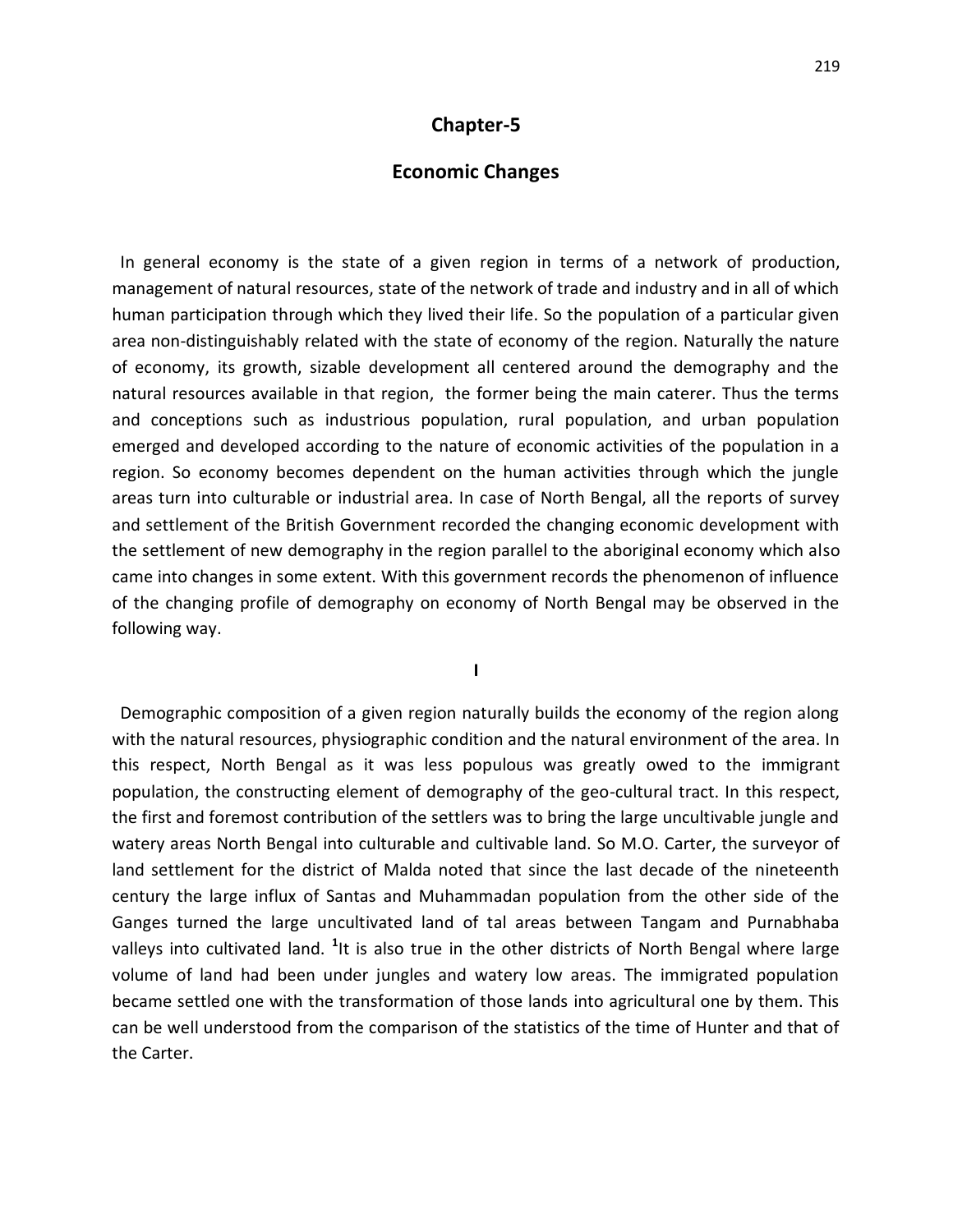### **Table-5.1 Distribution of Land in Cultrable and Unculturable Areas**

**Malda**

| Nature of Land              | 1869-70 (in sq. mile) | 1930s (in sq. mile) |  |
|-----------------------------|-----------------------|---------------------|--|
| Cultivated                  | 666.54                | 1353.20             |  |
| Cultural but not Cultivated | 381.45                | 302.30              |  |
| Uncultrable                 | 240.32                | 189.89              |  |

**Source: Compilation from Hunter,W.W., A Statistical Account of Bengal: Maldah, N.L. Publishers, Sibmandir, Siliguri, West Bengal,2012, first published by Trubner & Co., London, 1876, p.57 & Carter, M.O., Final Report on the Surveyand Settlement Operation in the district of Malda, 1928-1935, Published by Bengal Government Press, Alipore, Bengal, 1938, Reprinted by N.L. Publishers, Siliguri, West Bengal, 2013, pp.42**

 Thus, the land which was 666.54 sq. mile under cultivation in 1870s turned into 1353.2 sq. mile in 1930.in compare to total land cultivated land to total culturable land was 52 percent in 1870s and increased to 82 percent in 1930s. **<sup>2</sup>** However, in post-partition period the net area sown was decreased being 721600 in 1947-48 or 78.5 percent of the total area of the district. **<sup>3</sup>** During 1958-59 area of 6.40000 acres was under tillage being 79.4 percent of the total area of the district.

 The Shersabadiyas Muslims were efficient agriculturists had greatly helped in reclamation of land clearing the forests and jungles. Greater proportion of Tal region under the police stations of Ratua and Harishchandrapur were turned by them into the agricultural land. They also expanded towards the *doab* region between the rivers of Tangan and Punarbhaba. They had much knowledge about the nature of soil and nature which are the main components of agriculture. Naturally following the natural tendency they used to cultivate the land in suitable time with their natural laborious nature turned the land to produce good and high standard crops. They followed the scientific method of managing the land plotting them into rectangular fields and got high volume and good quality of return. They also could repair the agricultural equipments and work as carpenters and blacksmiths turning them very resourceful for the districts Malda and Dinajpur. **<sup>4</sup>** In fact, these people helped much in clearing jungles turning *barind*, the least fertile land in the district of Malda into cultivable land. **<sup>5</sup>** From the following table the estimation of the crops in various natures in Malda during 1917-18 may be observed.

| Table-5.2                       |  |  |  |
|---------------------------------|--|--|--|
| <b>Different Crops in Malda</b> |  |  |  |
| 1917-18                         |  |  |  |

| Crops in Malda | Area of Cultivation (in acres) |
|----------------|--------------------------------|
| Rice           | 290000                         |
| Oilseed        | 80000                          |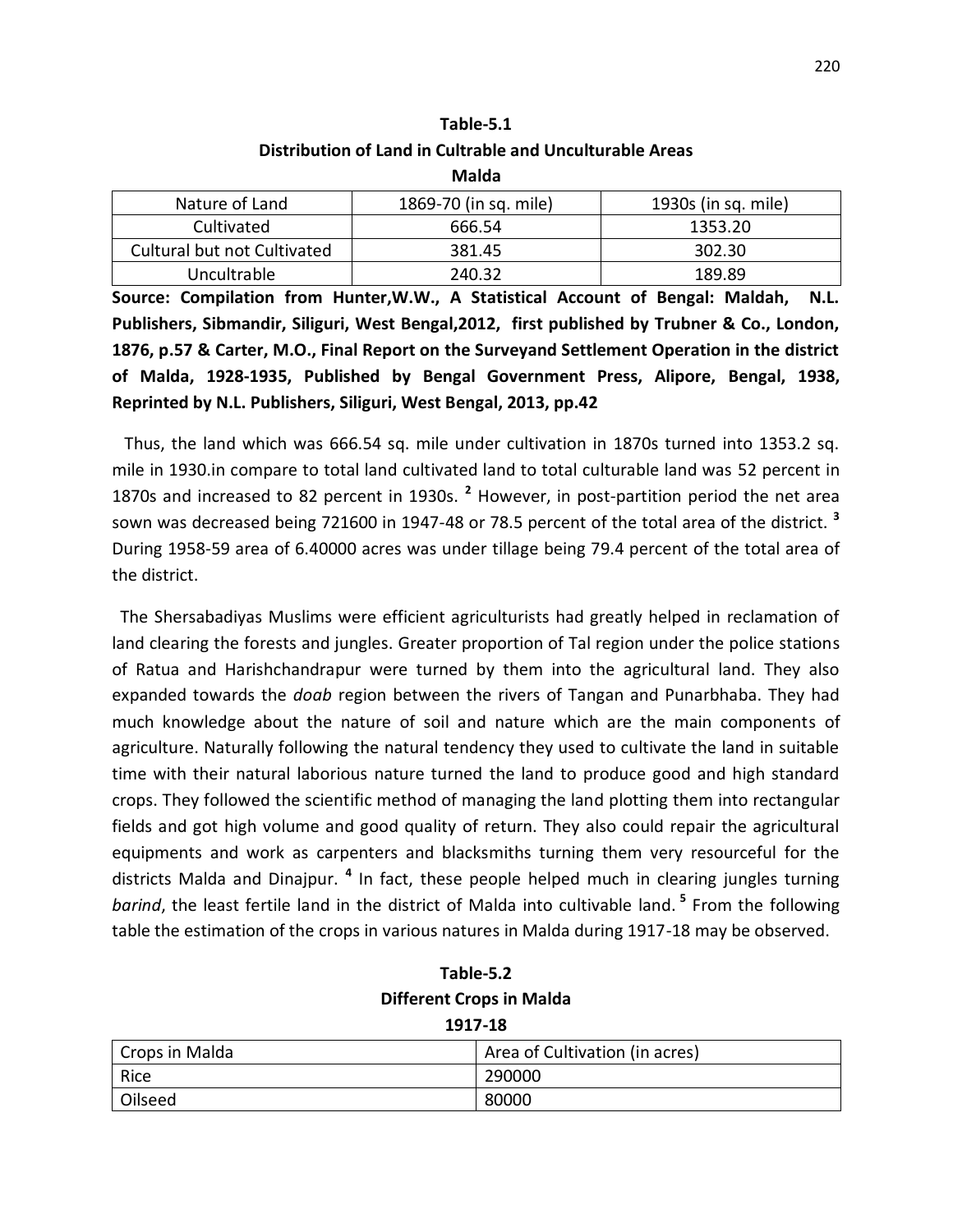| Jute           | 30000  |
|----------------|--------|
| Mulberry       | 23000  |
| Mango orchards | 15000  |
| Tobacco        | 10000  |
| Total cropped  | 842700 |

Source: **Compiled from Lambourn, G.E., Bengal District Gazetteers , Malda, First published by the Bengal Secretariat Book Depot, Calcutta, 1918, Reprinted by N.L. Publishers, Siliguri, West Bengal, pp.46-52**

 So in a large area and with a verse number of crops cultivation took in important form of economic profession of the local people. The phenomenon became more prosperous and developed with the employment and flocking of the large number of people of immigrant nature into this economic transition prior to 1920s. The variety of production of the district was resultant of the demographic composition of the population in the district during the last quarter of the nineteenth century when the population of North Bengal was founding its basis. Thus the Biharis were not interested in Jute production but to others. On the other the Santals were pro-highland and preferred Maize cultivation in the district. On the other the people belonged to *diara* region preferred in living and cultivation in the *duba* and *tal* region of the district. But the new generation of the people directed their attention to cultivate the most profitable form of cultivation. **<sup>6</sup>** However the important aspect of economic life of the district was the animal rearing in which sheep and pigs were important. The Santals and Malpahariyas were greatly engaged in the sheep rearing profession in the district and the Doms and other lower caste Hindu tribes were engaged in the rearing of Pigs. **<sup>7</sup>** It has come to the notice that the local agriculturists were not capable by nature to the works like jungle clearings. So one of the manager of the Wards estate experimented to import the Santal laborers to clear the jungle and till the land on wage basis. This resulted in bringing a large proportion jungle area under cultivation. Inspiring by the experimentation the other zamindars also followed the same policy and larger number of Santals from their traditional habitation in Santal Parganas came into Dianjpaur to be employed in clearing jungles, bringing them in cultivation and cultivate the land for a greater produce. Initially the Santal labourers were given the land to reside in a very low rent for particular duration. After that particular period the rent used to be increased in a very greater rate compelling the settled Santals to go into other Jungle areas. The places left by them were filled up by the Bengali Hindu cultivators. **<sup>8</sup>** This gradually led to the more and more jungle areas under cultivation. As the Santals in the district could not remain settled permanently for higher price of rent they moved from one place to another clearing the Jungles and living for a temporary period contributing in agricultural production very much.

 It has been mentioned earlier that the Zamindars of the district of Dinajpur induced the low caste Hindus to settle in their estate to meet up the gradual growth of the Muslims in the land.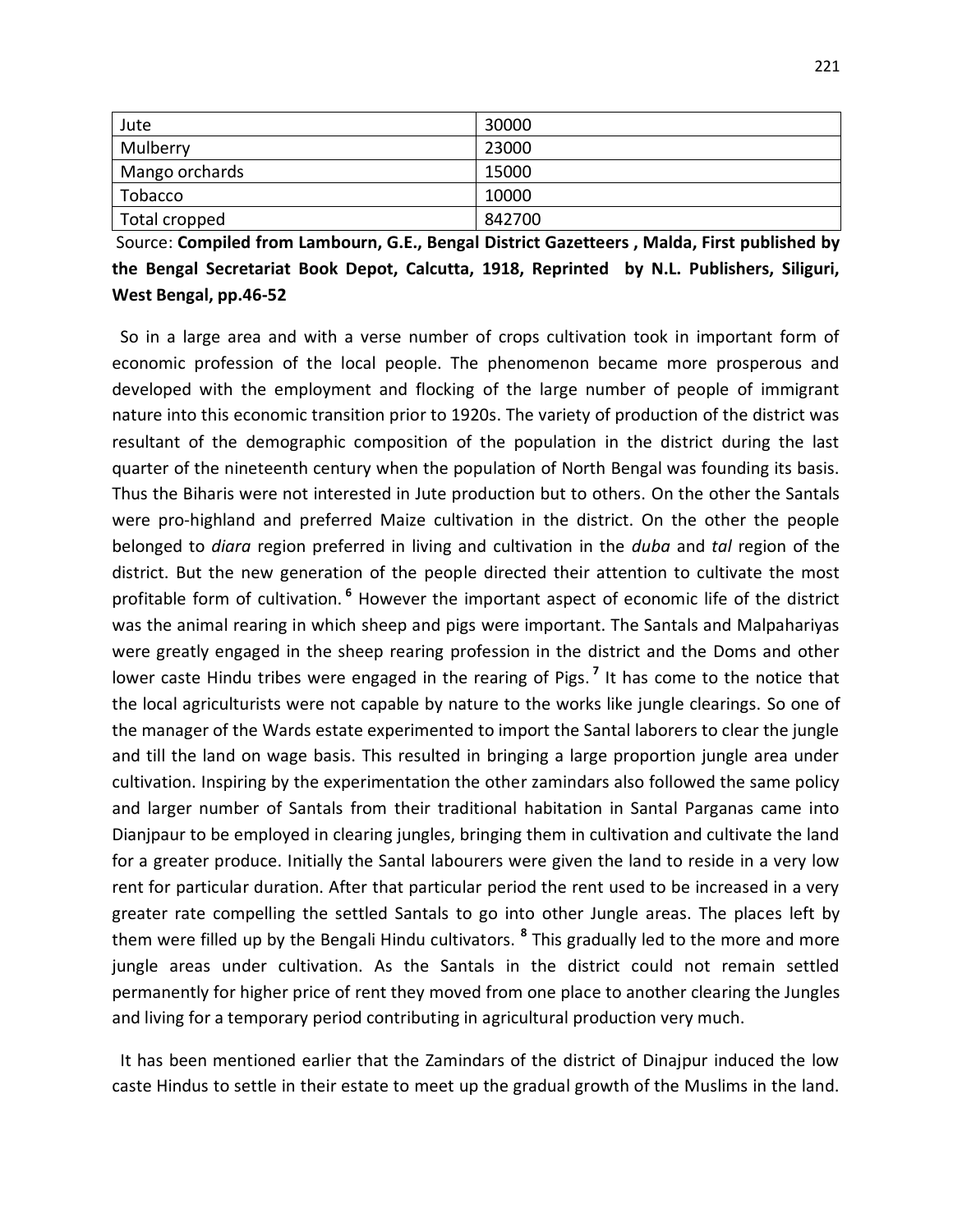However it was the immigrants who were largely employed in the field, though initially temporary in nature, as the laborers in gang coming from Purniah and other districts of Bengal and Bihar. Besides, there were many permanent laborers who were employed in the larger estates. Even some of the large agriculturists of Dinajpur used to let the land in tenure to for cultivation. **<sup>9</sup>** . [ The women and children also were employed in large number. So the unit or family migration used to be happened to supply labour in the cultivation. There were seventy nine parganas in Dinajpur district having 770 estates of paying revenue. However, the postpartition period West Dinajpur district witnessed large volume of land under cultivation. Thus, in 1949-50 the net area under cultivation was 633800 acres in the district being 81.5 percent of the total area of the district. In 1952-53 it was reduced little being 78 percent of the total area of the district under cultivation.<sup>10</sup> The district of Darjeeling witnessed rapid expansion of cultivation during the last quarter of the nineteenth century. It obviously like the other districts was happened due to the large scale clearing and reclamation of jungle tracts. This was contributed by the Nepalese in the hill tract and by the tribals llike the Santals and Oraons in the Terai region. However, the Nepalese generally selected the sites at the bank of a river or at the nearby land of the watercourse. The technology they implemented in the agricultural production was far developed than that of the other. With this the primitive system of *jum* was followed by the local people such as the Mechs and other aboriginal people of the region. . **<sup>11</sup>** In fact the changes may be under stood from the description of Fred Pinn **<sup>12</sup>** who described the Jhooming cultivaition of the Lepchas with that of note of Campbell on the more settled cultivation of Kalimpong region. **<sup>13</sup>** Hunter opined that the aboriginal tribes of North Bengal might have learned the art of cultivation with plough from the Nepalese due to the scarcity of jungles and began a settled life. It is very interesting that the aboriginal people in the hill used agrarian implements of Bhutia name such as takci (a hoe), tari (an axe), so-o (a curved knife or bill-hook), ban (a straight long knife), lakhfiyak (rake) and karja (hook for uprooting weeds). **<sup>14</sup>** This indicates towards the Bhutanese influences over the indigenous tribes in hill tract. However, the aboriginal people in Darjeeling also learnt to cultivate in the slopes of the mountains constructing terraces because of scarcity of plain land. **<sup>15</sup>** Thus in 1925 in the plains of the district the main crops were Rice (49523 acres), Jower (millet) (186 acres), Maize (497 acres), Mustard (2292 acres), Sugaracane (282 acres), Jute (3690 (acres), Dyes (247 acres), tobacco (542 acres), garden produce (801 acres), Fruit (265 acres), Pottoes (313 acres), Miscellaneous food (620 acres) and Miscellaneous non-food (3843 acres). At the same in 1920 in Kalimpong and some areas of the west of Tista the main crops were rice (8204 acres), wheat (2542 acres), Barley, etc. (267 acres), Millet (Kodo) (7454 acres), Maize (39739 acres), Mustard (539 acres), Cardamom and spices (1466 acres), Fruit (203 acres), Potatoes (322 acres and Miscellaneous food(291 acres) etc. During the post-partition period there was expansion in crops in cases of rice, maize and potatoes. In other crops no much expansion was found. Thus in 1962-63 in the district the main crops were Rice (31193 acres), Wheat (133 acres), Barley (180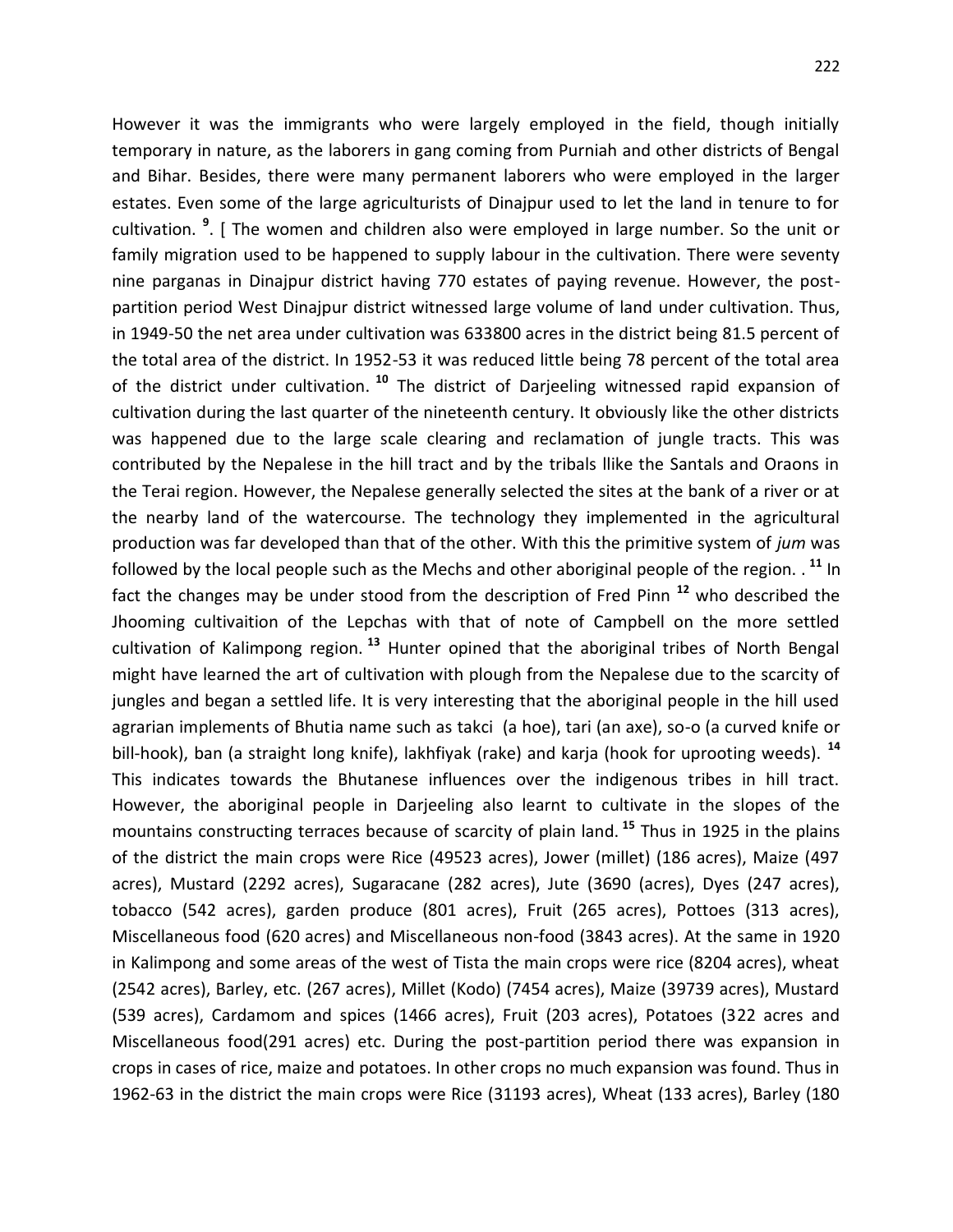acres), Maize (27331 acres), Gram (30 acres), sugarcane (138 acres), Poatato (4297 acres) and vegetable and fruits (6058 acres). In 1966-67 those crops developed to rice (67953 acres), Wheat (215 acres), Barley (235 acres), Maize (29209 acres), Gram (3438 acres), Sugarcane (255 acres), Potato (6374 acres) and vegetables and fruits (9327 acres). . **<sup>16</sup>** In post-partition period the cooperative societies were playing important role in agricultural sector also. In the hill tract of the district the societies totaled 203 in 1967having 12400 members. All these helping in production and marketing of those agricultural productions.

 In Jalpaiguri district there was no existence of village community as it was in the eighteenth and nineteenth century India. This was resulted by the fact that the district was constituted by the small farms in relation to the tenant-farmer, farm labourers and the under-tenants. **<sup>17</sup>** However, the economy of the district was mainly based on agriculture. In 1870s the Deputy commissioner, though could not ascertain the proportion of cultivated, cultivable and waste land in the permanently settled parganas, estimated that three fourth of the area were under cultivation, of the one fourth again three fourth was culturable but not cultivated and the remaining portion was unculturable. However, the following table may highlight over the land distribution of the Western Duars part of the district.

| <b>Western Duars (1870)</b> |                                                 |       |        |  |  |  |
|-----------------------------|-------------------------------------------------|-------|--------|--|--|--|
| Name of the Parganas        | <b>Total land</b><br>Cultivated<br>Uncultivated |       |        |  |  |  |
| <b>Bhalka</b>               | 76041                                           | 9070  | 66971  |  |  |  |
| Baxa                        | 192442                                          | 6212  | 186230 |  |  |  |
| Bhatibari                   | 95125                                           | 9257  | 85868  |  |  |  |
| Chakoa Kshattriya           | 88601                                           | 3671  | 84930  |  |  |  |
| Madari                      | 124385                                          | 6404  | 117981 |  |  |  |
| Lakshmipur                  | 105353                                          | 5619  | 99734  |  |  |  |
| Maraghat                    | 218581                                          | 18729 | 199852 |  |  |  |
| Mainaguri khas              | 135077                                          | 15316 | 119761 |  |  |  |
| Mainaguri Izara             | 62752                                           | 60000 | 2752   |  |  |  |
| Chengmari                   | 93393                                           | 10619 | 82774  |  |  |  |

**Table-5.3 Distribution of Land in Cultivated and Uncultivated Areas (land in acres)**

**Sources**: **Compiled from W.W.Hunter, A Statistical Account of Bengal: Jalpaiguri, N.L. Publishers, Sibmandir, Siliguri, West Bengal,2012, first published by Trubner & Co., London, 1876, pp.83**

 So in 1870 there was much land being not brought under cultivation. However, among those a good proportion was not culturable. In spites of this there was great possibility of bringing the land under cultivation. But, as the manager of the Chaklajot Estate opined in 1907 that 'want of energy of the people' prevented the double cropped production of the land, it needed large energetic and laborious persons to be imported to bring those lands under cultivation. **<sup>18</sup>** This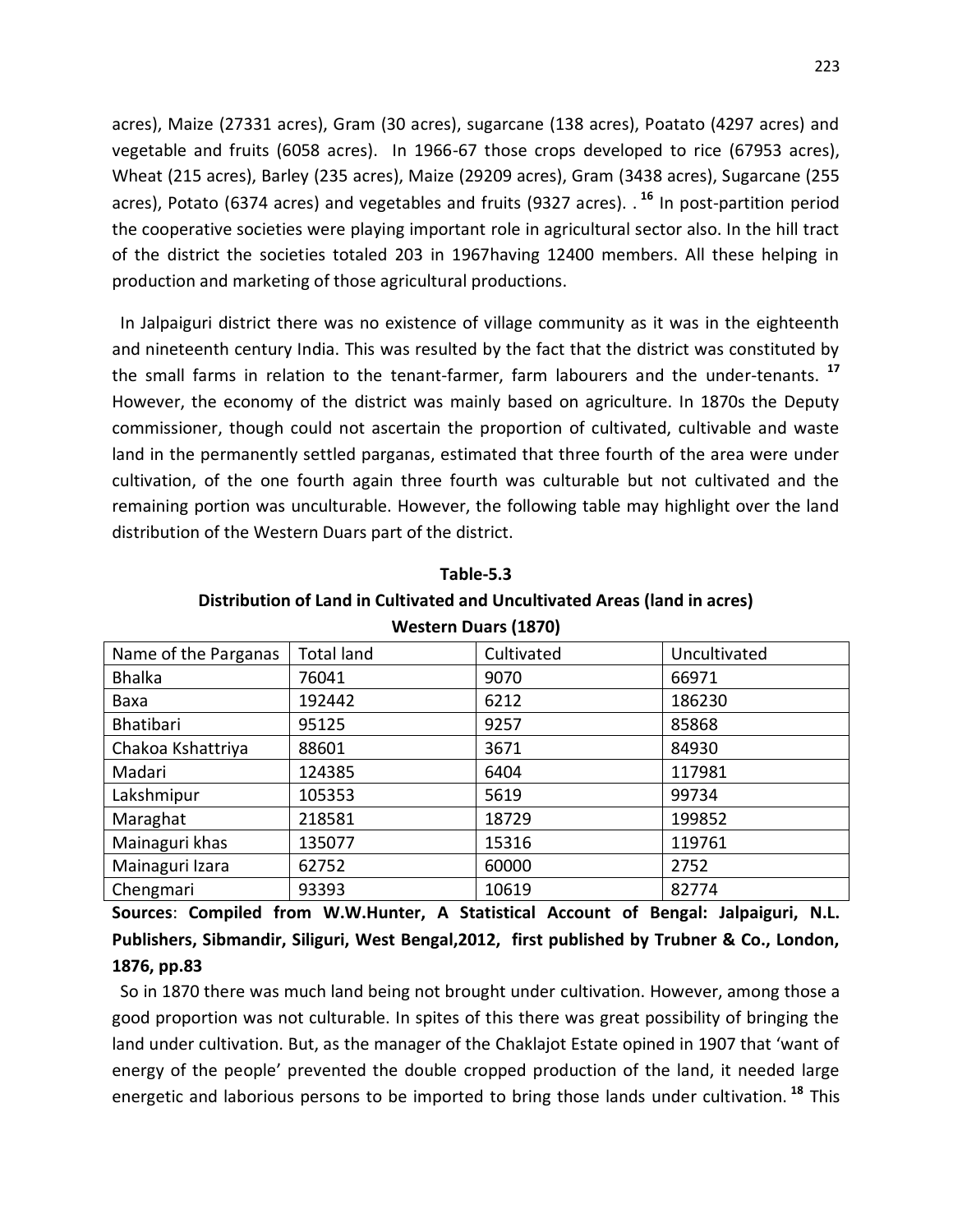was happened with the large volume of immigrants into the district from Santal Paraganas, Chhotonagpur, and Bihar and with the Nepali immigrants.

 Hunter noted that even the small cultivators of the land did not themselves work in the field rather they employed hired laboure in their field. Thus the Dhangars from Chotonagpur and others from Bihar districts used to come Jalpaiguri, initially temporarily, and were employed as laborers. Some Dhangars were also employed in the laborious work of carrying *palkis* mainly in the Darjeeling High road. **<sup>19</sup>** However, gradually the people of those regions settled in Western Duars, particularly in tea plantation areas and began to stay permanently. They also became engaged in cultivation as it was said about the Cultivating class of the Oraons. It was initially happened in Western Duars, the non-regulation area of the district with the initiatives of the government officials of procuring laborers from the neighouri8ng districts. This led to the cultivation of Western Duars very rapidly. This can be understood from the following table.

### **Table-5.4 Land under Crops in Western Duars (in acres) 1901-02 to 1907-08**

| Name of the Crop | 1901-02 | 1907-08 |
|------------------|---------|---------|
| Rice             | 3637000 | 631600  |
| Jute             | 59800   | 125500  |
| Tobacco          | 112900  | 119400  |

**Source: Compiled from John F. Gruning, Eastern Bengal and Assam District Gazetteers, Jalpaiguri, The Pioneer Press, Allahabad, 1911, reprinted by N.L.Publishers, Siliguri, W.B., 2008, p.77**

 So there was great expansion of cultivation under the crops of Jute and tobacco and mostly in the region of Western Duars, specifically, regarding the production of tobacco. However, with this the decreases of rice production also attract our notice. In fact the growth production in jute and tobacco was at the cost of production of rice, specially of *bhadoi*. **<sup>20</sup>** This obviously indicates to the growth of cash crops instead of food crops in North Bengal district following the Government policy of commercialization of agriculture in general. With these efforts large proportions of lands were brought under cultivation with the passing of time and land culturable but uncultivated remained to be not so much.

 During post-partition period the huge immigration of the displaced persons from erstwhile East Pakistan and later on Bangladesh necessitated the intensive cultivation in the existing culturable land in the district like other parts of North Bengal. During 1944-45 amounting 100 acres of land was found out as the culturable wast land and they were brought under cultivation after independence. **<sup>21</sup>** However, the major portion of the land could not be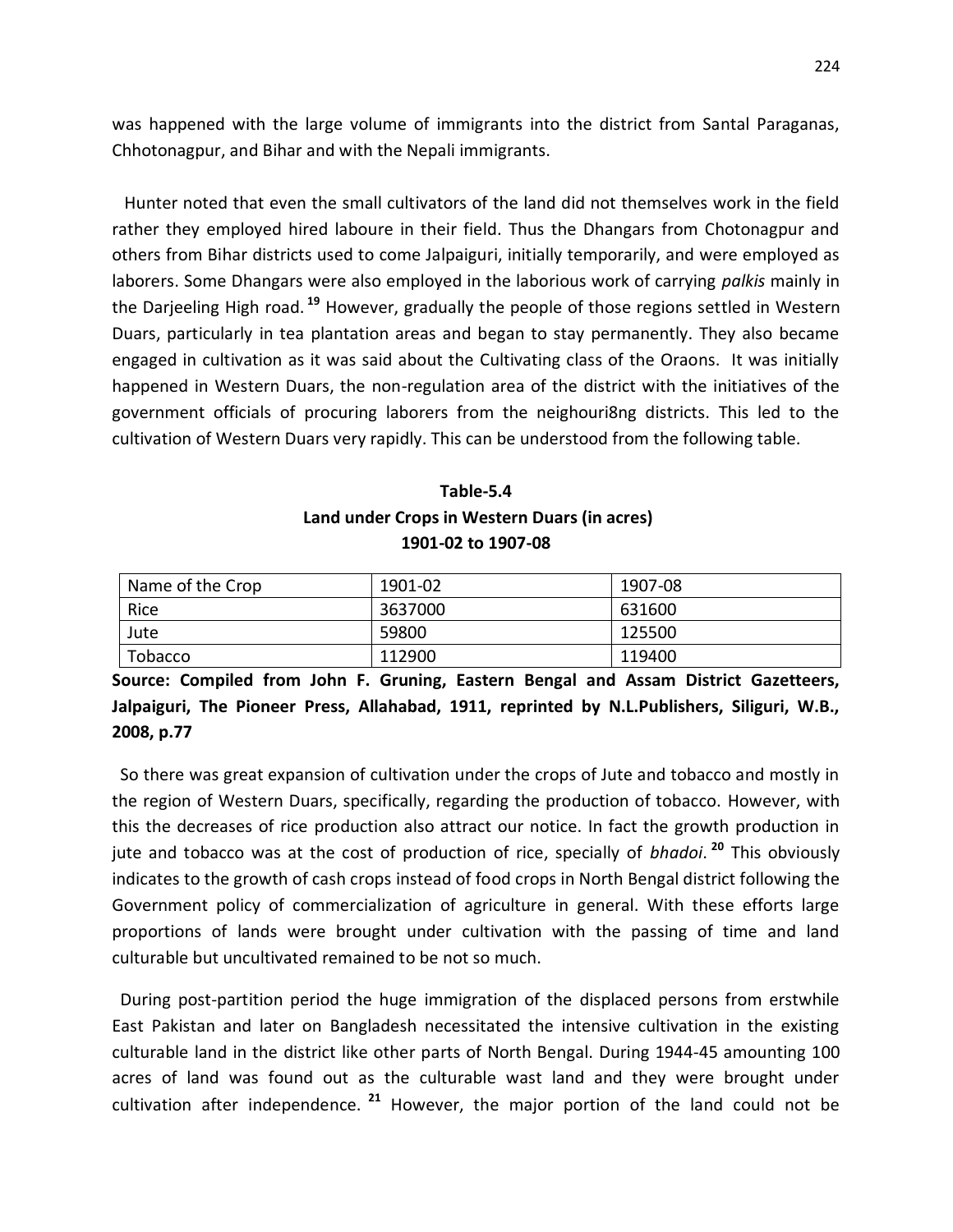procured as the land to be cultivated. This was the nature of land also reported in the first decade of the twentieth century. In spite of this the refugees with their best efforts brought large proportion of land under cultivation. Thus in 1970-71 the area under rice cultivation was 645100 acres, Jute in 104100 acres, wheat in 2500 acres, Barley in 1500 acres, Maize in 6800 acres, Pulse in 3000 acres, Mustard in 5600 acres, Potato in 5800 acres, Sugarcane in 800 acres, Ginger in 200 acres, Tobacco in 1000 acres and Pineapple in 500 acres. **<sup>22</sup>** The district of Cooch Behar was also mostly based on agrarian economy. However, even during the turning of the twentieth century there was saying among the Cooch Beharis that the 'what *bapdada* have not done I cannot do.' So, new modes of cultivation were not followed by the natives of the State of Cooch Behar. **<sup>23</sup>** However, still the State was cultivated in large scale and its economy was based on this agriculture. The following table will furnish the area under cultivations in different time in the region.

| LUULII DEIIAI       |         |           |         |         |  |  |
|---------------------|---------|-----------|---------|---------|--|--|
| cultivated/<br>Land | 1868-70 | 1901-1902 | 1949-50 | 1964-65 |  |  |
| non-cultivated      |         |           |         |         |  |  |
| Cultivated          | 477401  | 408441    | 439400  | 648500  |  |  |
| Culturable<br>waste | 162507  | 180776    | 130200  | 58900   |  |  |
| land                |         |           |         |         |  |  |
| Unculturable        | 42926   | 127299    | 75100   | 90500   |  |  |
| Uncultivated        | 214996  | 102110    | 160500  | 102070  |  |  |

**Table-5.5 Distribution of Land in Cultivated and Uncultivated Areas (land in acres) Cooch Behar**

Source: **J.C. Sengupta,West Bengal District Gazetteers, Koch Bihar, published by State Editor, West Bengal District Gazetteers, Calcutta, 1977, p.62**

 So there was a decrease of cultivated land from 1868 to 1901 from 477401 acres to 408441 acres and grew little in 1949-50 to 439400 acres. In fact the area under cultivation varied with the increase or decrease of population of the State. For example during the period between 1881 and 901 the population of the State decreased to some extent. With the same line the cropped area of the State decreased whereas the fallow land of the State increased. Again as the population began to advance at a great rate since the partition of India in 1947 the net cropped area increased to 439300 acres. With the accelerating growth of population since 1951 the net cropped area grew more to 648500 acres in 1964-65. **<sup>24</sup>** Thus not only the nature of demography but also the size of it influenced the agricultural expansion.

 The district of Cooch Behar had few coolies and agricultural day laborers. Among the few there were the smaller cultivators who in their leisure time employed themselves as the hired laborers in the field of the neighbor. However, number of the Dhangars and other people from Sahabad district of Bihar were imported into the district for cultivating land in the State by the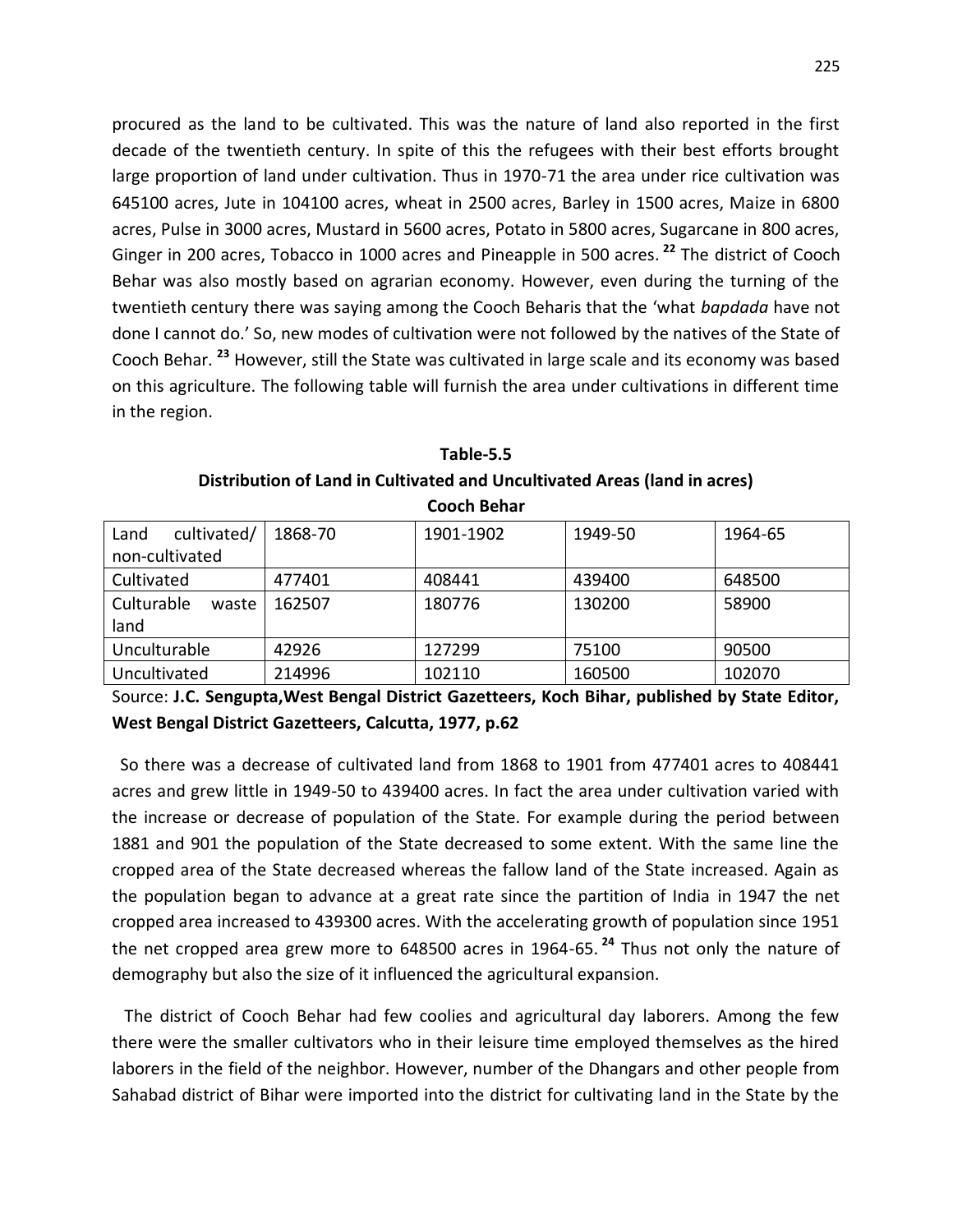agent of the bog land holders. Thus there in the State of Cooch Behar a distinct class of daylaborers emerged who neither owned nor rented any land. . **<sup>25</sup>** However, the day laborer coming from Chutia Nagpur and Bihar were mostly employed in construction works of road, tanks and rails. On the other the native poor people were employed in the land as the adhiars giving land them in a contract of fifty percent share.

 The changes of demographic composition in North Bengal also led to the land holding composition in the region making transfer of land to the new landed gentry. In the third settlement**<sup>26</sup>** a large number of people who were not born to the land could obtain lease from the Government in the newly settled areas. **<sup>27</sup>** Thus some acquired jotes through escalation of land price caused by migration furthered transfer of jotes through sale to the outsiders. Swaraj Basu opined that the large influx of people led a growing demand for and a rise in land prices. **<sup>28</sup>** The local people tempted by the hike in price of land began to sell their lands. This resulted in transformation of the local and middle jotedars into under-tenants and subservient to a new class of landed gentry. Thus in Jalpaiguri while the number of jotes held by the Rajbansis decreased, those hold by the Marwaris, the Upper Caste Begali middle-class people and others sharply increased. **<sup>29</sup>**This also led to the changes in existing agrarian social structure. **<sup>30</sup>**This also led to the unprotected tenancy structure in the form of adhiari system in which the sellers sunk to the position of adhiars at the mercy of the new jotedars. **<sup>31</sup>** During post-partition period the West Bengal Estate Acquisition Act of 1953 brought all cultivators into direct relationship with the State. The ceilings of land up t 25 acres of agricultural and 15 acres of non-agricultural land led to the vested of large amount of land to the government for redistribution to the landless laborers and cultivators having uneconomic holdings. **<sup>32</sup>** The West Bengal Land Reforms Act 1955 laid down the procedure of distribution of such lands. The West Bengal Land Reforms (Amendment) Act of 1971 brought down the previous ceilings of 25 acres to maximum 7 standards hectors (about 20 bighas) and minimum of 2.50 standards hectors according to the number and nature of family. **<sup>33</sup>** In the meantime revisional survey and settlement operation was undertaken by the government to prepare new record of rights and from August 1967 intensive drive was launched for recovery of lands held in benami or through clandestine transfer and all other lands. Thus lands were recovered and redistributed to the landless most of whom obviously were immigrants, may be contemporary or enumerated long before.

**II**

 In every record of the British officials there is detail of growth, development and volume of manufacturing industries in Malda district. Among them the most important were the cotton and silk industry. Buchanon Hamiltorn in 1810 witnessed that at the time in Malda the clothes were made mixing of silk and cotton in equal proportions and named it as 'Maldiki Cloths' in which 4000 looms were employed. Hunter wrote that the manufacture of the silk fabrics known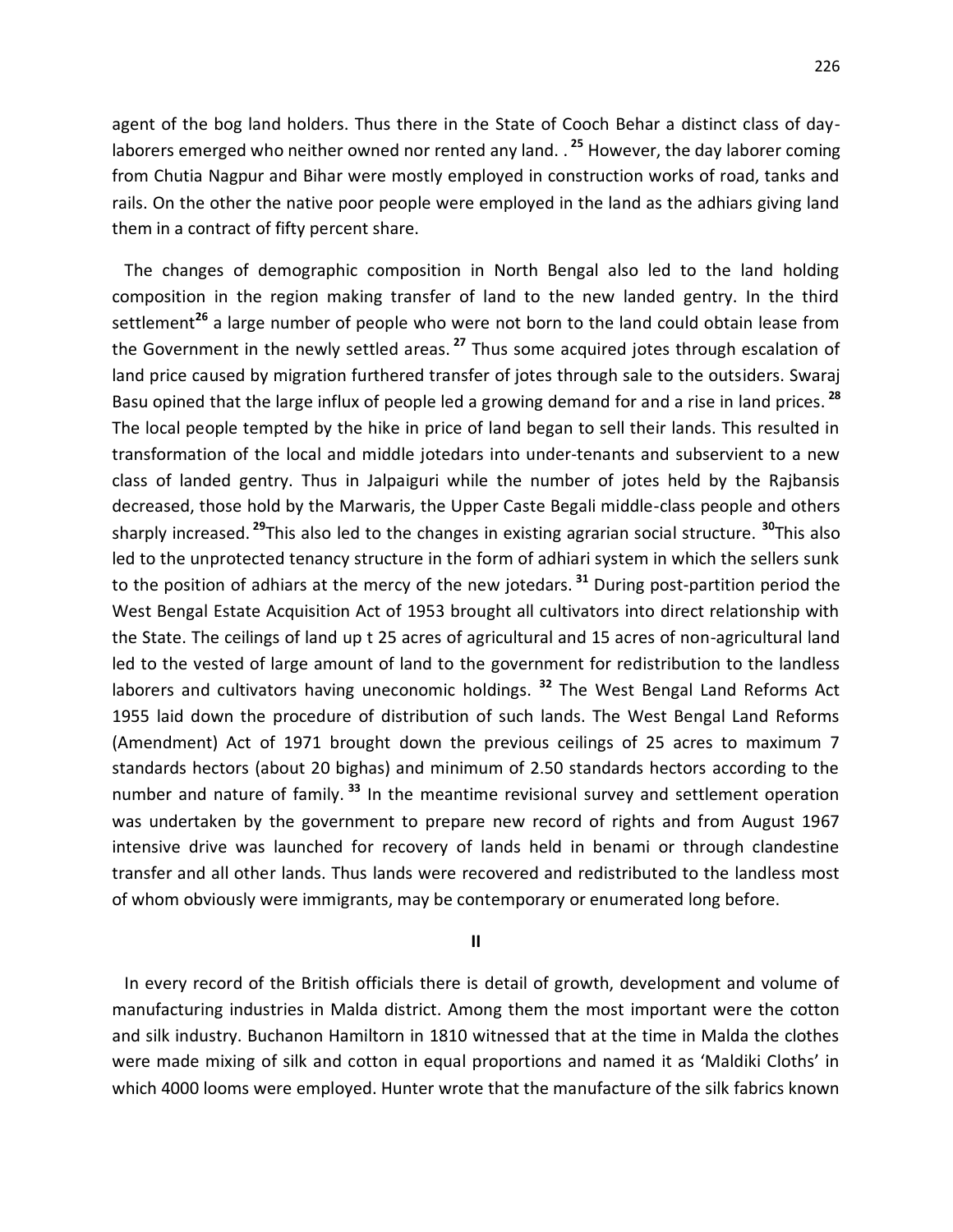as Maldehi cloths was confined to the native capital and the artisans of this country were engaged in the manufacture. **<sup>34</sup>** But these capital investors were the non-Bengali traders of India and the artisans labourer also were immigrant workers in the district in large number. However, there were also the Malda people who used to prepare the thin muslins and Jamdanis and Buchanon reported of such 120 families at Malda. **<sup>35</sup>** The women in great numbers were also employed for the dying of the clothes. Hunter reported of four important kind of silk fabrics manufactured in Malda namely *Mazchhar* or riplets or the river, *Bul bulchasm* or nightingales' eyes, *Kalintarakshi* or pigeons' eyes and *chand tara* or moon and stars. **<sup>36</sup>** In all these large number of manufacturer were engaged supplied by the neighboring districts and states. The Mahajans of non-Bengali origin in maximum traded the clothes buying from the manufacturing places at Malda and selling them in Calcutt and Baneras. **<sup>37</sup>**

 There were also good number of indigo industry and lac industry in Malda and we have seen in the last chapter how the people from Murshidabad and Chhotonagpur and Santal parganas of Bihar region immigrate into the district to engage in the manufacturing of those products. Concerning the indigo industry Hunter reported quoting Mr. J. Brown the number of *rayats* cultivating indigo and their servants in Kaliachak were 5663, Kamat ploughing *cooliies* numbered 10, the boatmen numbered 2052, manufacturing *coolies* numbered 2189, carters numbered 635, servants paid monthly numberd 444 and other 99 being totaled of 11.92 persons. The report of the Survey of Cottage Industries in Bengal detailed about the brass and bell-metal industries in the district and recorded of 650 persons engaging in the industry in different parts of India. **<sup>38</sup>** M.O. Carter reported of the lac industry in Malda and the vast area of lac growing in the region from Ratua police station to the south to the Mahananda through Manikchak, Kaliachak, Shibganj and Nawabganj. **<sup>39</sup>** However, as the silk industry needed a huge amount of money to be invested the *Marwaris* took the opportunity and they gave advance to the reelers and weavers in condition the products to be sold to them. **<sup>40</sup>**Thus the *Marwarise* took the advantage of advance and compelled the reelers and the weavers to sell their products to them in cheap rate impoverishing them. It was one kind of borrowing cultures by the Marwari or other Indian traders cum *Mahahans* from the European planters in India. However, this resulted into the formation of the Cooperative societies of Bengal which traded the products through the agency or *dalal* to the favourable markets of United Prosvinces, Madras and Bmbay**<sup>41</sup>**Lambourn reported that there was silk market competition between the European market and the *Khamru* markets which led to the variation in price of cocoons in the district. The European market was under the control of French and English firms which traded through the indigenous agencies in the local markets. On the other the Marwaris of English Bazar controlled the khamru market. The local reelers were given contract to supply raw silks with advance leading them under the capitalist domination of the Marwaris. **<sup>42</sup>** Swdeshi movement was a great impetus to the development of silk industry in the district. Both the silk weavers and the cotton weavers were under the mercy of the Mahajans though the silk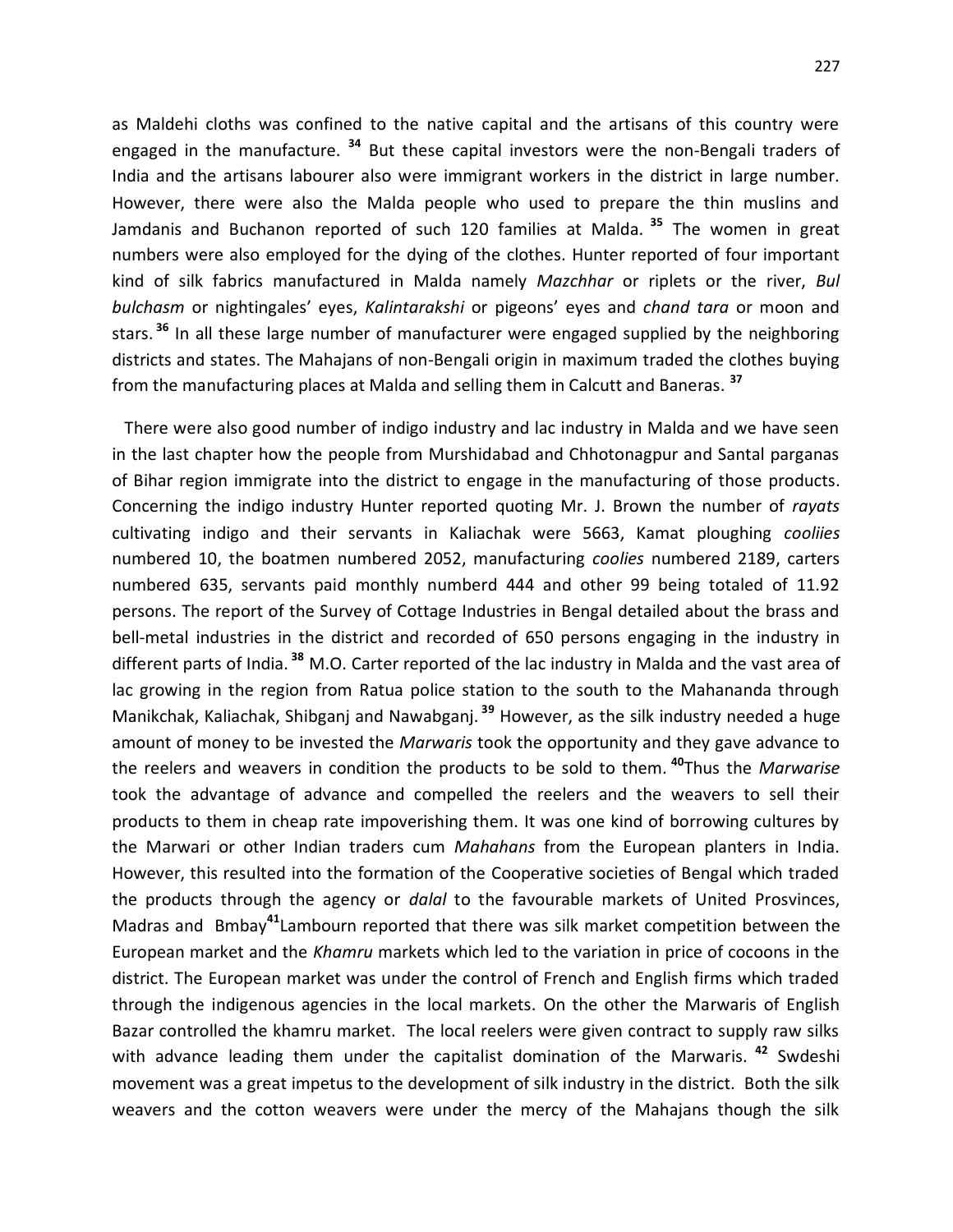weavers were more prosperous. **<sup>43</sup>** The Dinajpur district, though was an entirely agricultural district the small manufacturing activities were mostly done by the immigrant people such as the imported labourers from Bihar and Santal Parganas both men and women and those were traded by the mainly the immigrant Marwaris. Among the paddy huskers and the pounders the most numerous were the cooly women from Behar or the Santal Parganas numbering about 10,000 in 1911. The men and women of the Hari caste were mainly engaged in fish dealings in the local market. They also engaged in basket making manufacturing activities. The women from Behar and Santal Parganas were also engaged in basket making, grain dealing and parching and gunny making. On the other the indigenous women of the district had little share in those activities. However the Rajbansi women in the district were largely found in interior markets as the vendors. The Santal settlers both men and women were greatly engaged in the transplanting of rice. **<sup>44</sup>** Among the small scale industries in the district of Dinajpur the Ralli Brothers established the Jute Press at Raiganj and produced *kaccha* bales for the market of Calcutta. The workers employed here were the upcountry *coolis* of lower class. Another small jure press was set up at Khansama and also by a Bengali firm. There were oil-mills in the towns of Dinajpur and Parbatipur were owned by the Marwari merchants. **<sup>45</sup>** The rice husking industry was also important in the district of Dinajpur. In this local grain dealers were engaged but the upcountry cooli women were employed in the production. The *dhenki* or pounder (a heavy wooden beam) was important in it. *Gur* manufacturing was an important industrial activity in the district. Manufactured at Birganj, Pirganj and Patniola police stations the *gur* was traded into Faridpur, Dacca, Rajshahi and Malda. In this the Benali traders were engaged. The people belonged to Malo, Namasudra and Hari caste were engaged in the fishing activities in the *bils* under the zamindars with *donga*, a small dugout, and the *dingi*, a larger plank-built boat. Though not in large scale the professional weavers such as the Tanis, Jugis and the Jolahas were engaged in the weaving of phota, a kind of coarse cloth of jute and cotton mixed principally at Baliyadangi and Chirirbandar out-posts. **<sup>46</sup>** The swadeshi movement could not have much positive impact in the indigenous industry of Dinajpur.

The Doms and some of the Santals were engaged in the making of baskets of different kinds for various domestic and social and commercial uses. An important example of commercial use of the baskets was the *dons* made for storing grains in hemispherical shape. Ranisankail was important center for grass mating. Coarse clothes were used for making bags in Baliyadangi to trade in Calcutta. **<sup>47</sup>** During the post partition period number of establishment were set up for the industrial development with machinery activities. In 1960 there were 7863 establishments in the districts of West Dinajpur. There were 267 handloom textile establishments, 275 tailoring establishments, 241 establishment of Manufacturing sundry hardware, 211 establishments of Gold and Silver ornaments, 204 establishments of potters, number of shops of bicycle repairing, 97 establishments for Bidi manufacturing, 3226 establishments for production of rice (rice mills and others), 2470 establishments for production of edible fats and oils and so on. A large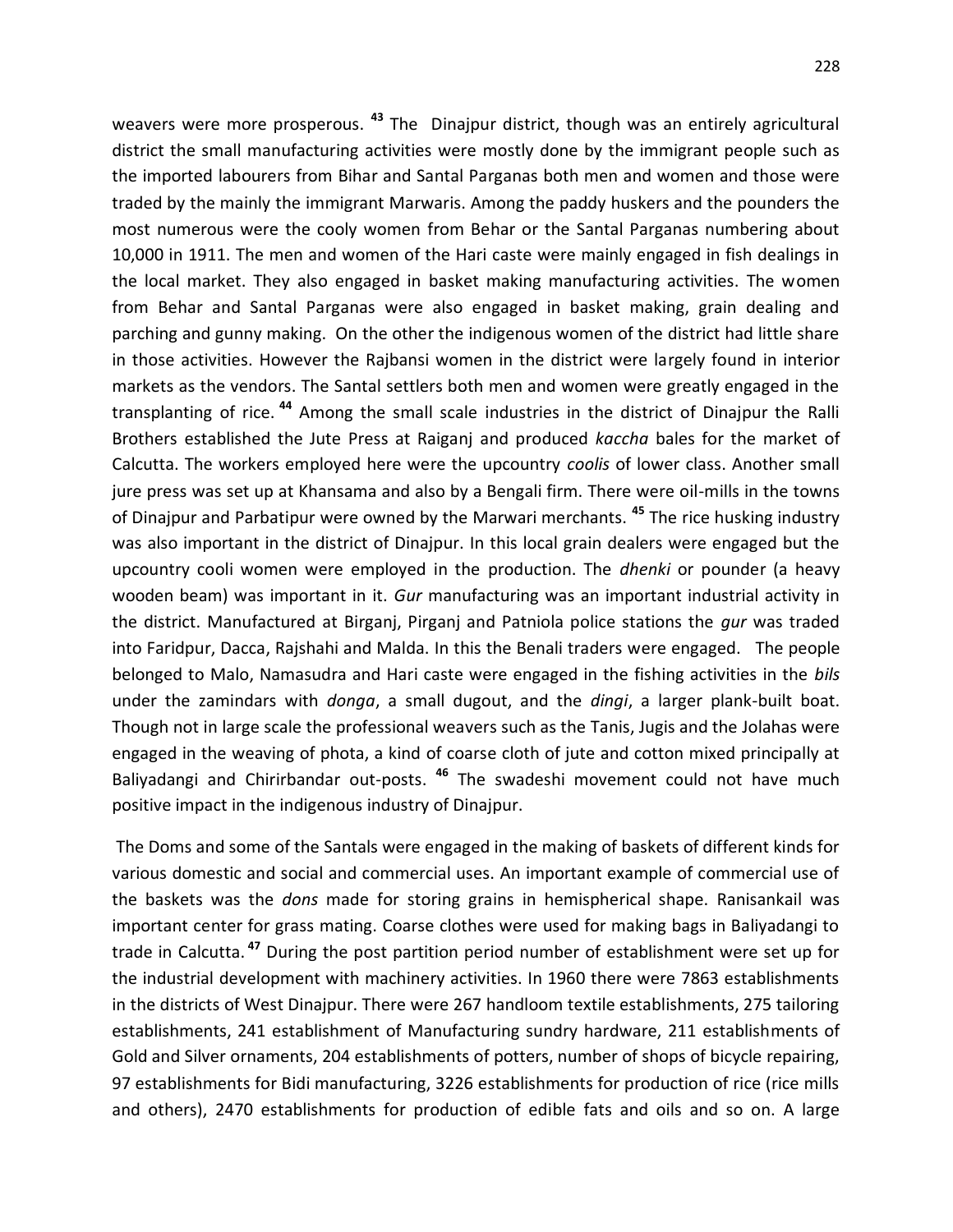number of persons were employed in the establishments of whom many were the displaced and immigrated persons from East Bengal. However, the traditional industries of *gur* processing, Mat and basket making also continued. Tea plantation developed in the district with the establishment of Debijhora Tea Estate in Chopra police station. Large number of industrial cooperative societies emerged during this period. A very important feature of this period was that several numbers of training and training cum production centers were opened for the better techniques in existing industries. Among 18 such centers two were only for the tribal people and one only for the scheduled caste members. **<sup>48</sup>** These obviously were provoked by the demographic composition of the district during the period.

 In the district of Darjeeling demography oriented economic condition was developed with the emerging tea industries in the region which is considered as the tea economy and tea demography in the district. Attempts were begun for tea cultivation in Darjeeling during 1856- 57 periods under the efforts of Karsiang and Darrjeeling Tea Company and owned by the Darjeeling Mortgage Bank. But from 1866 onward the steady development of the tea plantation happened in the district. **<sup>49</sup>** The following table will highlight over the development of tea operations in the district in the early phase (1866-1874) of tea plantation.

|      | 1000-1074      |                      |                 |                  |  |  |  |
|------|----------------|----------------------|-----------------|------------------|--|--|--|
| Year | No. of Gardens | Extent of land under | Out-turn of Tea | No. of Labourers |  |  |  |
|      |                | cultivation in acres | in lbs.         | employed         |  |  |  |
| 1866 | 39             | 10392                | 433715          | Not known        |  |  |  |
| 1867 | 40             | 9214                 | 582640          | Do               |  |  |  |
| 1868 | 44             | 10067                | 851549          | 6859             |  |  |  |
| 1869 | 55             | 10769                | 12788697445     |                  |  |  |  |
| 1870 | 56             | 11046                | 16891868347     |                  |  |  |  |
| 1872 | 74             | 14503                | 293862612361    |                  |  |  |  |
| 1873 | 87             | 15695                | 295671014019    |                  |  |  |  |
| 1874 | 113            | 18888                | 392791119424    |                  |  |  |  |

**Table-5.6 Tea operations in Darjeeling District 1866-1874**

Source: **A Statistical Account of Bengal: Darjilling, W.W. Hunter, Maldah, N.L. Publishers, Sibmandir, Siliguri, West Bengal,2012, first published by Trubner & Co., London, 1876, p.149**

 The Darjeeling Company established four tea gardens during the period between 1860 and 1864. During the period in 1872 the Company had 8547 acres land of which1300 acres were brought under tea in which the number of labourers bout 1300 persons were employed. The manufacturing season for the teas was March to November and large numbers of laboureres were to be recruited during the time. Obviously this tea plantation economy was dependent on the emergence of the labourer specifically by the people of Nepalese origin induced by the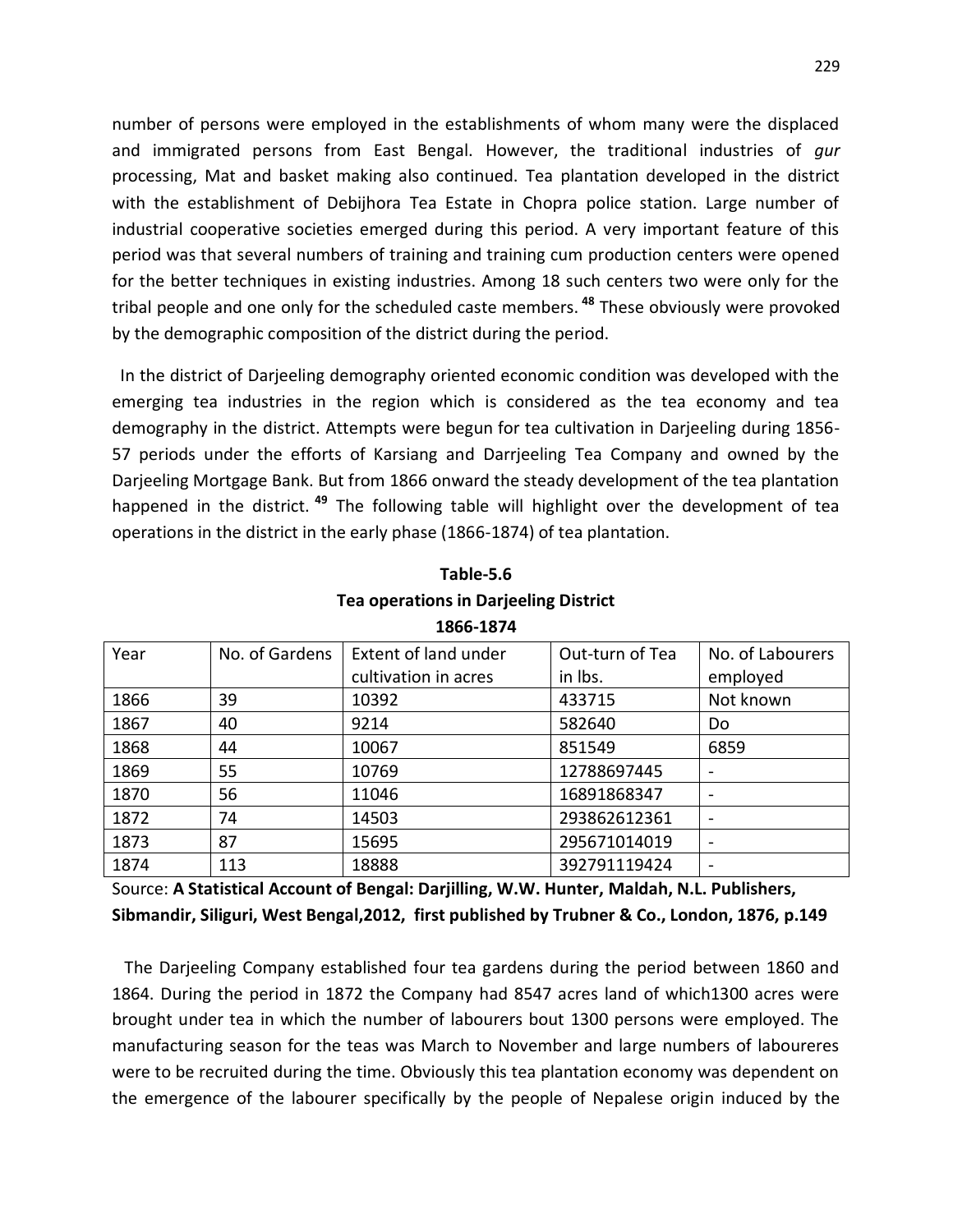Company management and others from the Chhotonagpur and Santal Parganas of Bihar State as the local majoritarian caste of the district were not interested in the activity. Thus the people of Lepchas, Bhutias, from the plains and the majority of the Nepali immigrants were encouraged to be settled in the tea growing areas. **<sup>50</sup>**[In fact, with this process of settlement of the laourers within the surroundings of the tea gardens a new economic demography emerged in the demographic atlas of North Bengal which throughout nineteenth (last quarter) century and twentieth century and even after that formed and continued to be a new economiccultural zone in North Bengal districts. The period followed 1870 was the period of great rise of tea plantation in the district of Darjeeling and by 1874 the tea plantations increased to 113 in numbers. The cultivated area also increased to 18888 acres and the number of labourers increased to 19424 persons. **<sup>51</sup>** The development of the tea plantations may be observed from the following table.

| 1 avic-J. <i>I</i>                     |  |
|----------------------------------------|--|
| <b>Statistics of Tea in Darjeeling</b> |  |
| 1874-1951                              |  |

**Table-5.7**

| Year | No. of  | Total area | Approxi-   | Averages      |           | Number of Labourers employed |       |
|------|---------|------------|------------|---------------|-----------|------------------------------|-------|
|      | Tea     | in acres   | mate yield | yield in lbs. | Permanent | Temporary                    | Total |
|      | Gardens | under tea  | in lbs     | per acre of   |           |                              |       |
|      |         |            |            | mature        |           |                              |       |
|      |         |            |            | plants        |           |                              |       |
| 1861 | 22      | 3251       | 42600      | --            |           |                              | 2534  |
| 1881 | 155     | 28367      | 5160316    | 238           |           |                              |       |
| 1891 | 177     | 45585      | 10910487   | 277           |           |                              |       |
| 1901 | 170     | 51724      | 13535537   | 276           | 24257     | 16194                        | 40451 |
| 1911 | 156     | 51488      | 14250615   | 284           | 26510     | 13051                        | 39561 |
| 1921 | 168     | 59005      | 14080946   | 252           | 45977     | 2733                         | 48710 |
| 1931 | 169     | 61178      | 20496481   | 345           | 61572     | 2093                         | 63665 |
| 1941 | 136     | 63173      | 24815216   | 400           | 67838     | 1861                         | 69699 |
| 1951 | 138     | 62580      | 29283499   | 468           |           |                              | 69590 |

**Source: Administration of Bengal and Indian Tea Statistics [collected from Census 1951, West Bengal, District Handbooks, Darjeeling, A. Mitra, West Bengal Government Press, Alipore, West Bengal, 1954, p.xxxi]**

 There were 142 tea gardens in the district of Darjeeling in 1940 in the area 63059 acres. The distribution of the tea gardens in the different parts of the district during this time may be observed from the following table.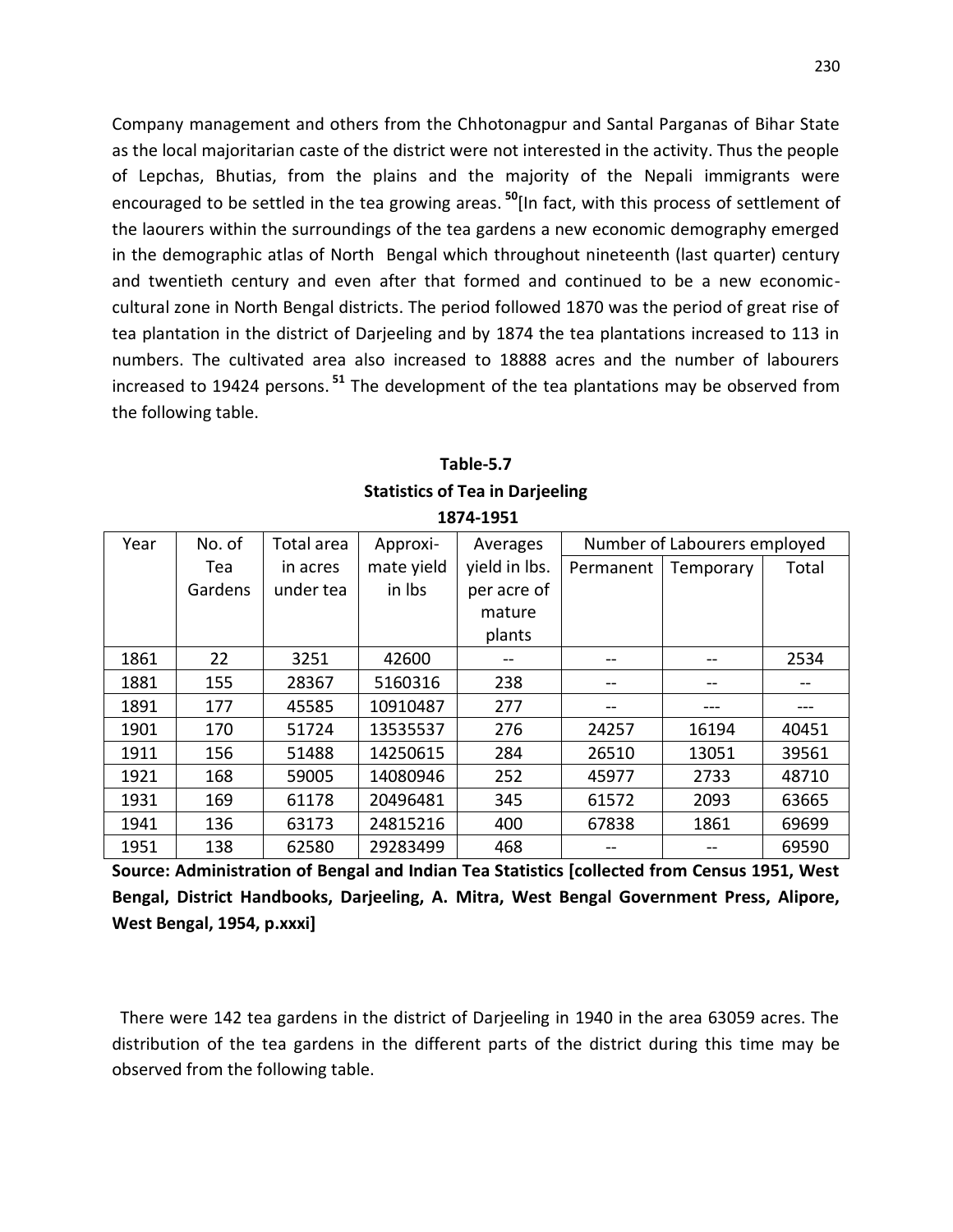| Table-5.8                                     |
|-----------------------------------------------|
| Distribution of the Tea gardens in Darjeeling |
| 1940                                          |

**Table-5.8**

| Thana           | Number of Tea Estates |
|-----------------|-----------------------|
| Sukhiapokri     | 9                     |
| Pulbazar        | $\overline{2}$        |
| Darjeeling      | 19                    |
| Rangli Rangliot | 9                     |
| Jore Bunglow    | 16                    |
| Kalimpong       | 0                     |
| Garubathan      | 6                     |
| Kurseong        | 25                    |
| Mirik           | 5                     |
| Siliguri        | 27                    |
| Phansidewa      | 13                    |
| Kharibari       | 11                    |

Source: **Dash, A.J., Bengal District Gazetteer, Darjeeling, firs published by the Bengal Government Press, Alipore, Bengal, 1947, Reprinted by N.L. Publishers, Siliguri, 2011,p.114**

 According to the employment record of the tea companies during 1870 the labour force in the tea industries in the district of Darjeeling was 8000 persons which increased in 1921 to 44279 persons and in 1940 that increased reached at 6140 persons. However, in 1941census it was recorded that the actual numbers of population in tea gardens or tea population were 146508 persons. The distribution of the tea population (labor) in the district was as follows:

### **Table-5.9 Distribution of population in the Tea garden areas in Darjeeling 1940**

| Thana           | Number of labourers |
|-----------------|---------------------|
| Sukhiapokri     | 14358               |
| Pulbazar        | 3321                |
| Darjeeling      | 24048               |
| Rangli Rangliot | 13202               |
| Jore Bunglow    | 21594               |
| Kalimpong       | 0                   |
| Garubathan      | 6094                |
| Kurseong        | 20596               |
| Mirik           | 14710               |
| Siliguri        | 13867               |
| Phansidewa      | 8719                |
| Kharibari       | 5999                |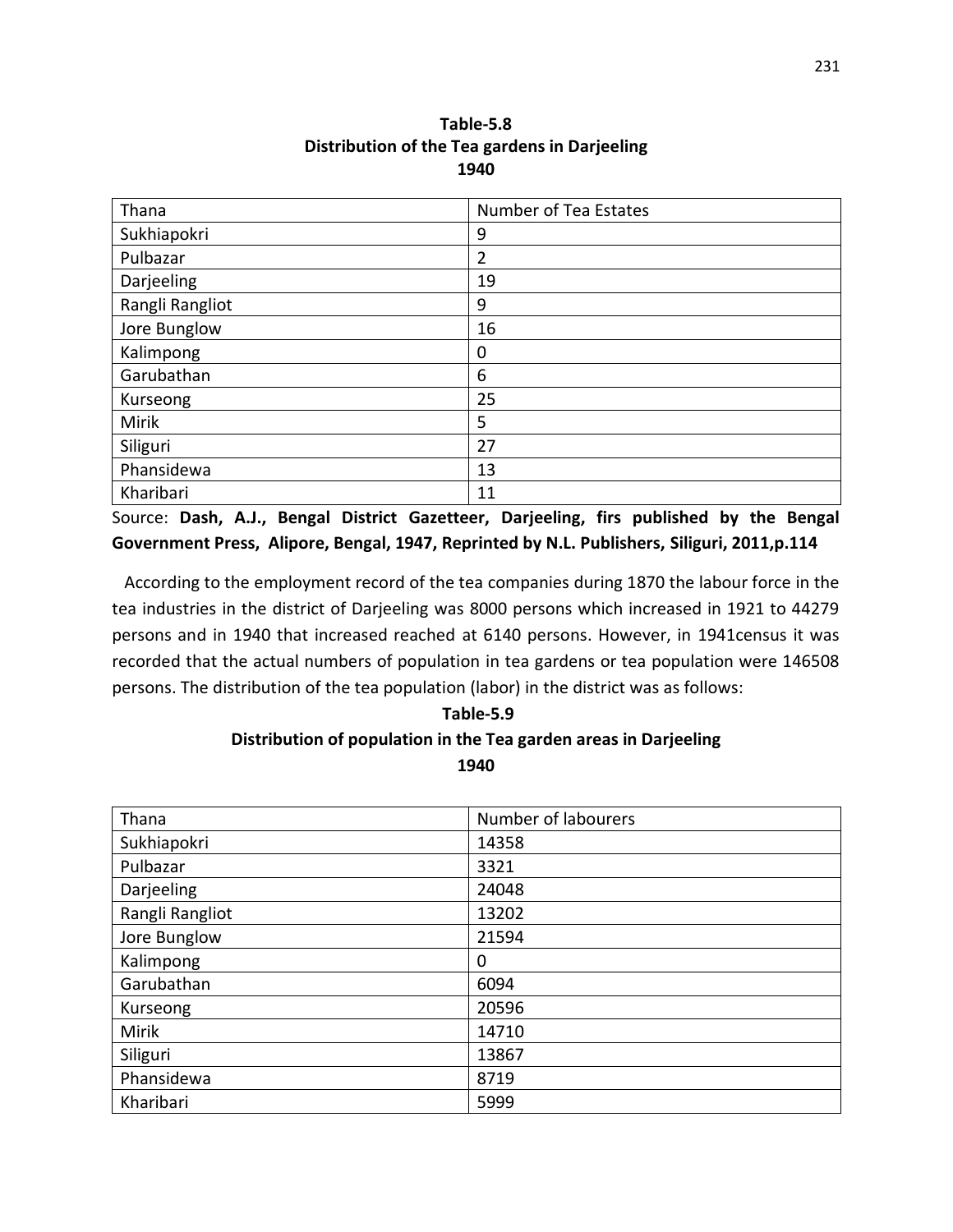### Source: **Dash, A.J., Bengal District Gazetteer, Darjeeling, firs published by the Bengal Government Press, Alipore, Bengal, 1947, Reprinted by N.L. Publishers, Siliguri, 2011,p.115**

 It is apparent from the above table that Kalimpong was kept aside from the tea plantation industry. This was due to the fact that the hill tract of the hill district was populated and immigrated by the cultivator class and a large part of the tract was brought under the reserved forest areas. However, as per the  $31<sup>st</sup>$  March 1965 the total area under tea plantation in the district was as follows:

 A.J. Dash reported that 96 percent of the labour recrui8ted in the tea plantations of hill tract of the district were of Nepali origin and there was no shortage of labour in the hills. The laborers at the time even worked in number of gardens being single individual. So the intergarden mobility of the Nepali labourers were reported. On the other the tea garden of the terai region were populated by the 7 percent labourer of Napali origin and the remaining percent were to be recruited from the scheduled caste immigrant labourers of Chhotonagpur. This division of racial nature of the tea labourer in the same district due to the geo-physiographical division of the tract was very significant in the transition of the North Bengal demography. Had the Chhotonagpuria labourers not come or recruited in tea gardens of the Terai region there might be more Nepali immigrants in the Terai region resulting turning down the subsequent demographic ecology of the region. **<sup>52</sup>** Another important feature of the tea garden population was that of the working population in the tea plantation the males constituted 39 percent, the females 43 percent and the children 18 percent. **<sup>53</sup>** There were some other industries which were cottage industries by nature meted with the local needs and local markets. Thus handloom weaving existed in terai region. The Tibetans and the Bhutias manufactured clothes and sold to the people of Darjeeling. The wool weaving, in this context was important in which the Tibetans had greater contribution. It had been shown in earlier chapter that how the people of Tibetan origin traded woolen cloths in Darjeeling. However, with the Chinese occupation of Tibet the raw wools importing became stopped leading to the decay of that industry in the district of Darjeeling. **<sup>54</sup>** in the mineral products of the district mainly consisted of coal, iron and copper also numbers of persons were engaged. During the period between 1896 and 1900 extraction was made from certain exposures about4 miles North of Bagrakot railway station. However, the entire production was consumed by the local manufactures. Prior to the Second World War 150000 bags of charcoal were consumed by the local population. So the engagement of the persons and labourers in it may be understood. **<sup>55</sup>**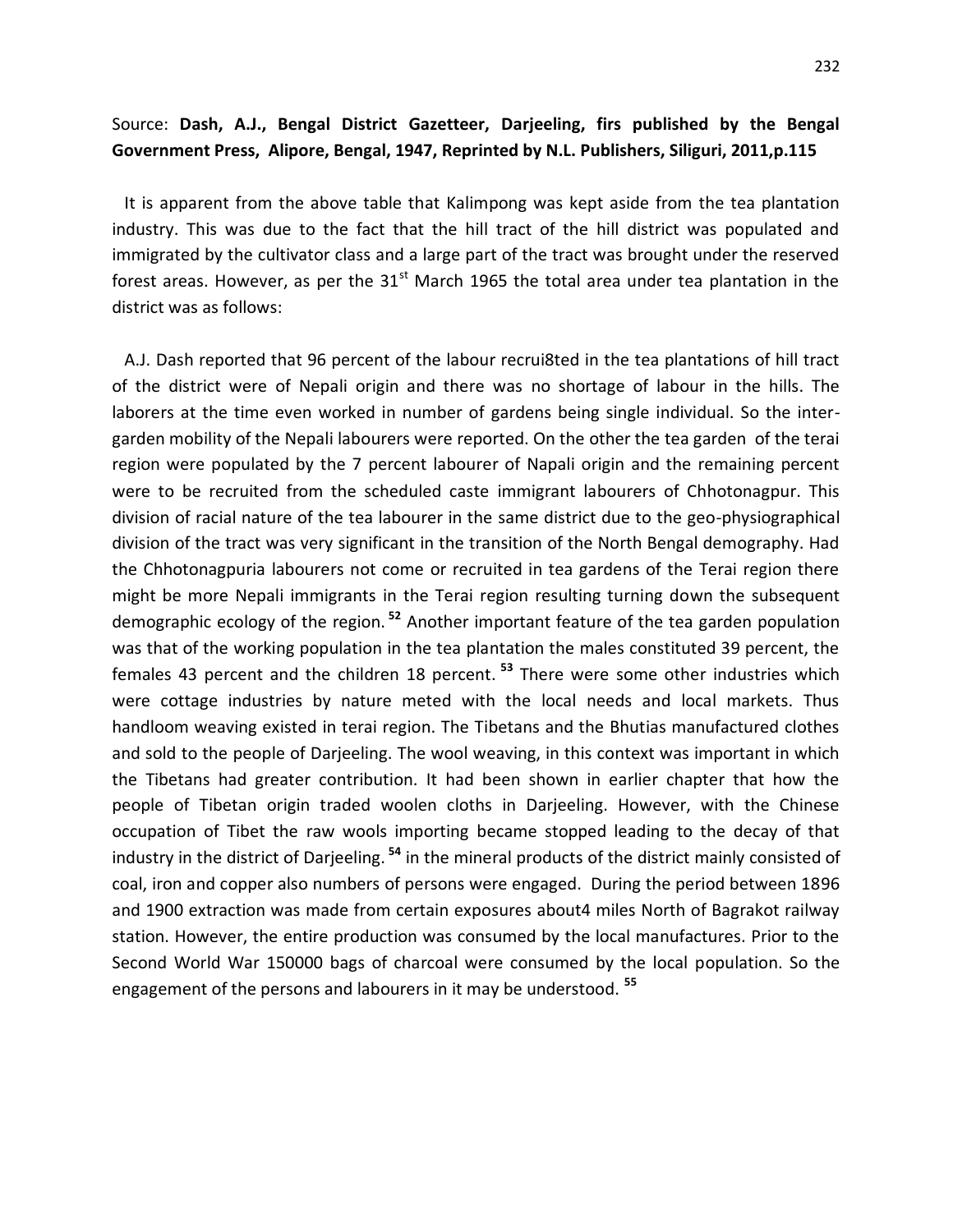|                  |                 | 1965              |                          |                          |
|------------------|-----------------|-------------------|--------------------------|--------------------------|
| of<br>Name       | Area of the Tea | under the<br>Area | No. of Estates           |                          |
| Subdivision      | Estates         | cultivation       | With<br>tea              | Without<br>tea           |
|                  |                 | including fallo   | factories                | factories                |
| Darjeeling Sadar | 23770.94        | 11325.81          | 50                       | 3                        |
| Kalmpong         | 2869.04         | 1143.59           | 6                        |                          |
| Kurseong         | 15943.41        | 6370.05           | 31                       | 3                        |
| Siliguri         | 20332.17        | 9131.52           | 42                       | 2                        |
| Small growers    | 21.44           | 19.74             | $\overline{\phantom{0}}$ | $\overline{\phantom{a}}$ |
| Total            | 62937.00        | 27990.71          | 119                      | 8                        |

**Table-5.10 Areas under Tea Plantations in Darjeelling**

**Source: Tea Board; Tea Directory, Calcutta, 1966, taken from De, Barun, et.al., West Bengal District Gazetteers, Darjeeling, Government of West Bengal, 1980, p.229**

 In other plantations such as in cinchona or Tobacco or coffee there was not so large volume of recruitment affecting the demographic scenario of the region. Though the large scale industries were absent in the district of Darjeeling there were large number of small scale industries in the district. They are getting financial assistance from the government. From the following table the strength of such industries may be realized.

| <b>Table-5.11</b>                           |  |
|---------------------------------------------|--|
| <b>Small Scale Industries in Darjeeling</b> |  |

| year | Number of Registered | Number of persons employed |
|------|----------------------|----------------------------|
|      | factories            |                            |
| 1951 | 153                  | 7525                       |
| 1961 | 171                  | 8877                       |
| 1966 | 184                  | 8202                       |

**Dy. Chief Inspector of Factories, West Bengal, taken from De, Barun, et.al., West Bengal District Gazetteers, Darjeeling, Government of West Bengal, 1980, p.243**

 The following table will present the existence various kinds of small scale industries in the district of Darjeeling which also highlight over the nature of the economic status of the population of the district during the time.

### **Table-5.12 Small Scale Industries in Darjeeling 1967**

| Name of Industry         | No. of Units |
|--------------------------|--------------|
| Rice/Oil/Flour           | 16           |
| Hndcaraft                |              |
| Wood-craft and furniture | 10           |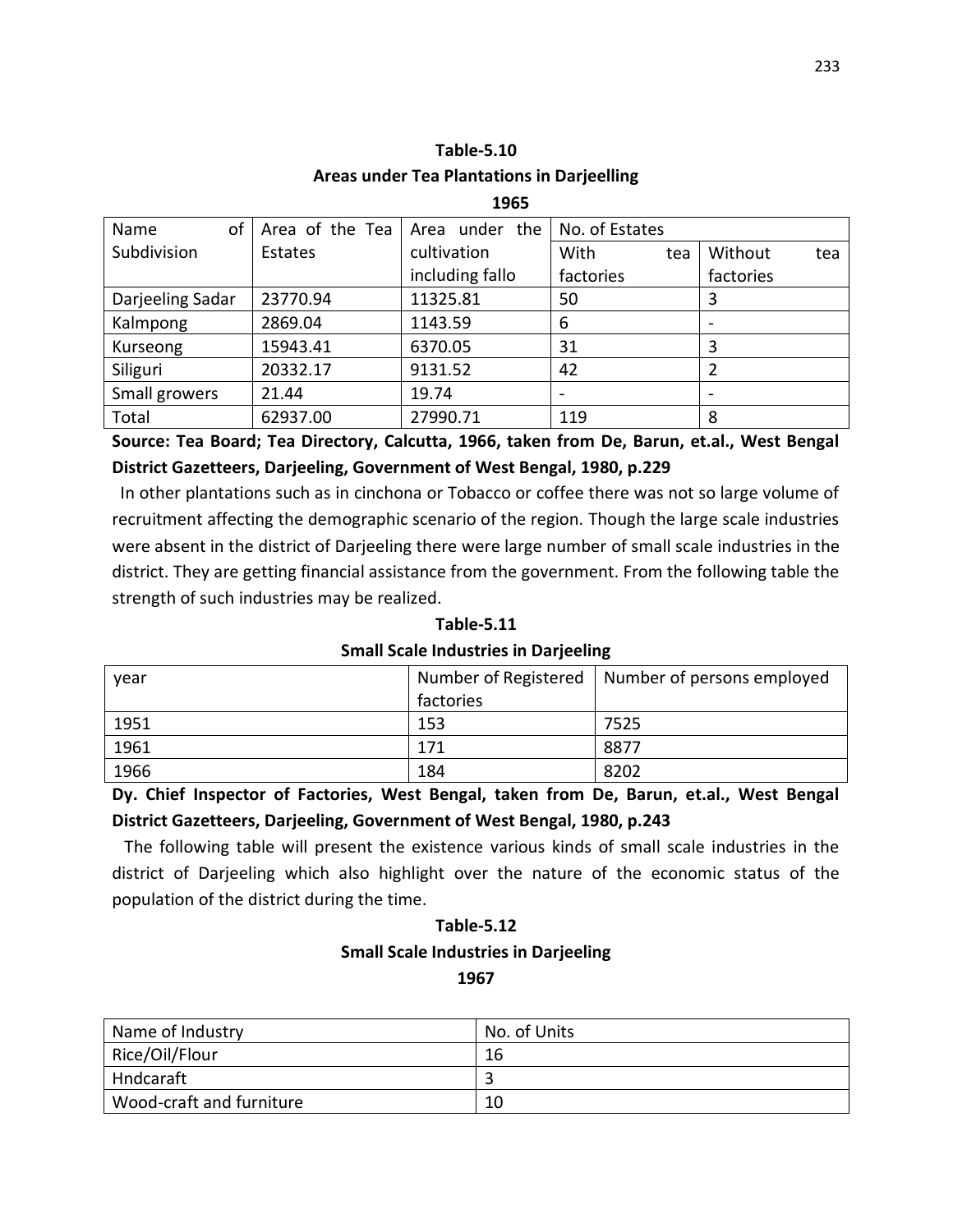| <b>Black smithy</b>                 | 30 |
|-------------------------------------|----|
| Shoe-making                         | 13 |
| Candle                              | 4  |
| <b>Confectionery and Bakery</b>     | 5  |
| Servicing and repairing of vehicles | 10 |
| Soap-making                         | 5  |
| <b>Tailoring</b>                    | 32 |
| <b>Rado and Batteries</b>           | 7  |
| Engineering                         | 11 |
| <b>Steel Trunk manufacturing</b>    | 11 |
| Weaving                             | 6  |
| Printing press and Book-binding     | 5  |
| Miscellaneous                       | 38 |

**Dy. Chief Inspector of Factories, West Bengal, taken from De, Barun, et.al., West Bengal District Gazetteers, Darjeeling, Government of West Bengal, 1980, p.243**

 All these indicated lower middle class demography engaging the industrial activities and nondevelopment of any big industry or capitalist community in the region though the people belonged to mostly industrial in nature are very much present in the district during the time. However, these are the all immigrants people all hailed from different states of India and from proper Bengal part were engaged in the industrial activities of small scale. In post partition period this development got a new pace for the comings of both the legal and illegal migrants from erstwhile East Pakistan and later on Bangladesh of whom the wealthier persons could flourish with small industrial activities. However, the most of the small industrial ownership belonged to the non-Bengalis like Marwaris, Punjabis, Uttar Pradeshis, Biharis of higher social hierarchy and others. Like the demographic variation in plantation labourer there was also difference between the hill and terai regarding nature of small scale industry. Thus the rice, oil and flour mills were mostly flourished in Siliguri whereas the furniture, handicraft and woodcraft units were flourished in Darjeeling, Kalimpong, Kurseon, Gorubathan and Mirik. Candlemaking, confectionery, bakery and soap making almost found in Siliguri wheres tailoring generally spread in the hills. **<sup>56</sup>** So there emerged hill tract's small industry and Tera-plains areas' small industrial zone in the district.

 During this time Siliguri developed largely due to the post-partition geo-administrative location and changing demographic scenario of the region with the coming of large volume of migrants of business class and professional classes leading to the industrial development of the region. The District Gazetteer described the phenomenon in such that, "Owing to the vantage location of Siliguri town in relation to the North Bengal districts as well as Bihar, Assam, Sikkim and Bhutan, its industrial and commercial growth since the partition of the State in 1947 has been phenomenal and this trend is likely to be maintained in the future. **<sup>57</sup>**' Thus there were 31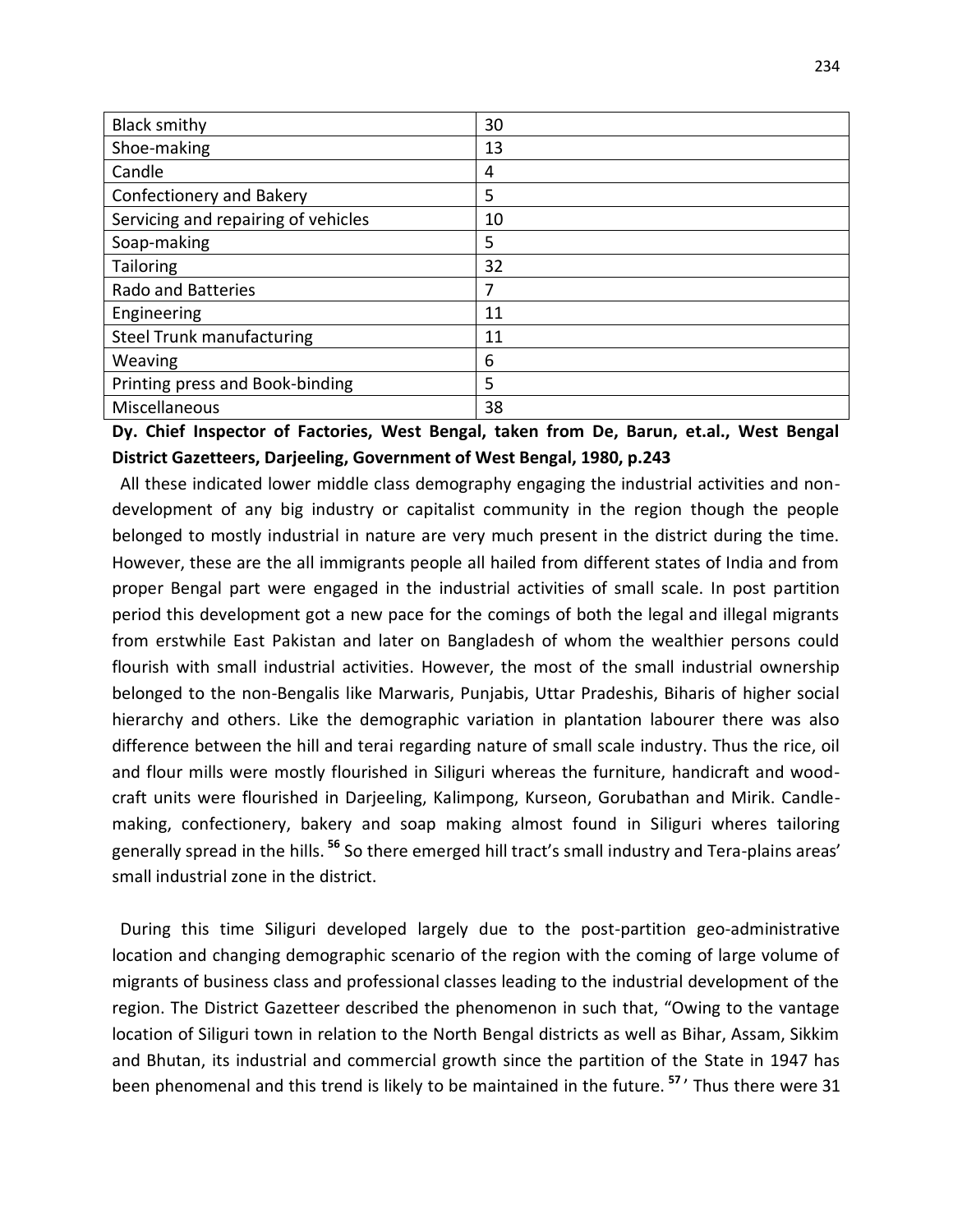rice and flour mills in Siliguri which reached to 11 rice mills, 43 *atta* mills and 2 flour mills there. The saw mills in the district increased from 7 in 1961 oto18 in 1965, Automobile servicing establishment from 31 in 1961 to 64 in 1965 and plywood factories 2 in 1965. Besides there grew umbrella assembly, soap making, manufacturing of sodium silicate and aluminium utensils, different cottage industries etc. . **<sup>58</sup>** The Kalimpong Industrial School set up in 1897 and transformed into a cooperative society in 1958 by name of Kalimpong Ats and Crafts Industrial Cooperative Society Ltd. was important in this context. The demographic diversity of the region strengthened the establishment. Here the works like the embroidery and appliqué of the Tibetans, the weave products of artistic Lepchas and fabrics and handlooms weave of the Nepalis and the Lepchas were incorporated signaling unity in diversity culture of North Bengal.

 The district of Jalpaiguri had no manufacturing community. The people being basically agriculturists even no small scale industry for commercial purpose developed in the district. **<sup>59</sup>** However, the settled Jugi and Tanti castes were engaged in weaving making coarse clothes for the local people and the Meches were engaged in making hollowed trunks of wood with their agricultural activities. However, like Darjeeling tea was most prosperous industry in the district. This tea industry could develop with new demography of the tribal people from Chhotoanagpur and Santal Pargnas and the Nepali labourers who were locally called the '*coolies.*' The best among the labour coolies were the Oraons. Though initially they were worked temporarily gradually they began to settle there. **<sup>60</sup>** However from the following table the growth of tea industry with growing employment of labour force may be observed.

| Year | No. of  | Total area | Approxi-   | Averages      | Number of Labourers employed |           |        |
|------|---------|------------|------------|---------------|------------------------------|-----------|--------|
|      | Tea     | in acres   | mate yield | yield in lbs. | Permanent                    | Temporary | Total  |
|      | Gardens | under tea  | in Ibs     | per acre of   |                              |           |        |
|      |         |            |            | mature        |                              |           |        |
|      |         |            |            | plants        |                              |           |        |
| 1874 | 1       | $- -$      | ---        |               |                              |           | --     |
| 1881 | 47      | 5637       | ---        |               |                              |           | --     |
| 1891 | 79      | 35683      |            |               |                              |           |        |
| 1901 | 235     | 76403      | 31087537   | 441           | 47365                        | 21254     | 68619  |
| 1911 | 191     | 90859      | 48820637   | 582           | 6693                         | 18622     | 75315  |
| 1921 | 131     | 112688     | 43287187   | 426           | 86693                        | 1871      | 88564  |
| 1931 | 151     | 132074     | 66447715   | 534           | 112591                       | 4262      | 116853 |
| 1941 | 189     | 131770     | 94604450   | 765           | 136491                       | 4896      | 141387 |
| 1951 | 158     | 134473     | 137194660  | 1020          |                              |           | 176196 |

| Table-5.13                              |
|-----------------------------------------|
| <b>Statistics of Tea in Jalpaiguri,</b> |
| 1874-1951                               |

**Source: Administration of Bengal and Indian Tea Statistics. The population of Laborers in 1951 is inserted from Union Table B III of 1951, [Census of India, 1951, V-VI, W.B., Sikkim &**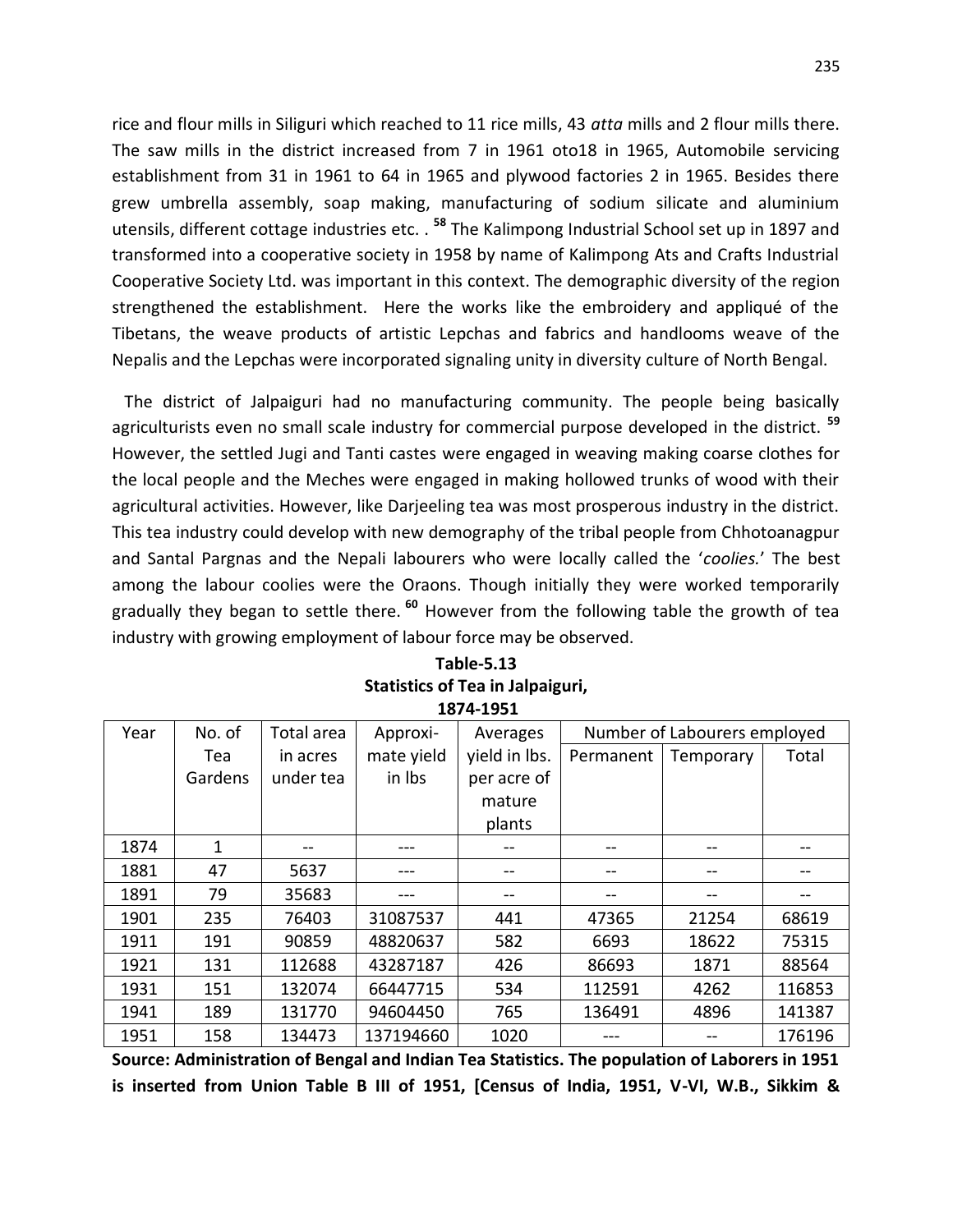### **Chandernagar, Part-IA, Report, A.Mitra, Manager of Publications, Delhi, Government of India Press, Calcutta, 1953, p.263]**

 Thus like Darjeeling district in Jalpaiguri district there also grew a new demography as 'tea demography' in the Jalpaiguri Duars region. Gradual growth of labour force led to the expansion and extension of tea estate making prosperous the tea plantation a new economic zone developed there. In post partition period, we have seen in earlier, voluminous growth of population throughout the district happened and in Duars region people of upper Indian traders, Bengali migrants and Nepali labourers and later on good number of Bihari Muslims began to settle their turning the Duars as multi ethnic zone in North Bengal.

 However, there were weaving activities of making *dhokra* (gunny cloth of coarse quality, *phota* (stripped cloth made of jute), *eri chadar* for local consumption. However during postpartition period those traditional manufacturing were becoming diminishing. With the coming of the displaced and refugees from east Bengal with new demographic efficiency and also the upper county people new industries such as rice and oil milling , *atta* mills and *Mashal*a mills, stone-crushing, saw-mills, automobilic workshops, engineering workshops, carpentry, leather works, bakery, trunk making, candle manufacturing, brick and tiles manufacturing, suitcase making, *bidi* making, pottery, tea chest manufacturing, cane and bamboo products were developed in the district. Jaldhaka Hydel project greatly worked supplying electricity in the Northern North Bengal consisting Darjeeling, Jalpaiguri and Cooch Behar. **<sup>61</sup>** Buxa Duars became important for Dolomite and Coal existed in the west side of Jayanti River. The following table will show the registered units of industrial activities in the district of Jalpaiguri.

| 1able-5.14                                                          |
|---------------------------------------------------------------------|
| Units registered with the chief Inspector or Factories, West Bengal |
| District of Jalpaiguri (1969-75)                                    |

**Table-5.14**

| year | No of Units | No. of Persons employed daily |
|------|-------------|-------------------------------|
| 1969 | 251         | 18980                         |
| 1970 | 250         | 20357                         |
| 1975 | 253         | 19900                         |

**Source: Directorate of Cottage & Small Scale Industries, West Bengal, Statistics on Industrial Potential: District Jalpaiguri, Calcutta, 1971**

There we 9840 establishments for industrial activities in the district in 1960s being 22.4 percent of the urban areas and 18680 persons employed in the industry being 23.6 percent of the urban area. It was 1.72 percent of the total of the state establishments and 1.44 percent of the workers of the state totals. There were saw mills at Lataguri, Dabgram, Gayerkata, Alipurduar, Rajabhatkhawa, Nagrakata, Damanpur, Hamiltonganj; carpentry were in Jalpaiguri, alipur Daur,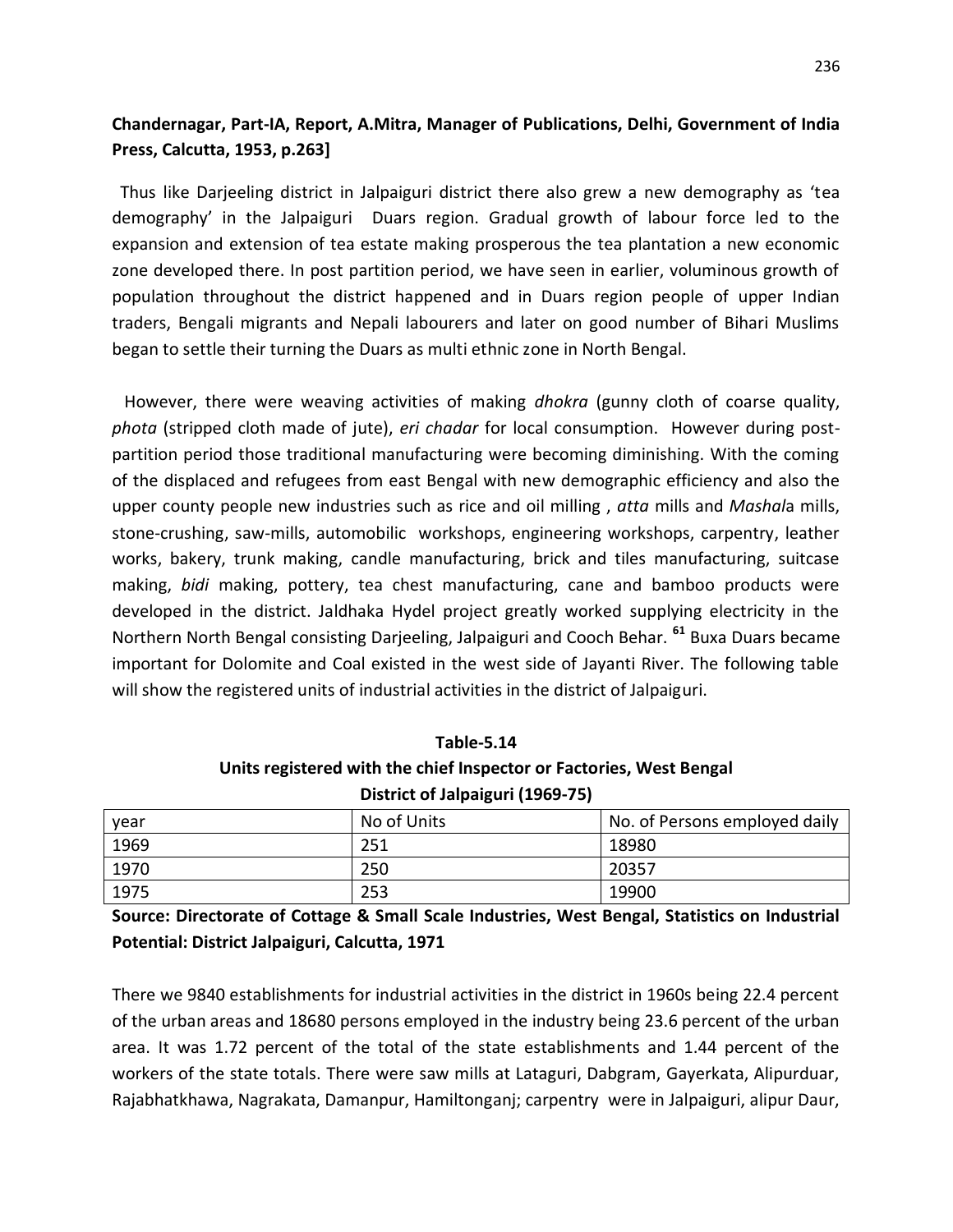Maynaguri; rice and oil mill in Jalpaiguri, Maynaguri, Alipur Duar, Falakata, Dhupguri, Gayerkata, Sonapur; Engineering Workshop was in Jalpaiguri, Dabgram, Mal, Maynaguri, Birpara and Gayerkata; Bricks and Tiles in Jalpaiguri, gayerkata, Falakata, Alipur Duar, Mayanguri; Gold andsilversmity in Jalpaiguri and Alipur Duar; Bakery in Jalpaiguri, alipr Daur, Kamakhyaguri, Mal; Cane and Bamboo making at Lataguri, Damanpur, Alipur Duar and Jalpaiguri; Cotton handloom weaving in Jalpaiguri, Devnagar, Mandalghat, Sarium, Bhastali, Balasudar, Kamakhyaguri,; Eri rearing ans reeling Kamakhyaguri, Brass & bell-metal in Jalpaiguri; Pottery in Singimari, Mal and Steel turnk and suitcase at Jalpuguri and AlipurDuar. **<sup>62</sup>** There were 384 registered units of registered establishments for industrial activities in the district unregistered being 10000 units. However, the ericulture industries became flourished in the district in 1960s with the government assistance and initiative. The following table will show the development of the ericulture industry with its own demography of labour force.

# **Table-5.15**

**Production of Eri-Eggs and Number of Persons employed in Ericulture Industry in Jalpaiguri district: 1967-72**

| year    | Total           | No. of Persons | Average<br>casual | Employed        | Total       |
|---------|-----------------|----------------|-------------------|-----------------|-------------|
|         | production of   | employed<br>in | labourers engaged | villalgle<br>in | expenditure |
|         | (in<br>eri-eggs | regular        | nurseries<br>in.  | rearing         | (in Rs.)    |
|         | grams)          | establishments | throughout<br>the | work            |             |
|         |                 |                | year              |                 |             |
| 1967-68 | 7036            | 11             | 1190              | 1925            | 27775       |
| 1968-69 | 5813            | 11             | 1097              | 1279            | 28578       |
| 1969-70 | 6239            | 14             | 932               | 1295            | 40211       |
| 1970-71 | 5360            | 14             | 705               | 1290            | 36067       |
| 1971-72 | 6077            | 14             | 499               | 1140            | 38899       |

**Central Bank ofIndia- Lead Bank Survey Report, Jalpaiguri district, siliguri, 1972, p.73**

 The small scale industries in the district of Jalpaiguri like Darjeeling were under individual ownership specially of the Marwaris, Punjabis, upper Indian people and Bengalis of Proper Bengal or the UP-Biharis or Bengalis of different Castes. However, some of the units were run by the cooperative societies. In 1963 there were such35 societies in the district of which few worked successfully. Another important small scale industry in the district in post-partition period was the handloom which developed in Alipurduar, Kumargram, Raniganj and Maynaguri. It is very significant that the migrant tangail artisans coming from Bangladesh settled in the district manufactured 'Tangaile Sadis' having a great demand. Another important feature of the period was the establishment of the Branch of the West Bengal Finance Corporation at Siliguri to supply raw material to the small scale industries of North Bengal. **<sup>63</sup>** During June 1973 among the 80 industrial co-operatives in the district 18 were in working condition. The tea industry grew in post-partition period in the district. About a quarter percent of population of the district belonged to the tea garden area being engaged by 190000 workers in the tea estates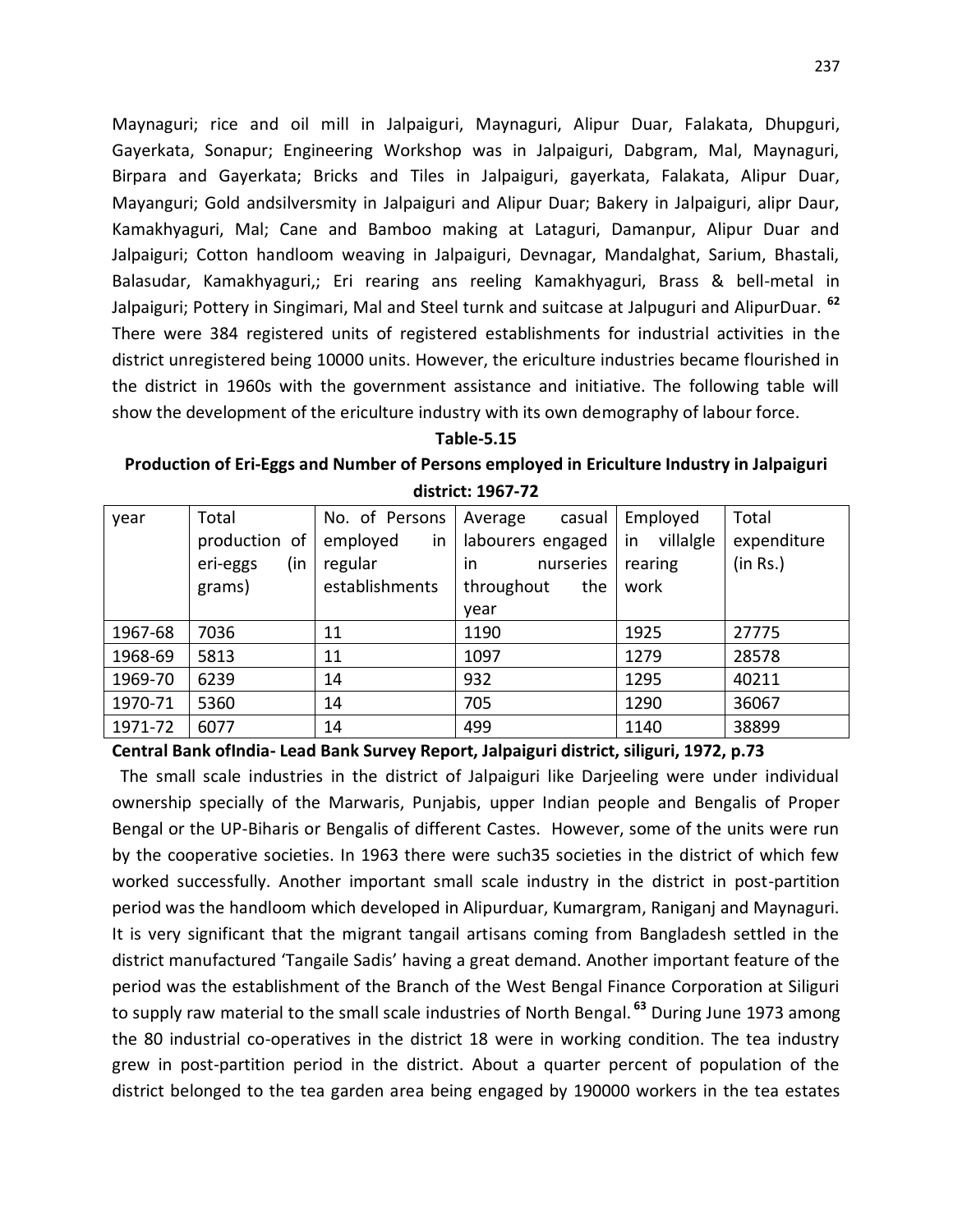during 1964-65 periods. By 1973 there was accounted of 151 tea gardens having 59988 hectares areas in the district. With the growth of tea population ordinary Labour Welfare Centres and Model Labour Welfare Centre came into appeared I the district. Thus the industrial development of the district both in colonial and post-colonial period was influenced by the constructed demography of the period.

 Like the district of Jalpaiguri the district of Cooch Behar also agriculture based tract. There were only 'Eri' throughout the district, *mekli*, the jute fabrics in Mekhlignj, coarse gunny cloth, pottery all for home consumption existed as industries in the pre-partition period. During post partition period small scale industries developed in the State of Cooch Behar, later on the district. Plywood establishment, paddy husking units of small dimensions, bamboo crafts became important during this time. However, in most cases the post-partition immigrated Bengali people and the previously immigrated non-Bengali; specially the Marwaris were engaged in the industrial activities. The post partition displaced persons from East Pakistan and latter from Bangladesh were greatly engaged in the village industries with or without Government assistance. In this respect the handloom weaving, shoe making, conch-shell preparing, Paddy-husking, *bidi* making, wheat crushing were important. **<sup>64</sup>** During the postpartition period with the efforts of the and formation of the new demographic composition specially in 1960s number of registered and non-registered industrial establishments in the nature of small scale industries evolved in the district of Cooch Behar. Thus in 1972 the registered industrial units numbered 560 and the non-registered units reached at about 1300 numbers**<sup>65</sup>** However the Rajbansi people were very much efficient in bamboo craft, even the bamboo replaced the wood in articles of daily use at the time. There were also hides processing units in the district mostly led by the Muslim merchants in the district. The availability of hides numbering 90000 pieces and skins numbering 250000 pieces corroborated the fact. Those might have been traded to Calcutta through agents. **<sup>66</sup>** From the following table we may have some ideas on the registered industrial units in the district during the year of 1972.

| Table-5.16                                                   |  |
|--------------------------------------------------------------|--|
| <b>Registered Small Scale Industrial Units in Koch Bihar</b> |  |

**1972**

| <b>Type</b>                         | Number of Units |
|-------------------------------------|-----------------|
| <b>Food Products</b>                | 84              |
| <b>Textiles</b>                     | 225             |
| Beverage industries                 | 8               |
| Chemical and chemical products      | 22              |
| Footwear and other wearing apparels | 12              |
| Woodwork other than furniture       | 53              |
| Furniture                           | 19              |
| Metal products                      | 18              |
| <b>Building materials</b>           | 7               |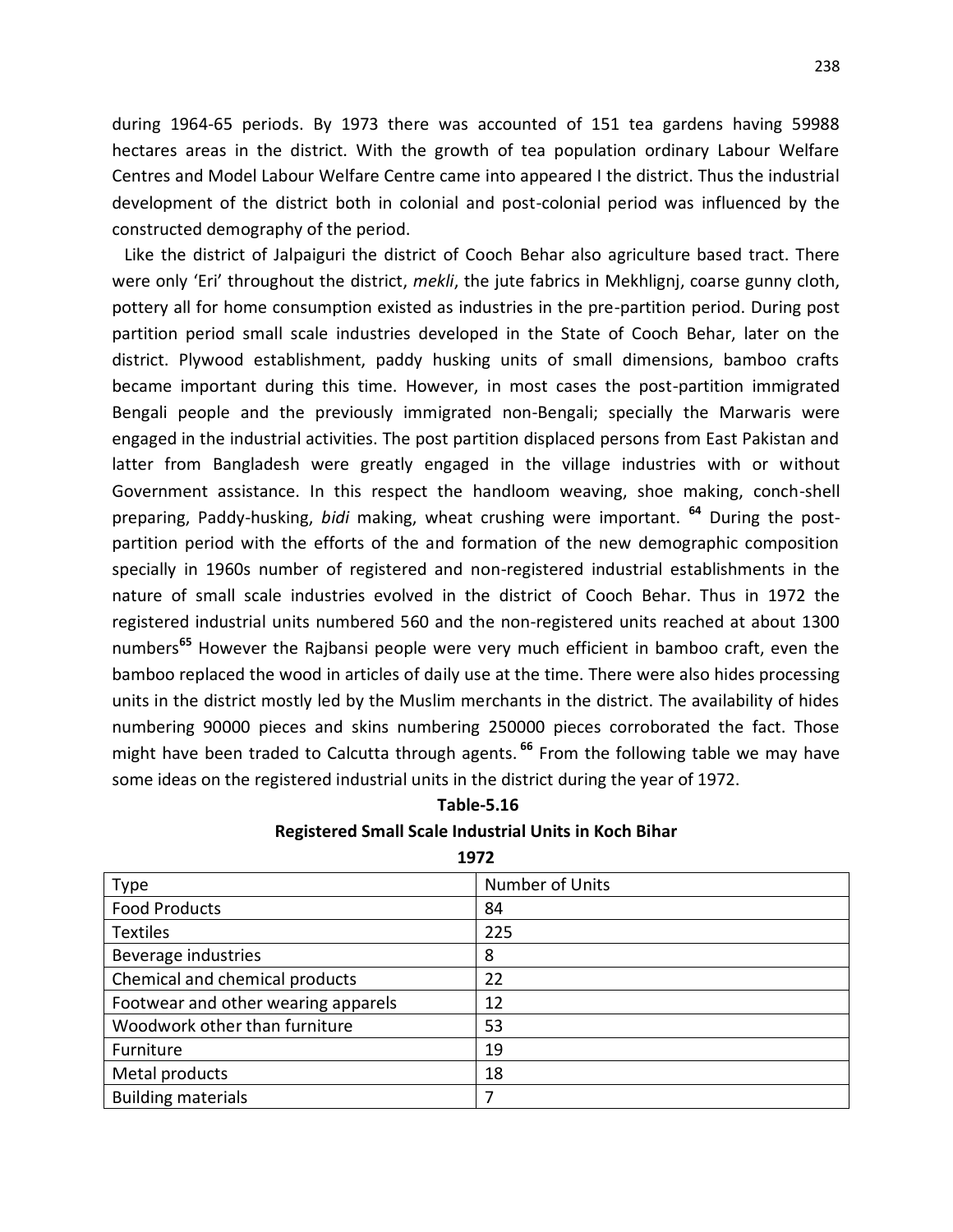| Tobacco products        | 24  |
|-------------------------|-----|
| Clay modeling           | 17  |
| Printing and publishing | 10  |
| Miscellaneous           | 61  |
| Total                   | 560 |

**Source: J.C. Sengupta, West Bengal District Gazetteers, Koch Bihar, published by State Editor, West Bengal District Gazetteers, Calcutta, 1977, p.86**

 Two important industrial activities in the district were the Tobacco products and handlooms. During 1972 the handlooms in the district numbered to 6192 having employed 3955 persons in the looms. During the field survey in Dinhata and Tufanganj subdivision of the district of Cooch Behar I have come across with number of such handloom areas which actually began in 1970s. Mrs. Marani Saha, a widow of Sri Sibnath Saha, Baronachina, Dinahata informed me that her husband coming from East Bengal initially had been engaged in handloom working under a person also from the same place who came before him. Later on with the assistance of his dada (boss) her husband himself set up looms in his newly house at Baronachina, Dinhata, Cooch Behar. **<sup>67</sup>** Thus many of the people migrating from erstwhile East Pakistan became engaged in handloom production either as owners or as workers. Here it also should be mention that the loom workers even not being Tantis used to be engaged in the profession for the living of life in new paradise leaving the old one in their birth places. The following table will is to furnish the strength of the handlooms in North Bengal during 1970s.

| 1972                |                 |                 |  |  |
|---------------------|-----------------|-----------------|--|--|
| <b>Subdivisions</b> | Number of units | Number of Looms |  |  |
| Koch Bihar Sadar    | 765             | 1540            |  |  |
| Dinhata             | 95              | 400             |  |  |
| Tufanganj           | 110             | 280             |  |  |

**Table-5.17 Number of Handloom Units in Koch Bihar District**

**Source: J.C. Sengupta, West Bengal District Gazetteers, Koch Bihar, published by State Editor, West Bengal District Gazetteers, Calcutta, 1977, p.88**

Mathabhanga 115 ann an 180

 Another important industrial activity in the district was of the tobacco products. There was an effort from the Wrapper and Hookah Tobacco Research Station, Dinhata since 1952 to produce the cigar wrapper tobacco. With these efforts the production of the wrapper tobacco began which expanded in 1970 in 15 acres area. The state government also assisted the development of the industrial effort forming a Training-cum-Production Centre in Dinhata in 1966. **<sup>68</sup>** In fact, it has been highlighted that Dinhata-Sitai-Sitalkuchi belt was an important area of Tobacco cultivation. This obviously helped in the development of the tobacco industrial units in the district. The post-partition and immediate before-partition immigration of the people of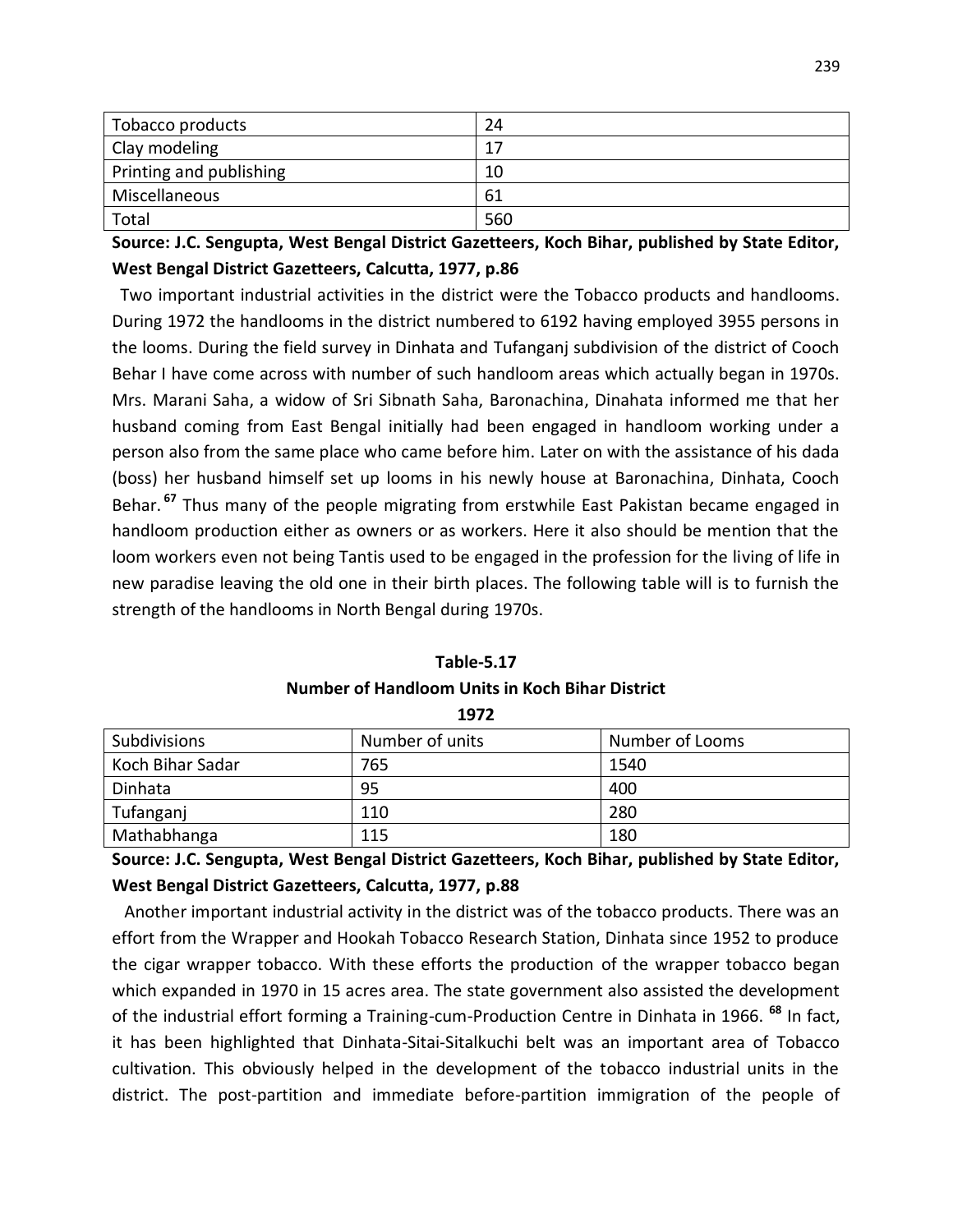Eastern part of pre-partition Bengal in large volume led to the emergence of large number of new comers in the tobacco industrial production either as labour or as trader-cum-owner. In Cooch Behar at the time the greatest role was played by the 'Roy Bidi Factory' popularly known as 'Ma Bhawani Bidi Factory', 'Kohinur Bidi Factory' and 'Shyamal Bidi' factory in producing wrapper tobacco or Bidi in the factory and providing large number of the migrated people employment there. The male bidi workers then dominated in the factory rather the females who became more in numbers latter on. Hiran Bala Saha, a resident of Netaji Colonyl, Amartal, Cooch Behar told that she and her brothers learned the making of Bidi in Pakistan. They used that learning as the livelihood in their new homeland. **<sup>69</sup>**

|                      | _    |      |      |      |
|----------------------|------|------|------|------|
| District             | 1960 | 1970 | 1980 | 1984 |
| Jalpaiguri           | 229  | 242  | 254  | 289  |
| Darjeeling           | 170  | 166  | 166  | 187  |
| Cooch Behar          | 12   | 14   | 13   |      |
| Malda                |      |      |      |      |
| <b>West Dinajpur</b> | 33   |      | 30   | 34   |

**Table-5.18 Registered Factories in North Bengal**

**Source: Study on Industrial Development in North Bengal IDBI, (Bandyopadhyaya, Parmial, Cooch Bihar Jelay Shilpa Sambhabana, in Madhuparni, Special Issue, Cooch Behar District, 1989, p.454)**

#### **III**

 It has been come to clear from the above discussion that the trade in North Bengal mainly was carried on by the non-Bengali up country Hindus and the people belonged to the eastern part of Bengal and proper Bengal. in this trade commerce activities the district of Malda geohistorically was in a significant position and location. All the trade of North Bengal and even Bihar, especially eastern Bihar with southern part of Bengal and also other parts of India used to be happened through Malda initially through the river areas and with the gradual development through the railways. During 1870s the most important commercial seats in the district were English Bazar, Baldah, Rohanpur, Nawabganj and Hiatpur. **<sup>70</sup>** With the turning of twentieth century the trading centers expanded and trade in large amount went through Rajmahal in the Santal Parganas. However, the Katihar-Godagari railway curbed the importance of English Bazar- Rajmahal route in trade. **<sup>71</sup>** The religious gatherings such as at Ramakail, Kansat, Sadullapur, Kurnra, Rathbari, Panduah and Powal were also important for trading transactions. **<sup>72</sup>** In those fairs the traders wire the people belonging to other parts of Bengal and India but the consumers were the Polis, Deshis and the Rajbansis from different parts of the district. **<sup>73</sup>** In Ramkeli *mela* various articles and cattle were sold among which the most important was the Jangipur blankets from Murshidabad. It had a great demand in the district.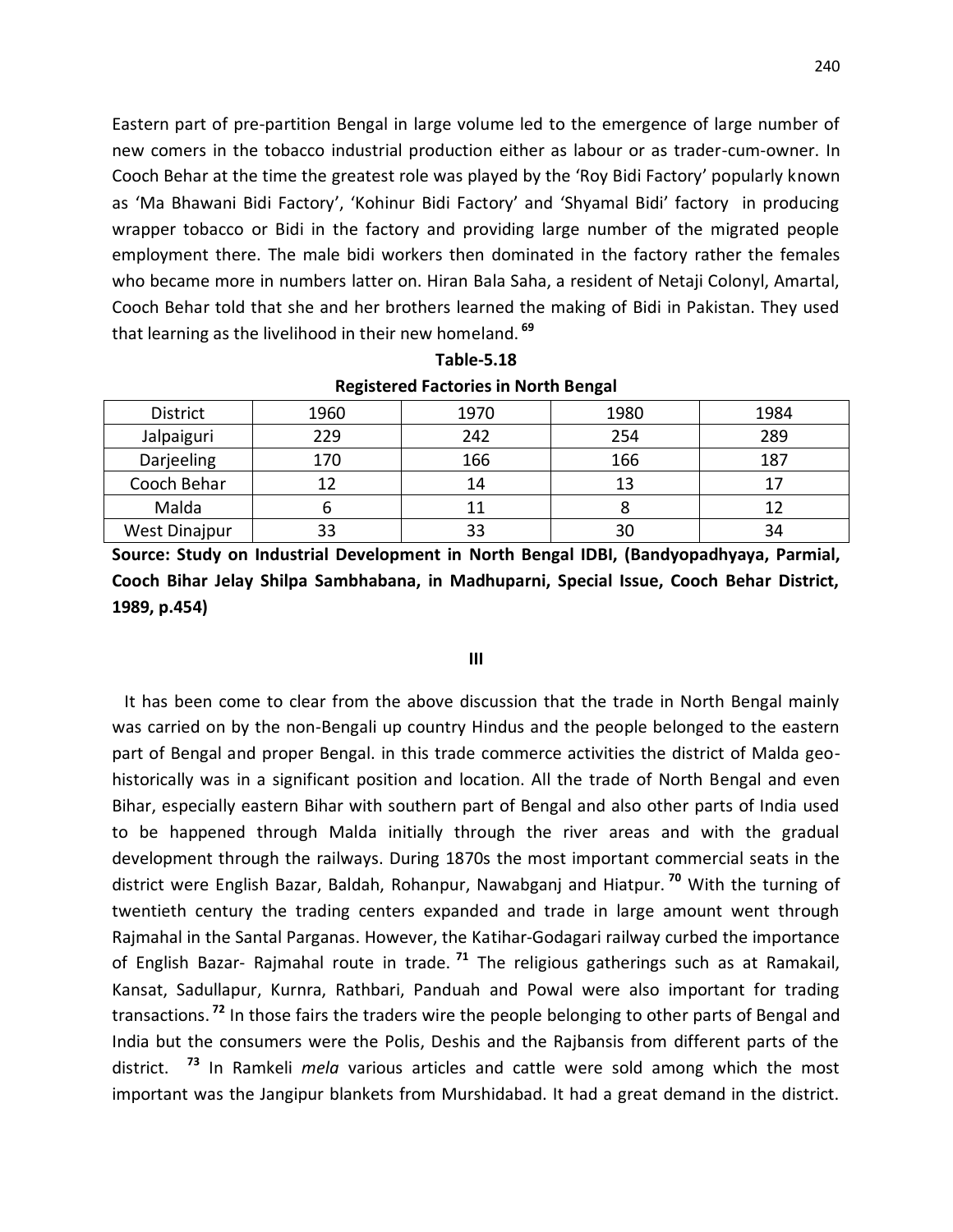Melas at Bhaluka, Bamaongola were also important. The weekly market at Balia-Nawabganj used to be attended by five thousand to six thousand people from different parts of the districts during the second decade of the twentieth century. During post-partition period the melas received more importance for trading purpose. Concerning with Ramkeli *Mela* it was recorded in the West Bengal District Gazetteers that many of booths were founded booths to facilitate the trading of commodities like blanket, steel trunks, cooking utensils, furniture, mats etc. The traders from different parts of West Bengal as well as from Bihar and Uttar Pradesh used to attend the gatherings. **<sup>74</sup>** The manufacturing trade in the district was carried on by the few Europeans and mostly the Indian banias and mahajans. All those traders were immigrants belonged to the North-West Provinces and Behar. **<sup>75</sup>** This led the accumulation of profit and also capital in the hands of the people not from the district and at the time of last quarter of the nineteenth century economic drain happened by the Indian natives from the district of Malda and likewise in other districts of North Bengal too. During 1930s there was a small sugar brickdust and flour mill in English Bazar owned by a Marwari. There was also an oil mill in English Bazar area owned by an Agarwala. **<sup>76</sup>** The people of upper country also came ahead for establishment of the banking system and two such establishments were set up by Rai Dhanpat Sinh Bahadur and Lakshmipat Sinh at Malda and another at English Bazar by Pares Nath Shah & Borthers. In rural and Bandar areas the money-lending business was carried by the shopkeepers. **<sup>77</sup>** It has been told earlier that the majority of the silk merchants were Marwaries in the district.

 There were indigenous banking system in Malda since the eighteenth century carried by the private bankers known as the *shroffs* and they were not from Malda but hailed from the other parts of India. Buhanon Hamilton in the first quarter of the nineteenth century reported of seven banking houses in Dinajpur mostly belonged to the Osho-yal. They might have role in the trading and commercial activities of the district of Malda. There were also a class of money changers called potdar in the district who traded as middlemen in exchanging money with cowries. In this exchange they made their profit. **<sup>78</sup>** Regarding the role of the Bankers in Malda it was stated by Sri Kaliprasanna Saha, a pleader of Malda, that the bankers lent money, supplied small capital, issued hundis, financed trade and a few also being received deposits. **<sup>79</sup>** Labour unionism became an important feature of post-colonial economic transition in North Bengal. Thus a good number of unions emerged in Malda during post-partition period. The All India Insurance Employees' Association, Jalpaiguri Division, Malda Base Committee, the United Bank Employees' Association, Malda, State Bank Employees' Union, Malda, BIdi Workers' Union, the Rickshaw Pullers' Union, the Dokan Karmachari Samiti, the Mald Darjee (Tailors) Workers' Union, the Municipal employees' Union, Class III & Class IV, All India Posts and Telegraphs Workeres' Union, Malda, Malda Motion Pictures Workers' Union etc. These unionism obviously mingling with political trends began to influence the small scale industrial economic sector of North Bengal districts.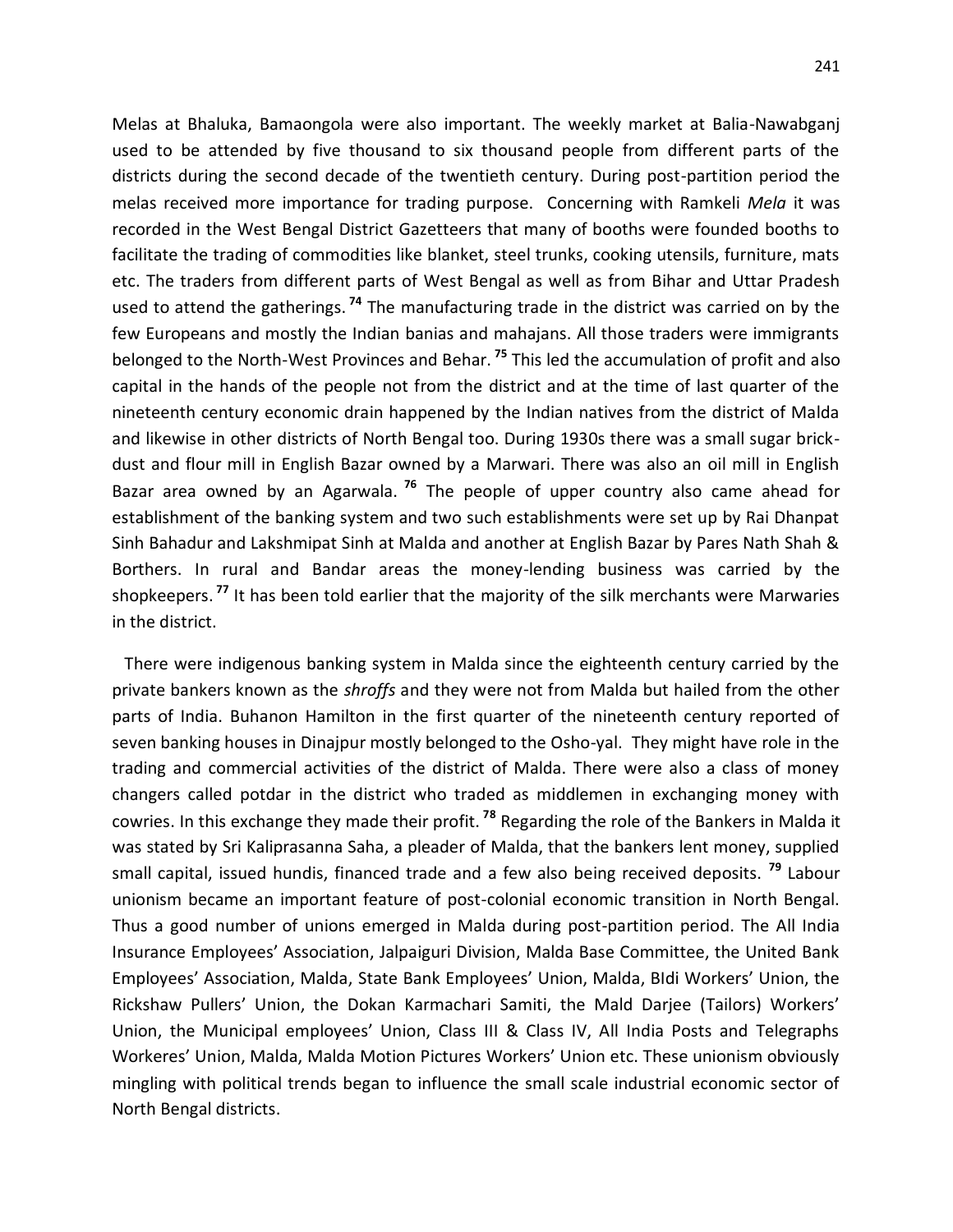During the last quarter of the nineteenth century Dinajpur played an important role in Bengal trade having certain main water channels through which the produce of Bengal found its way to the sea or to the districts of Behar and the North Western Provinces. **<sup>80</sup>** The southern Bengal or the Bengal proper being trade rice from Burma, the district of Dinajpur supplied its surplus rice to the upcountry, to Behar and the United Provinces. The rice of Dinajpur at the time also went to the Eastern districts of Bengal such as Faridpur, Dacca and Maymensingh. **<sup>81</sup>** However, both in internal trade and external trade the district became important leading to the large number of trading class flocking into the district. This district also traversed by the mahajans or grain merchants who mainly controlled the trading activities in the district. They made advances to the cultivators and instead of taking any interests received crops during the harvest time from the peasants in a lower rate from the market. **<sup>82</sup>** There were large numbers of banking establishments in the district led by the people from the upper country

 Like the other districts of North Bengal internal trade of the district mainly carried in the hats, the local markets. The people from neighboring villages and petty traders from other parts of Bengal and India used to bring their products and sell them in the gatherings of large number people. The hats were constituted by the temporary shaded areas with an open space with some permanent shops. The markets were generally held on the land of any of the zamindars in the district. The zamindar used to impose a small fee on the trading on the day of the Hats.

 In the trade of rice and other commodities the middlemen had a great role in the district. This hierarchy of the middlemen was comprised again by the up country men and the people immigrated into the district from other parts of Bengal proper and the East. During post partition period in initial stages good number of traders who had trade relation with Bengal proper and north western part of Bengal began to play the role middlemen. In fact the wealthier person belonged to different cases during this time became engaged in trading activities and money lending. Some of them used to purchase village commodities from the *grihasthas* and stocked them and later on sold them in the local marts or *hats* to the larger merchants. Those larger merchants sold those commodities to the markets of metropolis of Bengal or other parts of India or to the greater financiers who were to export them. **<sup>83</sup>**] Thus there were 32 *hats* as wholesale markets in the district and 174 *hats* of retail trade. So a greater size of trading and commercial activities mostly run and conducted by the immigrant communities was an important feature of economy of the district of West Dinajpur.

 With the modernization of Darjeeling district through British policy of its development capital largely extended in the district of which a part also went to Nepal and Sikkim as the savings of the Bhutias and the Nepali settlers who sent their savings to their relatives in their homesteads. **<sup>84</sup>** However, the expansion and growth of economic activities attract a large volume of traders in the district with the traditional traders of the Tibetans, Bhutias and Nepalis. Thus the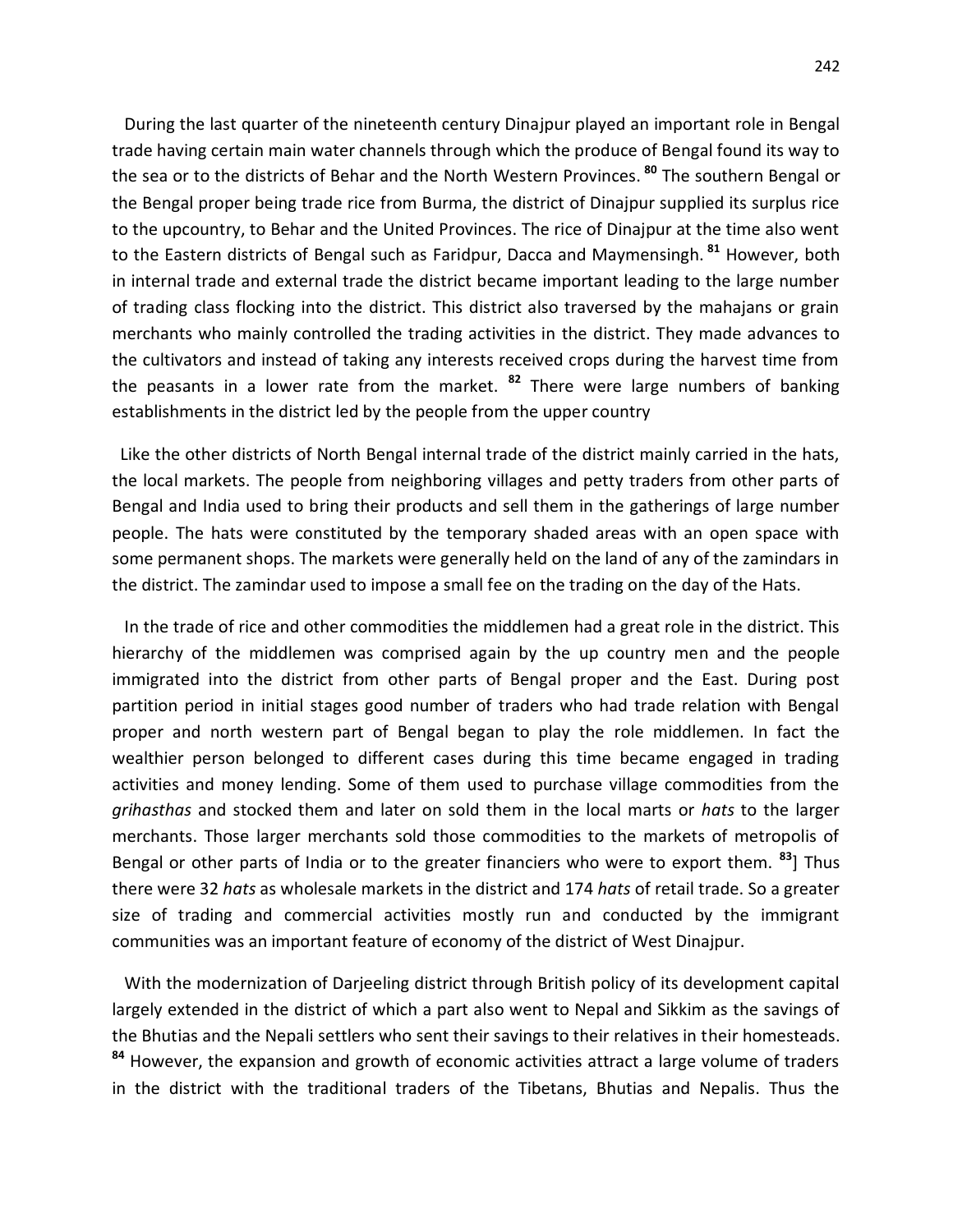indigenous up countrymen like the Marwaris, the Beharis and also large number of Bengalis from Bengal plains came in the district and gradually became dominant controlling authority of trade and commerce both in the plains and hill tracts of the district.

 In plains Siliguri, gradually, was becoming the epicenter of trade not only of the district but also of whole of the North Bengal tract. The road system of the district as well s the Darjeeling Rails way made Siliguri connected with rest of Bengal and Assam and then with India. On the other the traditional passes and other hilly ways to Tibet, Nepal, Bhutan and even China led to the large scale development of trading and commercial activities in the district. However, the most important community of controlling trade in the district was the Marwaris. They dominated in most of the exporting trades such as of cardamom, oranges and potato and in all import trade of consuming goods. Besides, they had also the largest share in the retail sale of consuming goods and also purchasing of produce of the small producers. Even since 1845 when Jetmull Bhojraj Firm was established in the Darjeeling town and number of Marwari business firms emerged with the accession of Kalimpong from Bhutan. This, obviously, signify the role of the Marwari traders in the economic development of the district. Dash praised about efficiency, hardiness and assiduity of the Marwari community leading to their superior business astuteness. **<sup>85</sup>** However, with the Marwaris, the Beharis and the UP people had also good share in the trading and commercial activities of the district. They had also control of eh commodity trade in the district and retail supply of consumption goods in the district. Besides, the local people of this region also had a good share in the trading activities. Thus the trade in furs had engaged a number of Tibetans, Nepalis, Chinese and evern the Kashmiri Muslims. In bristle trade through Tibet and Bhutan the main conductors were the Tibetans and the Chinese. Even in trading of gold dust from Tibet and silver form China into Kalimpong were carried on by the Tibetans and the Chinese Muslims. On the other the orchards were all owned by the hill men and most of the crops were sold on the trees to he up country Muslims who again employed the hill men in collection of those fruits. **<sup>86</sup>** Good number of Bengalis, later on, became engaged in the trading activities in the district.

 However, the in case financing trade and commerce the it was mainly controlled by the Marwaris and to some extent by the Biharis. The Report of the Bengal Prosvincial Banking Enquiry Committee, 1929-30 furnished names of some important firms engaged in financing activities in the district. They were Lachmandsas Ramchandra, Purukhchand Lakhmichand, Koramal Jethmujl, Joteram Ramrikhdas, Siram Mulchand and Khetsidas Ramlal. **<sup>87</sup>** The Marwaris gathered their funds with trading in piece-goods, wool, cardamom, grains and also from loans and charging interest on them. **<sup>88</sup>**Even when the hill men began business with building, road or timber contracting, driving motor cars and lorries for hire they depended on the Marwaris for financing. However, with the passing of Bengal Money-Lenders Act of 1940 the large Marwari private banking firms became more concerned with the trade financing and also in direct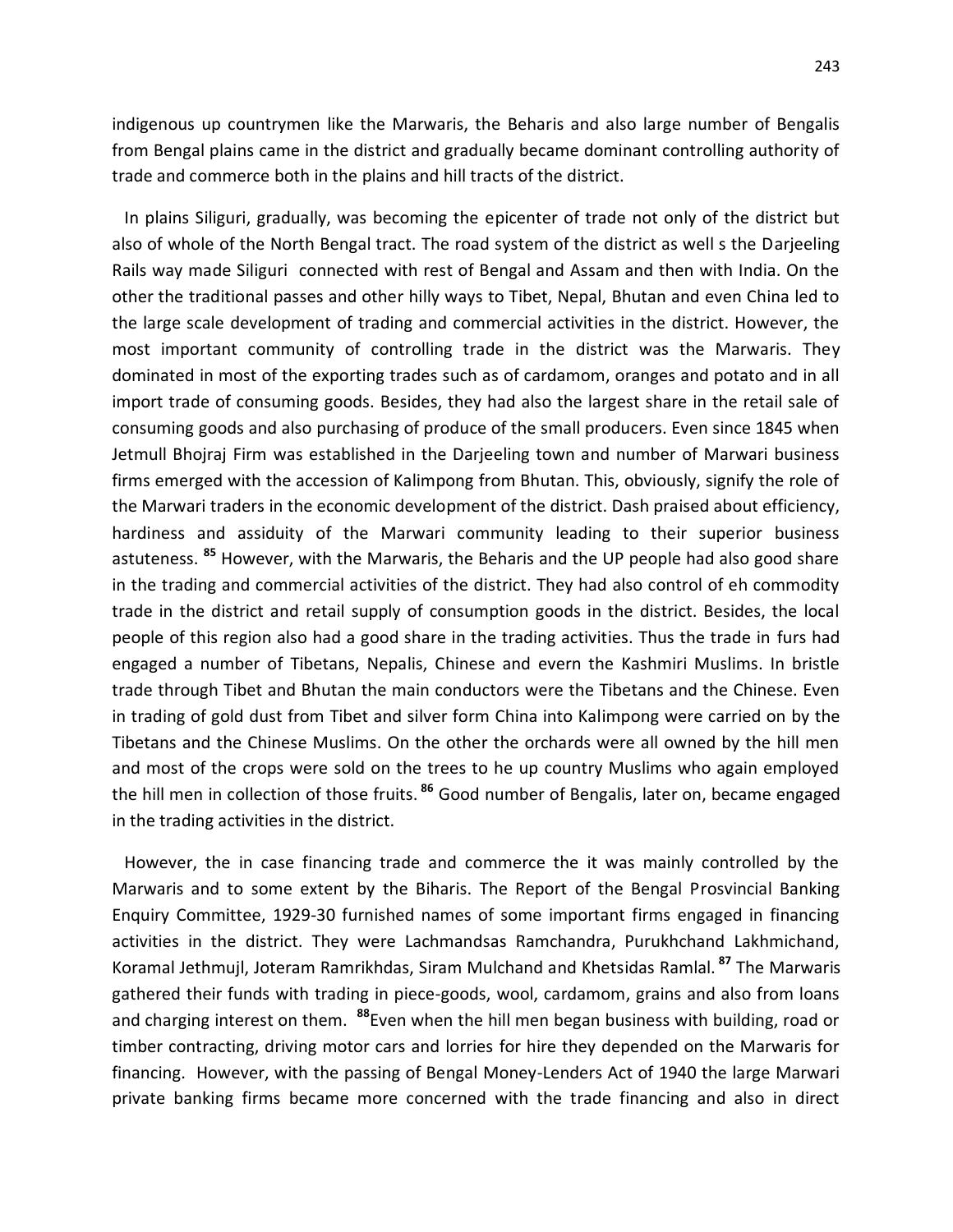trading**<sup>89</sup>**.The another aspect of the economic activities in the district, it should be mentioned here, the professionalism and in certain other business the hill men and the plains men, the Bengali were becoming dominating in contrast of the Marwari and Bihari domination in other trade and commercial activities. In the wholesale trade of food grains and groceries the hill men had a share of 10 percent and in retail of the same they had fifteen percent share. The pharmacies were totally under the authority of the Bengalis. In case of shoemaking business surprisingly the Chinese people had sixty percent share while the hill men had a share of ten percent. The hill men had also good share in the building material business. Besides the brass work, restaurant business, motor driving, building and road construction work hill men had dominating share. Most importantly the international trade in the frontier of Nepal and Tibet the controlling share was in the hands of the Nepalis and the Tibetans. On the other the professional and Government services, specially in Kalmpong, distribution of Bengalis, Biharis and hill men and others may be seen from the following table.

|                                              | <b>Tabel-5.19</b> |  |
|----------------------------------------------|-------------------|--|
| <b>Distribution of Professional Services</b> |                   |  |
|                                              |                   |  |

| Kalimpog, 1947 |  |
|----------------|--|
|----------------|--|

| <b>Professional Services</b> | Bengalis & Biharis (%)     | Others(%)                   |
|------------------------------|----------------------------|-----------------------------|
| <b>Gazetted Services</b>     | 60 (all Bengalis)          | 40 (all Europeans or Anglo- |
|                              |                            | Indians)                    |
| Non-gazetted Srvice          | 60 (Benagli 40, Bihari 20) | 40 (all Hill men)           |
| <b>Medical Profession</b>    | 40 (all Bengali)           | 60 (Europeans 40, hillmen   |
|                              |                            | 20)                         |
| Legal Profession             | 60 (Benagli 40, Bihari 20) | 40 (all Hill men)           |
| <b>Teaching Prfession</b>    | 20                         | 80 (Europeans and or Anglo- |
|                              |                            | Indians 30, hillmen 30)     |

**Source: Dash, A.J., Bengal District Gazetteer, Darjeeling, firs published by the Bengal Government Press, Alipore, Bengal, 1947, Reprinted by N.L. Publishers, Siliguri, 2011, p.176**

 From the above table it is clear when the Marwaris were contributing the development of the district the Bengalis and other plains people were contributing the intellectual development of the district. However, the post-partition period witnessed a greater change in the demography both in size and in structure in the district, specially in its plains region leading a rapid growth of the Siliguri subdivision into a greater economic zone of North Bengal turning Siliguri into greater urbanity. During post-partition period the growth of Siliguri with the settlements of large number of various trading classes and traders from different parts of India with large number of Bengali merchant families has been described in detail by Sibaprasad Clhattopadhyaya in his great and laborious work of 'Siliguri: Purnanga Itiahas' in Bengali language. **<sup>90</sup>**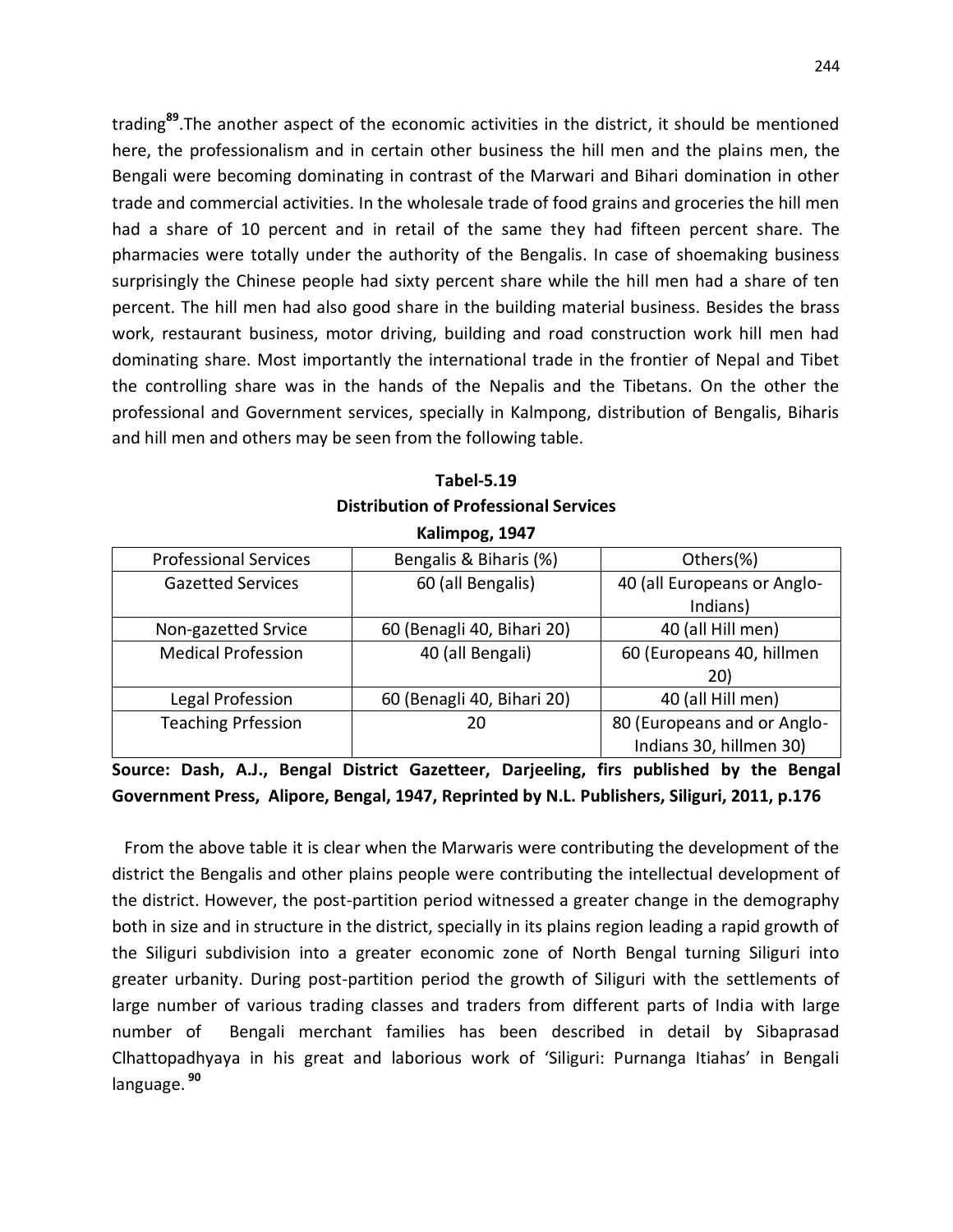In the district of Jalpaiguri the local population like the Rajbansis, the Muslims and the Meches lived an easy life based on cultivation resulting their not choosing of trade of manufacturing activities as their profession. Naturally they were not interested in trading activities resulting the trade and commerce falling in the hands of the immigrant people since the nineteenth century or before than that. However, up to 1970s there was no large banking establishments in the district evidencing the absent of large scale or big business community. The jotdars, shopkeepers, traders and some money lenders in practice mainly conducted loans aggravating trade in the district. **<sup>91</sup>** However, the development of tea industry leading to the influx of the large scale tribal population into the Western Duars area gave great stimulation to trade. The tea garden areas with a huge number of tea population created large markets for their own. The markets naturally emerged in the neighboring area of the gardens. Thus the cultivators of the district nearer to the garden area could sell their produce to those markets to that tea population. Thus the district of Jalpaiguri in its new feature of tea economy added local markets within its periphery. Even in the large market of the tea areas the large demand of rice led to the importation of rice from the district Dinajpur in considerable quantities. There was also demand of Raniganj coal to the tea gardens for household fuels. **<sup>92</sup>** The Bengali merchants who settled in the district during the last quarter of the nineteenth century took part in the trade with the eastern Bengal districts and also with Bhutan, Tibet and Central Asia. Sirajganj, Dacca and Faridpur had good trade relation with the district. The hats and the fairs played important role in the trade and commercial activities. In the Jalpesh fair at the *Sivratr*i festival peoples from all the parts of the district and also from Rangpur, Dinajpur and other districts of Northern Bengal attended. The Bhutias with their ponies, blanket and other articles made good profit in the fair. **<sup>93</sup>** In fact, the Duars being the route to Bhutan and from there to the other parts led to the immigration a large number of people in the region engaging in trading activities. This was very much happend by the post-partition displaced persons from East Bengal province of Pakistan.

However, since the second decade of the twentieth century there was development of cooperative system and banking establishments. Non-scheduled banks like the Bengal Duars Bank Ltd. and the Raikut Industrial Bank Ltd. came into being at the time. All these took greater shape during the post-partition period. Large number of commercial banks, Insurance corporations and Co-operative Banks helped in greater expansion of the trading and commercial activities in the district. Especially the refugees and the displaced persons from East Bengal were greatly helped by those financing organizations could become engaged in the commercial activities in the new land. From the field survey large number of people, displaced and refugees, reported of getting loans from those financial corporations to take trade as their profession during 1970 and 1980s**<sup>94</sup>**They also made associations to protect their interests. Thus in post-partition period in the district of Jalpaiguri number of traders' association emerged. The important among them were the Alipur Duar Merchants' Association, Dhupguri Byabsayee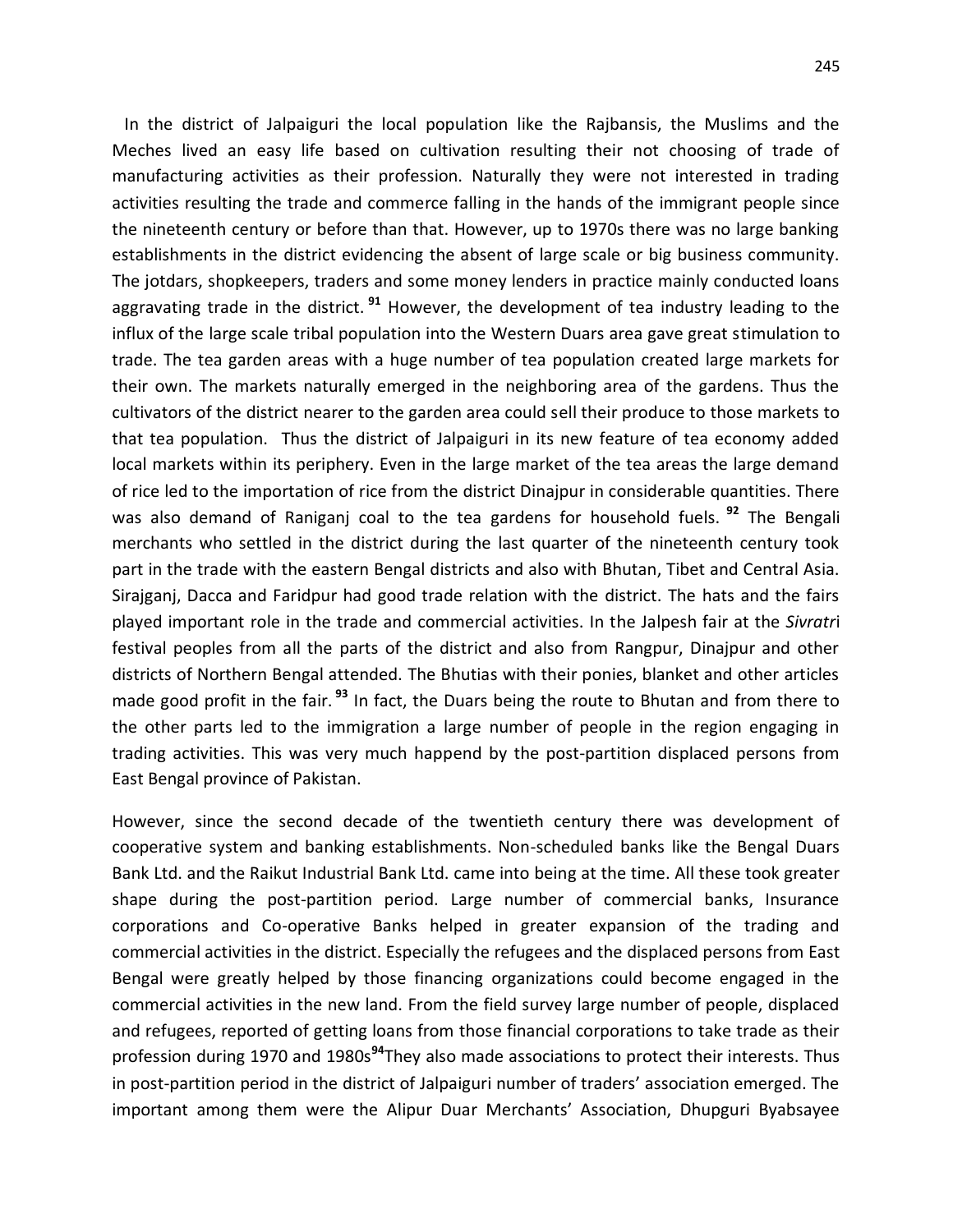Samiti, Fish Merchants' Association, Jalpairgui District Merchants' Association, Jalpaiguri District Mill Owners' Association etc. **<sup>95</sup>** All these mostly organized by the new demography of the district.

Like the other districts of North Bengal in Cooch Behar also the trade and commerce were in the hands of the Marwari communities who came from Bikanir being more energy and enterprise than the Cooch Beharis. **<sup>96</sup>** They traded in tobacco, jute, mustard-seed, rice, and mustard-oil as exports and piece-goods, salt, brass and copper utensils, sugar, molasses, pulses of sorts, spices, cocoa-nuts and betel-nuts etc. as imports. The following table will furnish the amount of exports and imports in State.

| 1870                |                   |                   |       |  |  |
|---------------------|-------------------|-------------------|-------|--|--|
|                     | Export (in pound) | Import (in Pound) |       |  |  |
| Tobacco             | 70000             | Cloth             | 50000 |  |  |
| Jute                | 40000             | Salt              | 15000 |  |  |
| Mustard-seed<br>and | 20000             | Other articles    | 25000 |  |  |
| oil                 |                   |                   |       |  |  |
| Rice                | 10000             | Total             | 90000 |  |  |
| Miscellaneous       | 10000             |                   |       |  |  |
| Total               | 150000            |                   | -     |  |  |

### **Table-5.20 Export and Import**

**W.W.Hunter, A Statistical Account of Bengal: Kuch Bihar, N.L. Publishers, Sibmandir, Siliguri, West Bengal,2012, first published by Trubner & Co., London, 1876, p.69**

So there was a balance of trade in the State during 1870s. The state also helped in developing the facilities of export and import in the state by creating communicational facilities. The banking system developed in 1920s in the State again aggravated the trade and commerce in the State. The huge number of hats and some *Mela* played important role in trading exchanges. At the time people from United Province came into the district in a good number who also got settlement in the Cooch Behar town area, now in Bhawaniganj *Bazar* and played important role in the trades and commerce. [Interview] During post-partition period the growth of commercial banks and cooperative banks led the people to have loans and helped them to be engaged in small scale trading activities. The people coming from East Bengal province of Pakistan after partition of India being displaced or as refugees flocked into the district in huge number and a good number of them became engaged in the trading activities in from of vegetable merchants, groceries, stock merchants, hawkers, shop keepers, sweet sellers and many others. During survey in the district I have come across number of persons of these kinds. The 'Udichi' market ( the previous Bhawaniganj) newly reformed is mostly comprised by the immigrants of postpartition East Bengal and their successive generations having another two blocks of the UP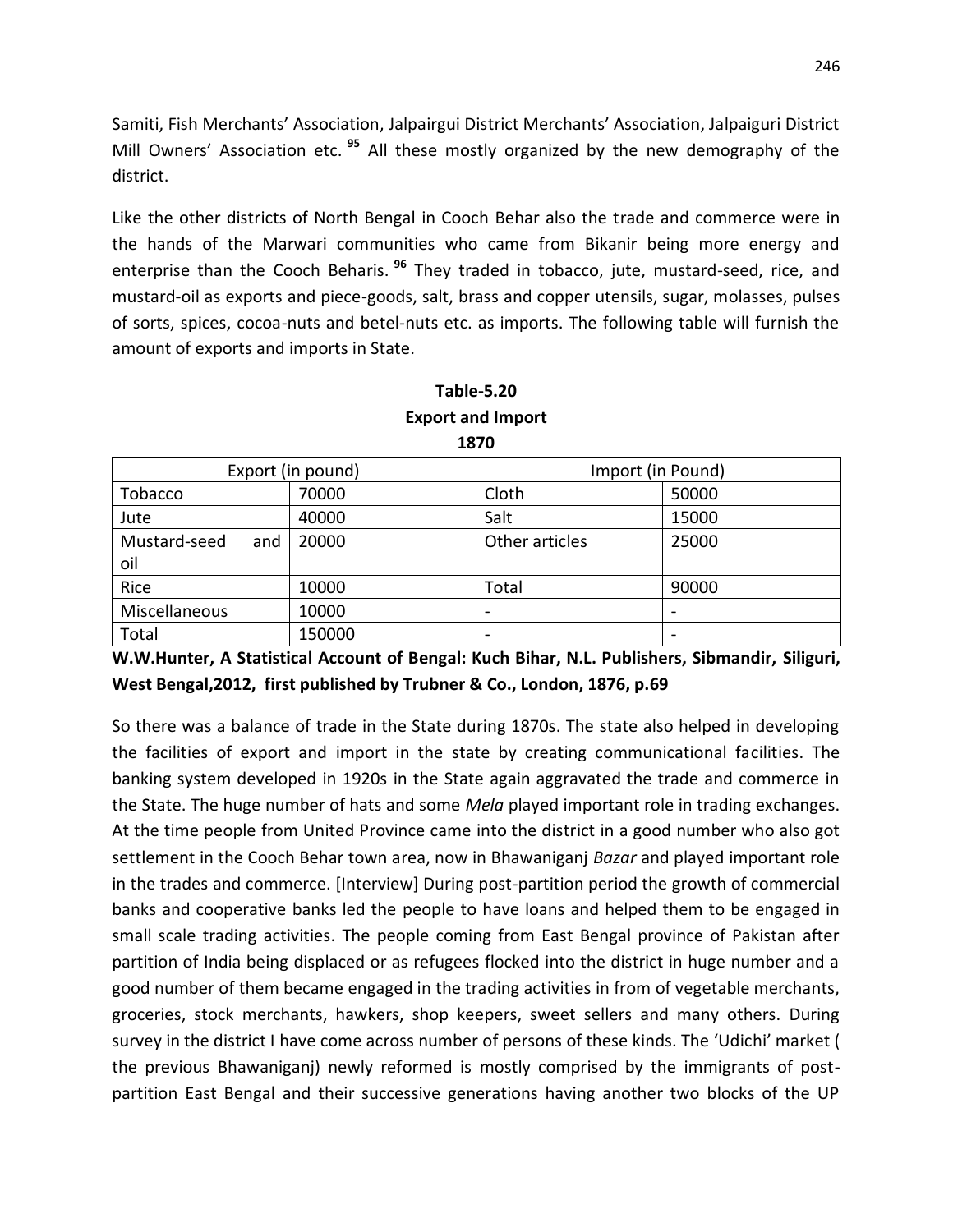peoples and the Marwari community. **<sup>97</sup>** From the above discussion it is clear during the nineteenth and twentieth century there was gradual growth and development of trade, commerce and industries in North Bengal districts. In this context the districts of Malda and Dinajpur were very prominent and dominant in producing rice leading to the founding of larger number of rice mills in the southern belt of North Bengal. This trading of rice mill and rice exportation was totally in the hands of the Marwari and Bengali merchants such as the Baishbeniya, the Baishyas, the Gandhabaniks, the Subarna Baniks etc. The local trade on rice and paddy was carried by the Sahas and the Tilis. However, most of the owners of the rice mill were the Marwaris. The peoples belonged to the Haris, the Namasudras and the Malos were engaged in fishing in Dinajpur but whole sale of the fish trade was under the control of the Bengali merchants the Sahas and the Kundus. The Tilis, the Poddars, the Sartiers and Marwaris were involved in the trade of raw silk. **<sup>98</sup>** Thus in Malda-Dinajpur region of North Bengal two indigenous classes emerged as the trading and merchant classes such as the Marwaris and the Bengalis. Naturally the economy of the region grew with their contribution.

It has also been seen that the trading in Darjeeling districts were carried and controlled by the Marwaris, the Beharis , the Tibetans, the Bhutias and the Bengalis. However, the large scale trade was led by the Marrwaris and the Bengalis. The finances were led by the Marwari community. Bothe in Darjeeling and Jalpaiguri trade on tea and wood was mainly controlled by the Bengali and the Marwari merchants. The business on wood was very important in Jalpaiguri. Rameshwar Lahiri, Durgamohan Basu, Kshitish Basu, Tulsi Charan Mukherji , Satyen Ganguly were eminent in wood business in Jalpaiguri district. On the other Manmath Nath Sarkar, Bireshwar Chattopadhyay, Nibaran Chandra Ghatak, Pramod Ranjan Bhowmic were eminent wood merchants of Siliguri in twentieth century. **<sup>99</sup>** The tea industry in Darjeeling and Jdalpaiguri witnessed a great enterprise by the Indians as well as the Bengalis began in 1879 with the effort of Bhagwan Chandra Bose, father of Jogesh Chandra Bose and some other Bengalis. From great and noble work of B.C. Ghosh on the development of tea industry in Jalpaiguri district we may have details of rise and decline of tea industry in the region between the period 1869 and 1968 under the control of the Indians particularly of the Bengalis. This also elaborated the rise of the Bengali merchant class in the region during the period influencing the economy of district. **<sup>100</sup>** The biography of Jogesh Chandra Ghosh also give some ideas on this. **<sup>101</sup>**

#### **IV**

In this section the economic profile of North Bengal in relation to the demographic profile may be discussed in tabular form. The following table will highlight over the size and nature of the land holding demography of North Bengal in immediate after the independence of India with the end of the colonial rule.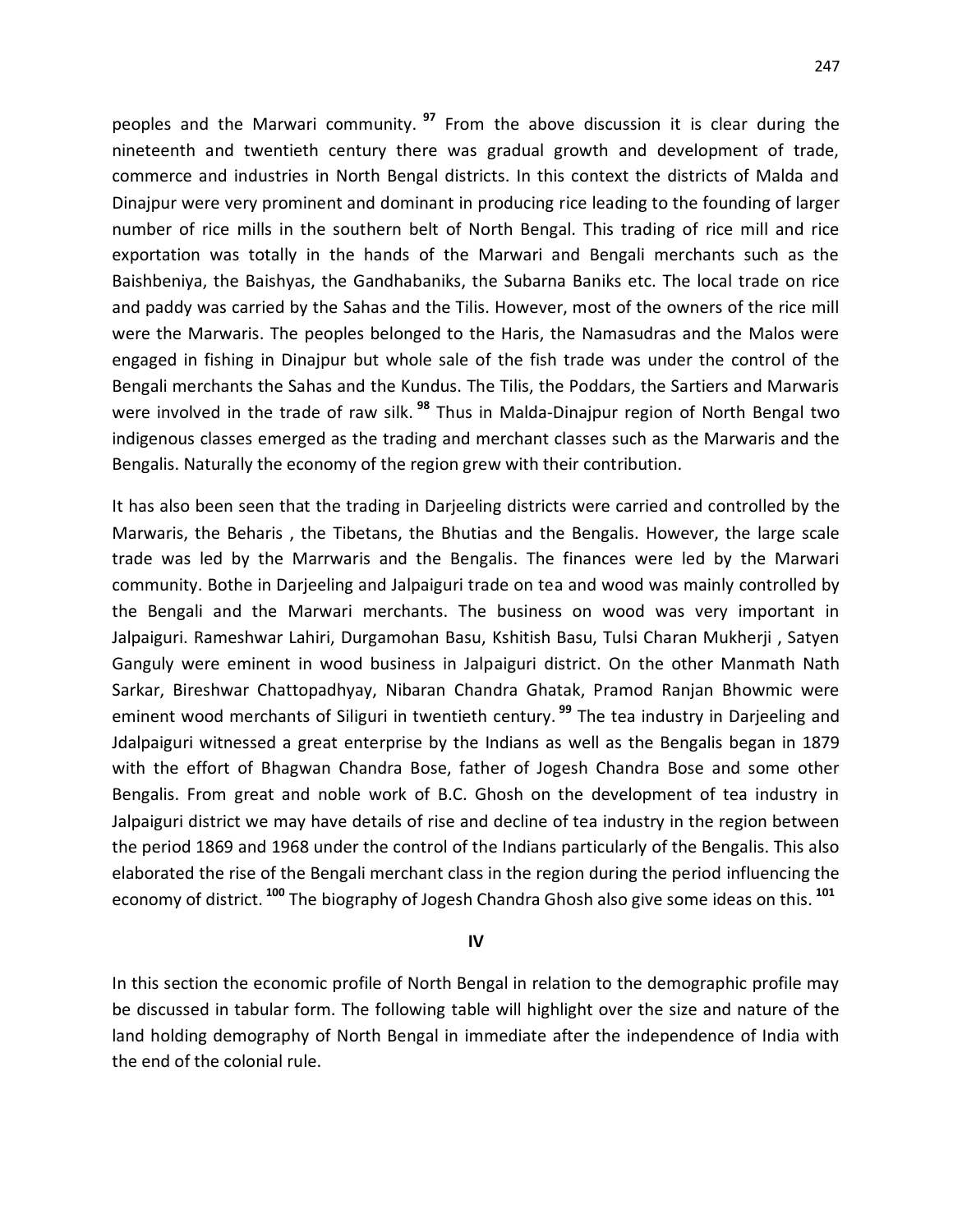### **Table-5.21**

### **Total Number of owners employing Bargadars In North Bengal Districts**

**1951**

| Area of all<br>cultivated<br>lands owned | Malda | <b>West Dinajpur</b> |           | Darjeeling | Jalpaiguri | Cooch<br>Behar |
|------------------------------------------|-------|----------------------|-----------|------------|------------|----------------|
| (in acres)                               |       | Raiganj              | Balurghat |            |            |                |
| 0 to 1.00                                | 5043  | 2263                 | 1466      | 1366       | 1669       | 4144           |
| 1.01 to 2.00                             | 11322 | 4128                 | 3109      | 2296       | 3524       | 7033           |
| 2.01 to 3.00                             | 10434 | 4672                 | 3459      | 2199       | 4374       | 7466           |
| 3.01 to 4.00                             | 9815  | 4554                 | 3516      | 2280       | 2772       | 7892           |
| 4.01 to 5.00                             | 5968  | 3677                 | 2527      | 1805       | 7370       | 5213           |
| 5.01 to 6.00                             | 3815  | 2367                 | 1818      | 1131       | 1636       | 3724           |
| 6.01 to 7.00                             | 4104  | 2730                 | 1600      | 796        | 1708       | 4078           |
| 7.01 to 8.00                             | 2057  | 1407                 | 1142      | 741        | 2216       | 2573           |
| 8.01 to 9.00                             | 2056  | 1392                 | 811       | 356        | 831        | 2549           |
| 9.01 to 10.00                            | 2330  | 1630                 | 1137      | 481        | 4237       | 2568           |
| 10.01 to<br>15.00                        | 4050  | 2620                 | 1976      | 1280       | 3586       | 3823           |
| 15.01 to<br>20.00                        | 2100  | 1770                 | 1177      | 439        | 1758       | 2412           |
| 20.01 to<br>25.00                        | 801   | 729                  | 580       | 216        | 1168       | 1305           |
| 25.01 to<br>33.33                        | 583   | 721                  | 484       | 128        | 772        | 1213           |
| 33.34<br>Upwards                         | 609   | 502                  | 637       | 139        | 1039       | 1013           |
| <b>Grand Total</b>                       | 65085 | 35162                | 25439     | 15653      | 38627      | 57006          |

**Source: Mitra, A, Census 1951, Land and Land Revenue Department, An Account of Land Management in West Bengal, 1870-1950, West Bengal Government Press, Alipore, West Bengal, 1953, p.226** 

From the above table it is clear that in the districts of Malda, West Dinajpur and Cooch Behr there were huge number of land owners and Darjeeling and Jalpaiguri had comparatively much less land owner class this must have been happened due to the non-availability of land for Jungle and Mountain areas in the belt. Again in both the districts of Malda and West Dinajpur there was highest number of land owners holding land of 1.01 to 2.00 acres of land. In Malda there were also a large number of land holders holding land of 3.01 to 4.00 acres. In Cooch Behar and Darjeeling also these three categories of land owners were most in numbers. But in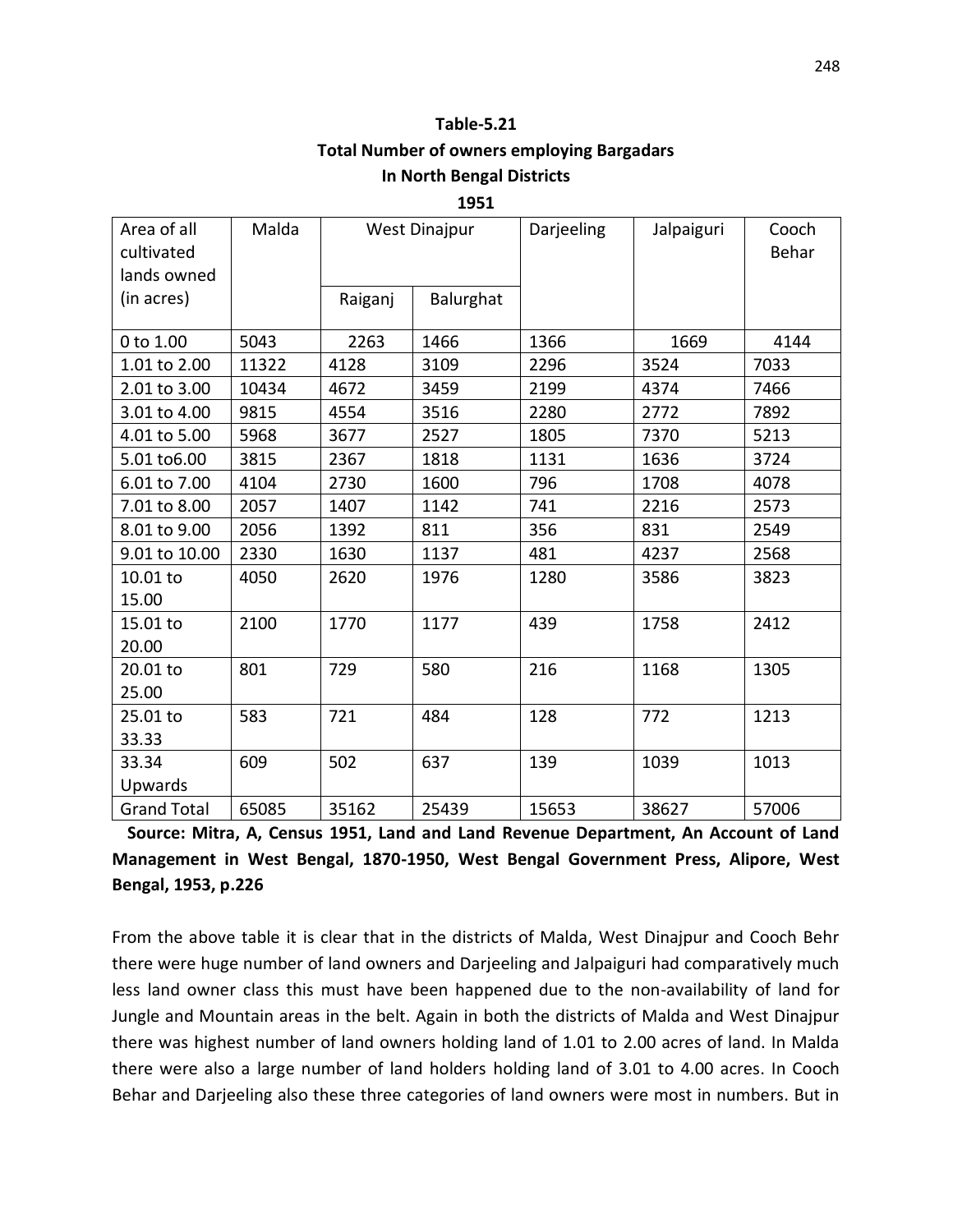Jalpaiguri the land owners mostly belonged to the holding of land from 4.01 to 5.00 acre and then form 2.01 to 3.00 acres. So not so much big land holder class remained in the district of North Bengal. But most of them came under the ceiling of maximum land. **<sup>102</sup>**

### **Table-5.22 Number of Bargadars employed by the Owners In North Bengal Districts**

**1951**

| Area of all<br>cultivated | Malda | <b>West Dinajpur</b> |           | Darjeeling | Jalpaiguri | Cooch<br>Behar |
|---------------------------|-------|----------------------|-----------|------------|------------|----------------|
| lands owned               |       | Raiganj              | Balurghat |            |            |                |
| (in acres)                |       |                      |           |            |            |                |
| 0 to 1.00                 | 4578  | 2025                 | 1264      | 1293       | 1412       | 3589           |
| 1.01 to 2.00              | 101   | 3736                 | 2772      | 2238       | 3027       | 6171           |
| 2.01 to 3.00              | 9905  | 4179                 | 2943      | 2137       | 3766       | 6465           |
| 3.01 to 4.00              | 8454  | 3945                 | 2974      | 2181       | 2192       | 6795           |
| 4.01 to 5.00              | 4859  | 3184                 | 2118      | 1733       | 6060       | 4301           |
| 5.01 to6.00               | 30    | 1970                 | 1425      | 1034       | 1034       | 2980           |
| 6.01 to 7.00              | 3272  | 2275                 | 1240      | 718        | 1203       | 3220           |
| 7.01 to 8.00              | 1544  | 1136                 | 811       | 664        | 1440       | 1972           |
| 8.01 to 9.00              | 1508  | 1094                 | 570       | 307        | 388        | 1944           |
| $9.01$ to                 | 1480  | 1244                 | 787       | 398        | 2782       | 1874           |
| 10.00                     |       |                      |           |            |            |                |
| 10.01 to                  | 2769  | 1751                 | 1239      | 1074       | 1684       | 2630           |
| 15.00                     |       |                      |           |            |            |                |
| 15.01 to                  | 1273  | 1085                 | 618       | 330        | 607        | 1602           |
| 20.00                     |       |                      |           |            |            |                |
| 20.01 to                  | 421   | 321                  | 247       | 160        | 264        | 862            |
| 25.00                     |       |                      |           |            |            |                |
| 25.01 to                  | 243   | 269                  | 164       | 80         | 169        | 730            |
| 33.33                     |       |                      |           |            |            |                |
| 33.34                     | 157   | 110                  | 174       | 65         | 223        | 565            |
| Upwards                   |       |                      |           |            |            |                |
| <b>Grand Total</b>        | 58249 | 28324                | 19346     | 14412      | 26251      | 45700          |

**Source: Mitra, A, Census 1951, Land and Land Revenue Department, An Account of Land Management in West Bengal, 1870-1950, West Bengal Government Press, Alipore, West Bengal, 1953, p.226**

The total number of bargadars employed in North Bengal was in the district of Malda (58249) followed by the district of Cooch Behar (45700). The numer of Bargadars in West Dinajpur also high but low in Darjeeling and Jalpaiguir districts. It is also noticeable that in land belonged to the big holding owners employed less number of bargadars and small holding owners employed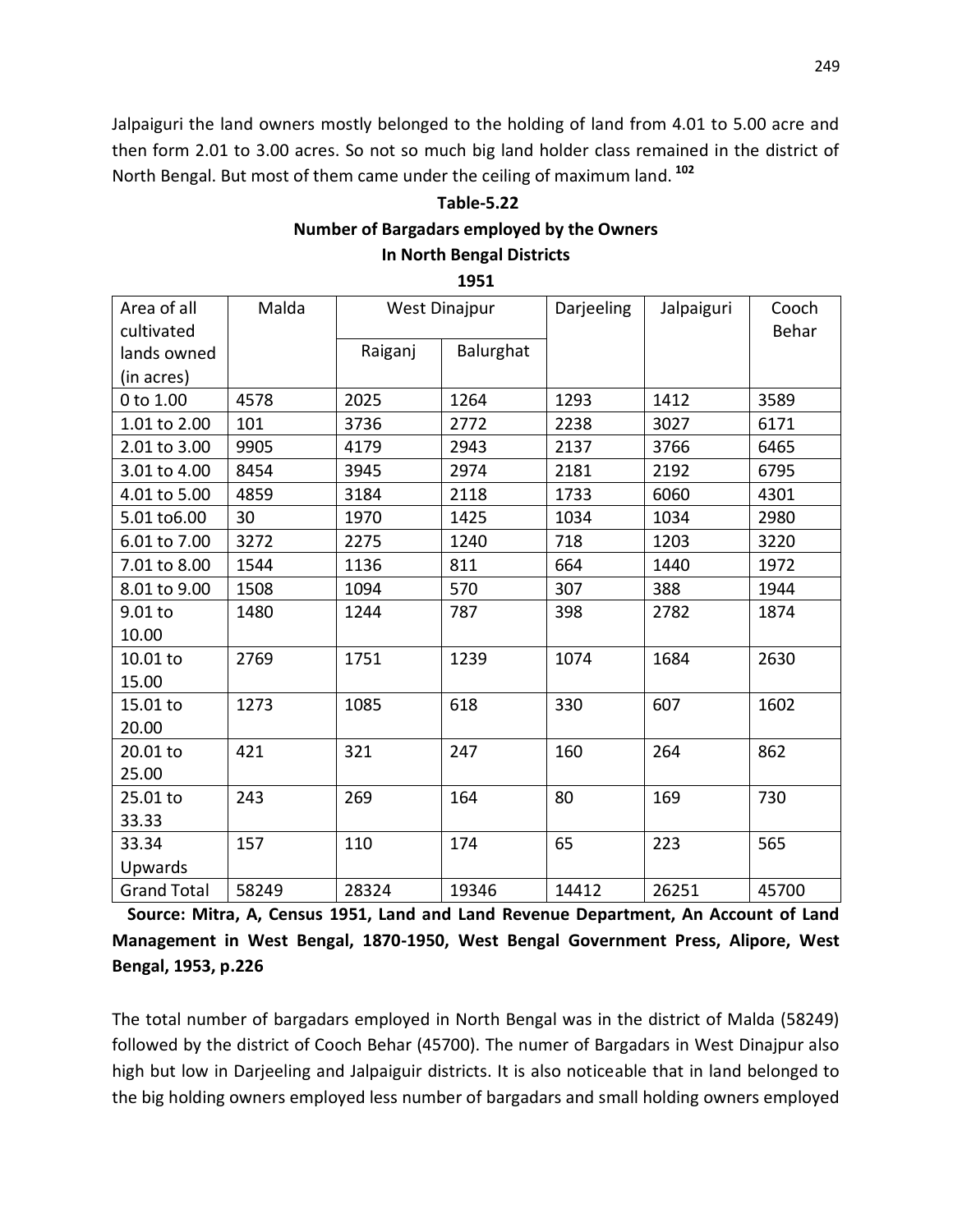large number of owners. It may be assumed that the small holding owners were mostly belonged to the non-agricultrual classes. **<sup>103</sup>**

#### **Table-5.23**

### **Total number of owners employing bargadars for the following out of total land owned (in**

# **acres) In North Bengal Districts**

**1951**

| Area of all<br>cultivated<br>lands owned | Malda | <b>West Dinajpur</b> |           | Darjeeling | Jalpaiguri | Cooch<br>Behar |
|------------------------------------------|-------|----------------------|-----------|------------|------------|----------------|
| (in acres)                               |       | Raiganj              | Balurghat |            |            |                |
| 0 to 1.00                                | 465   | 238                  | 292       | 73         | 227        | 555            |
| 1.01 to 2.00                             | 1149  | 392                  | 337       | 58         | 497        | 862            |
| 2.01 to 3.00                             | 1229  | 493                  | 516       | 62         | 608        | 1001           |
| 3.01 to 4.00                             | 1061  | 609                  | 542       | 99         | 580        | 1097           |
| 4.01 to 5.00                             | 1129  | 493                  | 409       | 72         | 1310       | 912            |
| 5.01 to6.00                              | 781   | 397                  | 393       | 97         | 599        | 744            |
| 6.01 to 7.00                             | 532   | 455                  | 360       | 78         | 505        | 858            |
| 7.01 to 8.00                             | 510   | 271                  | 331       | 77         | 776        | 601            |
| 8.01 to 9.00                             | 548   | 298                  | 241       | 49         | 443        | 605            |
| 9.01 to                                  | 600   | 386                  | 350       | 83         | 1455       | 694            |
| 10.00                                    |       |                      |           |            |            |                |
| 10.01 to                                 | 1281  | 869                  | 737       | 206        | 1902       | 1193           |
| 15.00                                    |       |                      |           |            |            |                |
| 15.01 to                                 | 827   | 685                  | 559       | 109        | 1151       | 810            |
| 20.00                                    |       |                      |           |            |            |                |
| 20.01 to                                 | 380   | 408                  | 243       | 56         | 904        | 443            |
| 25.00                                    |       |                      |           |            |            |                |
| 25.01 to                                 | 298   | 452                  | 320       | 48         | 603        | 483            |
| 33.33                                    |       |                      |           |            |            |                |
| 33.34                                    | 452   | 392                  | 463       | 74         | 816        | 448            |
| Upwards                                  |       |                      |           |            |            |                |
| <b>Grand Total</b>                       | 11809 | 6838                 | 6093      | 1241       | 12376      | 11306          |

**Source: Mitra, A, Census 1951, Land and Land Revenue Department, An Account of Land Management in West Bengal, 1870-1950, West Bengal Government Press, Alipore, West Bengal, 1953, p.226**

Though highest number of Bargadars were employed in the district of Malda, highest proportion of land was given under the Bargadars in the district of Jalpaiguri (12376 acres) followed by the districts of Malda (11809 acres) and Cooch Behar (11306 acres). It is also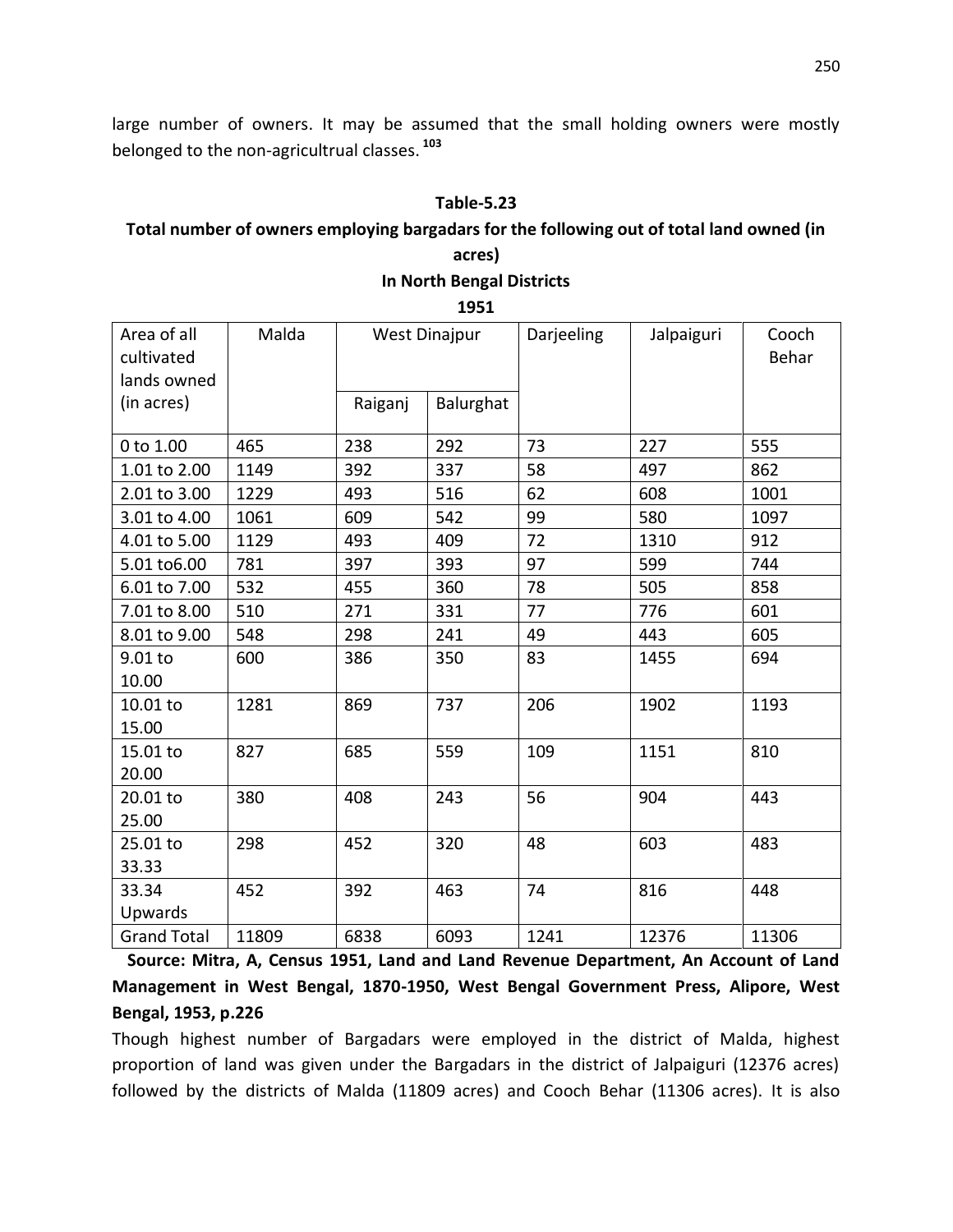noticeable that like the previous table that highest proportion of land given to the Bargadars in Malda, Cooch Behar and Dinajpur by the owners of 1.01to 5.00 acres of land but in Jalpaiguri it was given by the owners of 9.01-10.00 acres land. However the following tables will more clear the agrarian demographic scenario for the period of 1901-1951. **<sup>104</sup>**

### **Table-5.24 Percentage of all agricultural self–supporting persons to total population**

|      |        | State & District |          |            |            |       |  |  |
|------|--------|------------------|----------|------------|------------|-------|--|--|
| Year | West   | Malda            | West     | Jalpaiguri | Darjeeling | Cooch |  |  |
|      | Bengal |                  | Dinajpur |            |            | Behar |  |  |
| 1901 | 19.8   | 26.2             | 30.2     | 26.0       | 22.5       | 22.6  |  |  |
| 1911 | 23.4   | 24.8             | 31.4     | 25.2       | 19.4       | 30.2  |  |  |
| 1921 | 23.4   | 26.4             | 32.1     | 24.7       | 23.1       | 30.4  |  |  |
| 1931 | 18.5   | 19.2             | 22.7     | 17.0       | 11.1       | 23.4  |  |  |
| 1951 | 14.9   | 15.1             | 20.9     | 13.0       | 7.2        | 22.4  |  |  |

#### **1901-1951**

Source: **Statement IV.1,** P.455

#### **Table-5.25**

#### **percentage of self-supporting persons in Cultivators of own land to total population ,**

#### **1901-1951**

|      | <b>State &amp; District</b> |       |          |            |            |       |  |  |
|------|-----------------------------|-------|----------|------------|------------|-------|--|--|
| Year | West                        | Malda | West     | Jalpaiguri | Darjeeling | Cooch |  |  |
|      | Bengal                      |       | Dinajpur |            |            | Behar |  |  |
| 1901 | 17.0                        | 19.3  | 27.1     | 24.9       | 22.2       | 21.6  |  |  |
| 1911 | 16.3                        | 19.3  | 25.9     | 21.6       | 18.1       | 28.8  |  |  |
| 1921 | 16.2                        | 17.8  | 26.5     | 22.5       | 22.2       | 29.1  |  |  |
| 1931 | 8.2                         | 8.7   | 11.5     | 6.4        | 4.1        | 14.7  |  |  |
| 1951 | 7.5                         | 8.1   | 11.3     | 5.4        | 4.3        | 12.4  |  |  |

Source:P.455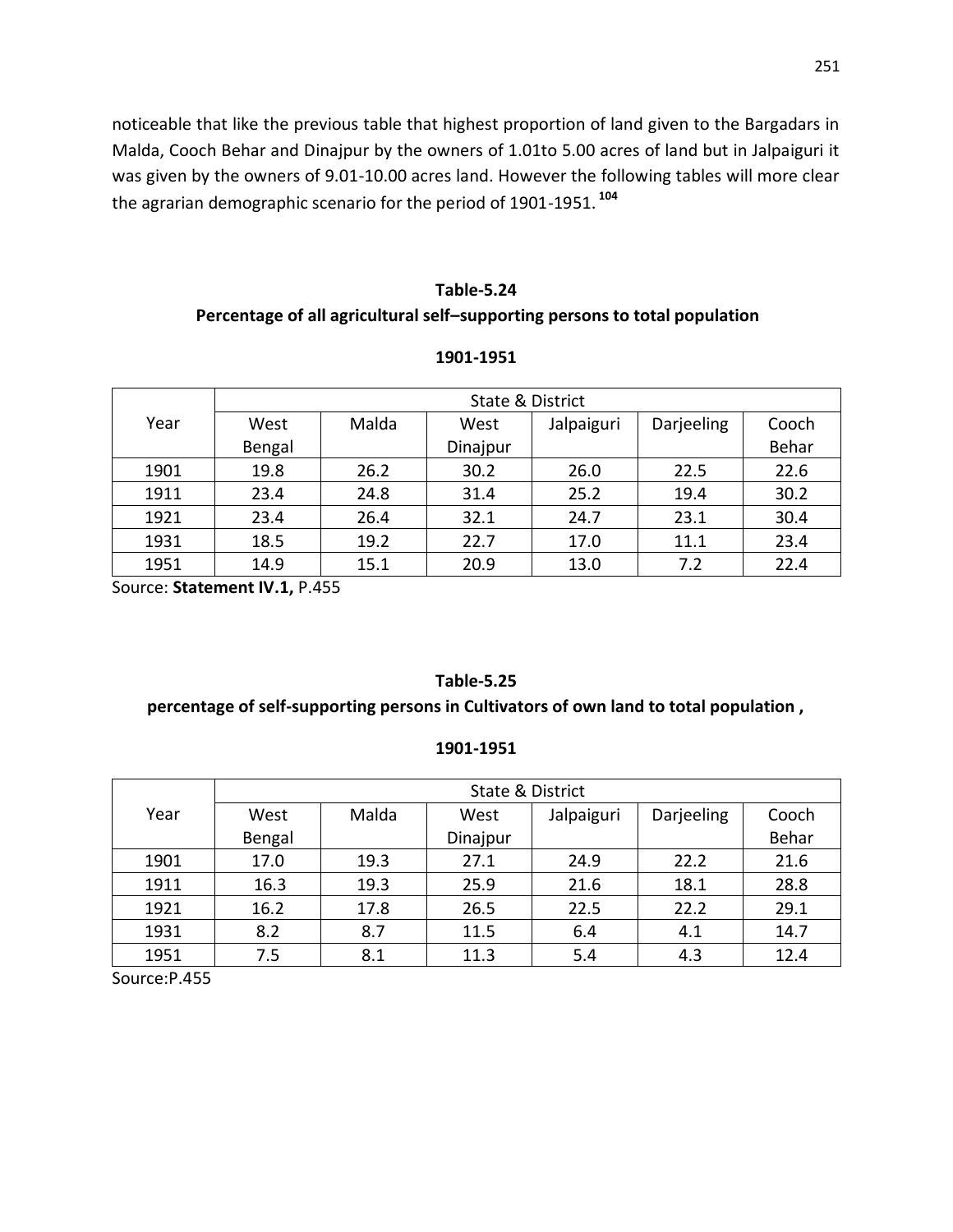#### **Table-5.26**

#### **Percentage of self-supporting persons Agricultural Laborers to total population ,**

|                         |        |                     | State & District |                                  |            |         |
|-------------------------|--------|---------------------|------------------|----------------------------------|------------|---------|
| Year                    | West   | Malda               | West             | Jalpaiguri                       | Darjeeling | Cooch   |
|                         | Bengal |                     | Dinajpur         |                                  |            | Behar   |
| 1901                    | 2.4    | 6.7                 | 2.8              | 0.3                              | 0.2        | 0.7     |
| 1911                    | 6.1    | 5.1                 | 5.1              | 2.4                              | 0.4        | 0.7     |
| 1921                    | 6.3    | 8.1                 | 5.3              | 1.6                              | 0.6        | 0.6     |
| 1931                    | 7.2    | 7.9                 | 6.9              | 5.2                              | 2.6        | 5.8     |
| 1951                    | 4.2    | 3.5                 | 3.4              | 0.5                              | 0.7        | 2.7     |
| SOUTCA: CANSUS of India |        | 1951<br>Mast Rengal |                  | Sikkim & Chandernagore Volume VI |            | Part.II |

#### **1901-51**

Source: **Census of India, 1951, West Bengal, Sikkim,& Chandernagore,Volume VI, Part-II Tables, Mitra, A., Manger of Publications, Delhi, Government of India Press, Calcutta,1953,Statement IV.1,** P. 456

#### **Table-5.27**

#### **The manner in which lands were cultivated in 1940 & 1951**

| State & District | Percentage of land cultivated |                                  |              |               |  |  |  |
|------------------|-------------------------------|----------------------------------|--------------|---------------|--|--|--|
|                  |                               | By family -members and labourers | By bargadars |               |  |  |  |
|                  | 1951                          | 1940                             | 1951         | 1940          |  |  |  |
| West Bengal      | 79.7                          | 77.4                             | 20.3         | 22.6          |  |  |  |
| Malda            | 81.8                          | 90.4                             | 18.2         | 9.6           |  |  |  |
| Dinajpur         | 78.6                          | 85.5                             | 21.4         | 14.5          |  |  |  |
| Jalpaiguri       | 68.0                          | 74.1                             | 32.0         | 25.9          |  |  |  |
| Darjeeling       | 92.1                          | Not available                    | 7.9          | Not available |  |  |  |
| Cooch Behar      | 80.2                          | Not available                    | 19.8         | Not available |  |  |  |

Source: **Census of India, 1951, West Bengal, Sikkim,& Chandernagore,Volume VI, Part-II Tables, Mitra, A., Manger of Publications, Delhi, Government of India Press, Calcutta,1953, Statement IV.25,** P.481

So it is clear from the above table that percentage of agricultural self-supporting persons were decreasing in all the districts of North Bengal as per the line of the province of Bengal in colonial period and State of West Bengal in post colonial period. However, the proportion of decrease was much high in the district of Darjeeling from 22.5 percent in 1901 to 7.21 in 1951, a decrease of two-third proportion happened. It was also high in the district of Jalpaiguri (from 26.0 in 1901 to 13.0 in 1951) and Malda (from 26.0 in 1901to 15.1 in 1951). The decrease was lest in Cooch Behar (from 22.6 percent in 1901 to 22.4 percent in 1951) and also less in West Dinajpur (from 30.2 in 1901 to 20.9 in 1951). Likewise the percentage of decrease in cultivators of own land to total population was highest in Darjeeling (from 22.2 percent in 1901 to 4.3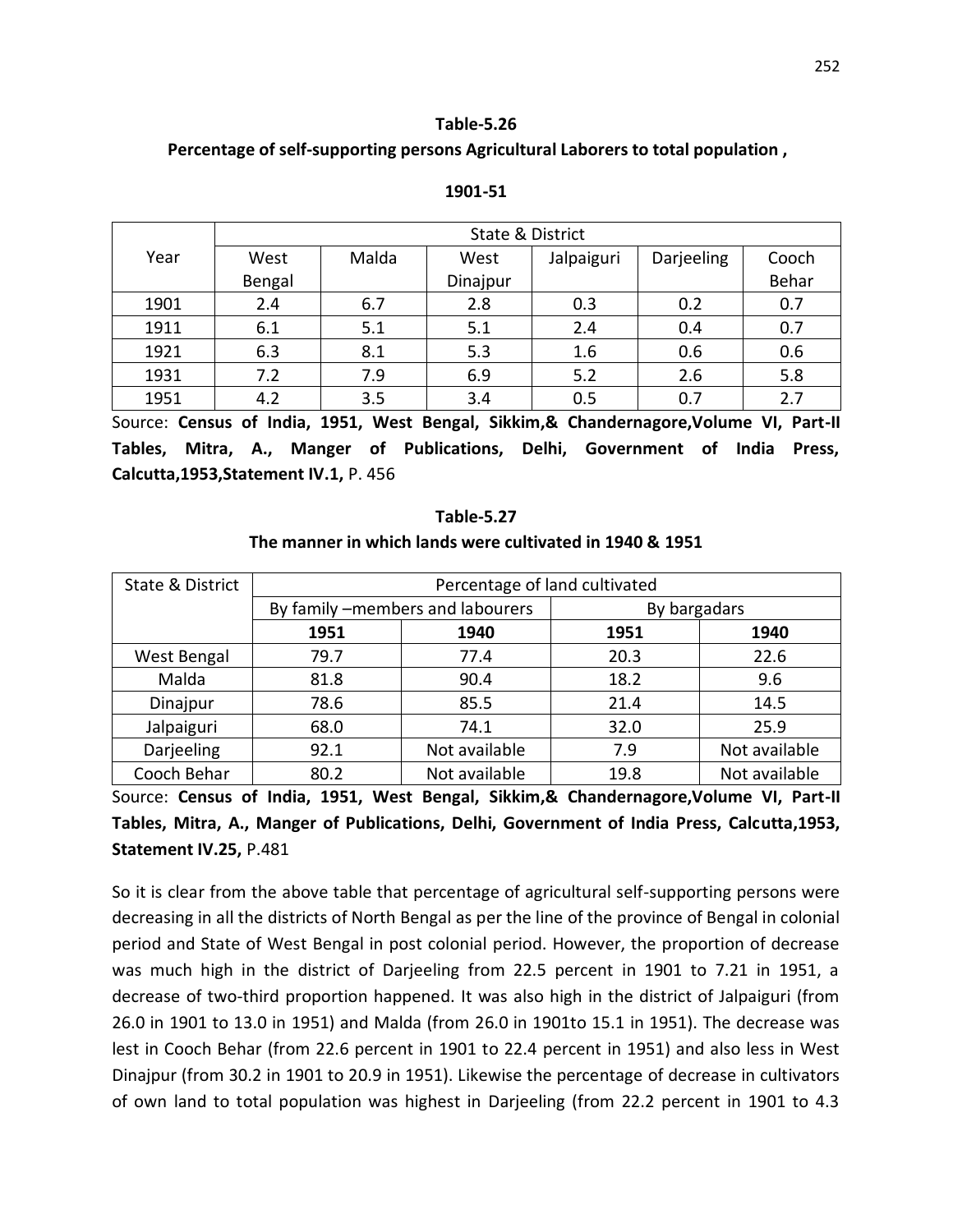percent in 1951) followed by Jalpaiguri (from 24.9 percenet in 1901 to 5.4 percent in 1951), Malda (from 19.3 percent to 8.1 in 1901 percent in1951), West Dinajpur (from 27.1 percent in 1901 to 11.3 percent in 1951) and Cooch Behar being lest (from 21.6 percent to 12.4 percent in 1951). On the other agricultural laborers increased in Malda from 2.4 percent in 1901 to 4.2 percent in 1951, in West Dinajpur from 2.8 percent in 1901 to 3.4 percent in 1951, in Jalpaiguri from 0.3 percent in 1901 to 0.5 percent in 1951, in Darjeeling from 0.2 percent to 0.7 in 1901 percent in 1951 and in Cooch Behar much more from 0.7 percent in 1901 to 2.7 percent in 1951. However concerning the percentage of immediate previous decades the percentage in all the districts decreased in the line of the State. Most importantly the Bargadars were highest in the district of Jalpaiguri (32.0 percent in 1951) followed by the district of Dinajpur (21.4 percent), Cooch Behar (19.8 percent), Malda (18.2 percent) and Darjeeling (7.9 percent) **<sup>105</sup>**

### **Table- 5.28 (Continued) Workers and Non-workers among Scheduled Castes In the Districts of North Bengal**

| State/Distric   | Total  | Cultivato | Agricultura | Mining,  | Manufacturin | Manufacturi |
|-----------------|--------|-----------|-------------|----------|--------------|-------------|
|                 | Worker |           | l Labourer  | Livestoc | g in         | ng in Other |
|                 |        |           |             | k and    | Household    | Industry    |
|                 |        |           |             | others   | Industry     |             |
| West Bengal     | 234662 | 944643    | 651989      | 147790   | 87282        | 147330      |
|                 | 9      |           |             |          |              |             |
| Darjeeling      | 33494  | 15644     | 1563        | 5900     | 1881         | 1596        |
| Jalpaiguri      | 148116 | 113351    | 5956        | 12749    | 1848         | 1483        |
| Cooch Behar     | 156769 | 134464    | 10442       | 1219     | 2158         | 902         |
| West            | 97383  | 60916     | 22129       | 975      | 2420         | 1419        |
| Dinajpur        |        |           |             |          |              |             |
| Malda           | 56239  | 24968     | 2696        | 3600     | 4683         | 1367        |
| <b>Total Of</b> | 492001 | 349343    | 42786       | 24443    | 12990        | 6767        |
| North Bengal    |        |           |             |          |              |             |

**1961**

#### **Table-5.28 (concluded)**

#### **Workers and Non-workers among Scheduled Castes**

**In the Districts of North Bengal 1961**

| 1961 |          |  |  |  |  |  |
|------|----------|--|--|--|--|--|
| and  | Transpor |  |  |  |  |  |

| State/District   Construction |       | Trade and<br>Transport and |               | Other   | Non-workers |
|-------------------------------|-------|----------------------------|---------------|---------|-------------|
|                               |       | Commerce                   | Communication | Service |             |
| West Bengal                   | 17687 | 71567                      | 37328         | 241013  | 4543685     |
| Darjeeling                    | 335   | 1458                       | 694           | 4423    | 48887       |
| Jalpaiguri                    | 771   | 2899                       | 1125          | 7244    | 270539      |
| Cooch Behar                   | 115   | 2703                       | 335           | 4931    | 321544      |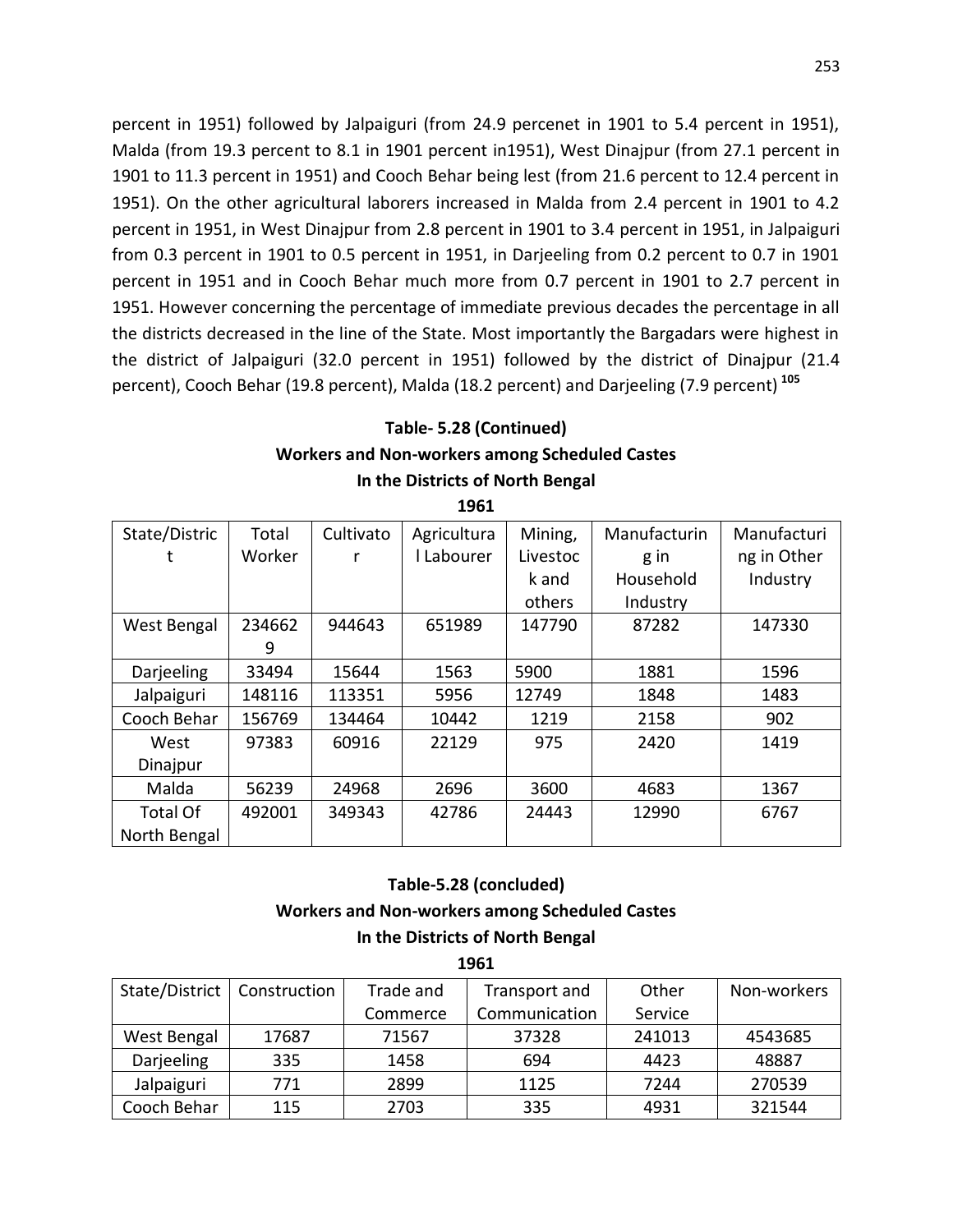| West            | 605  | 2499  | 573  | 5847  | 189070 |
|-----------------|------|-------|------|-------|--------|
| Dinajpur        |      |       |      |       |        |
| Malda           | 252  | 1714  | 509  | 7691  | 107194 |
| <b>Total Of</b> | 2078 | 11273 | 3236 | 30136 | 937234 |
| North Bengal    |      |       |      |       |        |

Source: Census of India 1961, Volume XVI, West Bengal & Sikkim, Part-II(i), Social and Cultural Tables, J. Datta Gupta, 1965, pp.419-21

## **Table-5.29 (Continued) Workers and Non-workers among Scheduled Tribes In the Districts of North Bengal**

**1961**

| State/Distric   | Total  | Cultivato | Agricultura | Mining,  | Manufacturin | Manufacturi |
|-----------------|--------|-----------|-------------|----------|--------------|-------------|
|                 | Worker |           | I Labourer  | Livestoc | g in         | ng in Other |
|                 |        |           |             | k and    | Household    | Industry    |
|                 |        |           |             | others   | Industry     |             |
| West Bengal     | 102999 | 502070    | 292421      | 139448   | 13773        | 18796       |
|                 | 6      |           |             |          |              |             |
| Darjeeling      | 46155  | 22421     | 1148        | 16329    | 644          | 157         |
| Jalpaiguri      | 165793 | 55279     | 3573        | 98962    | 834          | 149         |
| Cooch Behar     | 3169   | 2211      | 156         | 530      | 60           | 79          |
| West            | 73169  | 46322     | 23386       | 506      | 1037         | 204         |
| Dinajpur        |        |           |             |          |              |             |
| Malda           | 45405  | 35636     | 7722        | 230      | 558          | 59          |
| <b>Total Of</b> | 333691 | 161869    | 35985       | 83899    | 3133         | 648         |
| North Bengal    |        |           |             |          |              |             |
|                 |        |           |             |          |              |             |

### **Table-5.29 (concluded) Workers and Non-workers among Scheduled Tribes In the Districts of North Bengal 1961**

| State/District | Construction | Trade and | Transport and | Other   | Non-workers |
|----------------|--------------|-----------|---------------|---------|-------------|
|                |              | Commerce  | Communication | Service |             |
| West Bengal    | 3389         | 3796      | 3551          | 52752   | 1024085     |
| Darjeeling     | 101          | 1018      | 201           | 4136    | 50289       |
| Jalpaiguri     | 156          | 444       | 429           | 5917    | 188948      |
| Cooch Behar    | 26           | 23        | 11            | 73      | 5640        |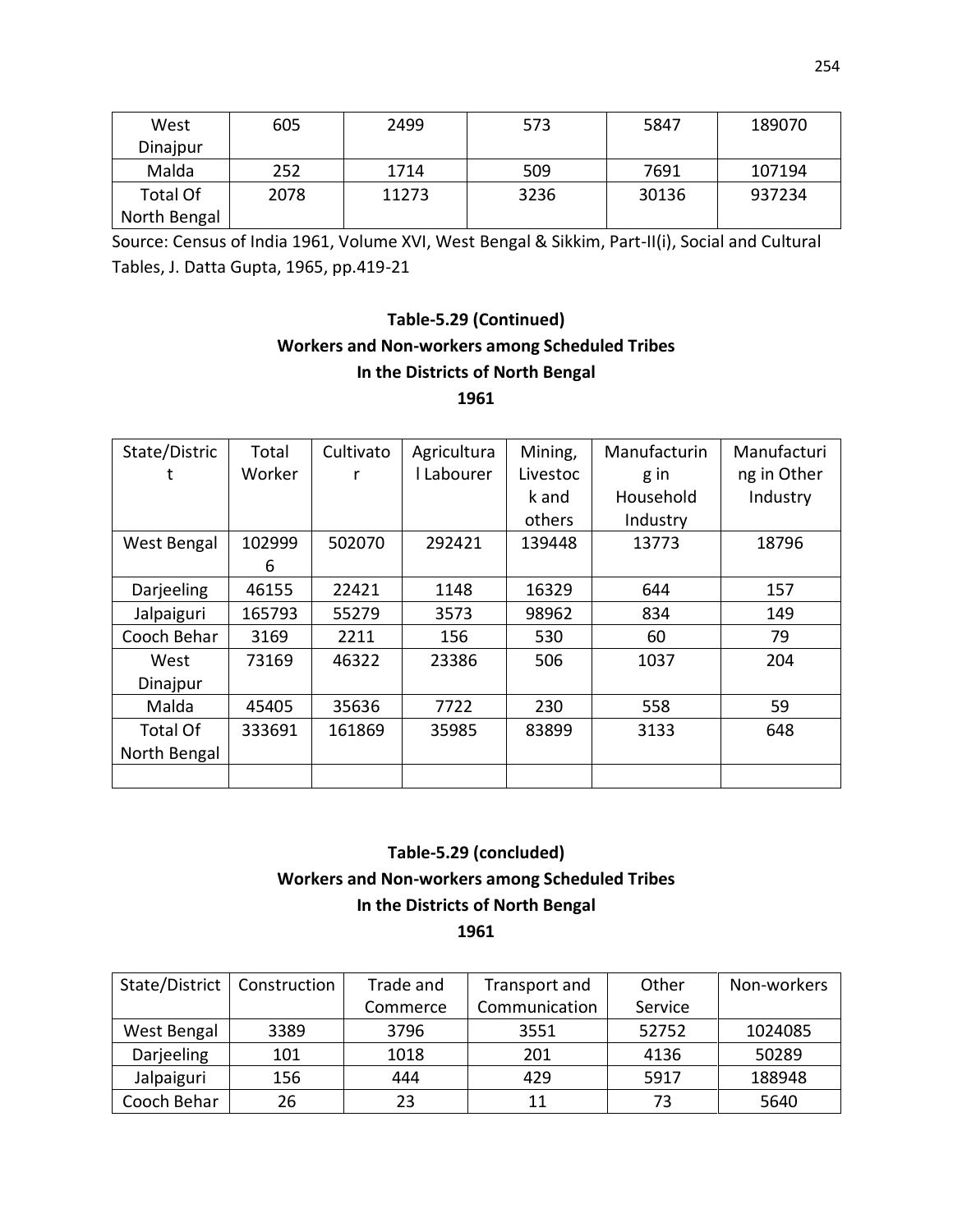| West            | 107 | 153  | 44  | 1410  | 96980  |
|-----------------|-----|------|-----|-------|--------|
| Dinajpur        |     |      |     |       |        |
| Malda           | 37  | 75   | 92  | 996   | 54117  |
| <b>Total Of</b> | 427 | 1713 | 777 | 12532 | 395974 |
| North Bengal    |     |      |     |       |        |

**Source: Census of India 1961, Volume XVI, West Bengal & Sikkim, Part-II(i), Social and Cultural Tables, J. Datta Gupta, 1965, pp.429-31**

# **Table-5.30 (Continued) Workers and Non-workers among Scheduled Castes In the Districts of North Bengal**

**1971**

| Name of           | Total   | Cultivat |          | Livestock | Mining         | Manufactu | Manufactu  |
|-------------------|---------|----------|----------|-----------|----------------|-----------|------------|
| District/PS       | Main    | ors      | Agricult |           | and            | rin       | ring other |
|                   | workers |          | ural     | Forestry, | Quarryi        | Household | than       |
|                   |         |          | labourer | Fishing,  | ng             | Industry  | Household  |
|                   |         |          | S        | Hunting,  |                |           |            |
|                   |         |          |          | Plantatio |                |           |            |
|                   |         |          |          | ns,       |                |           |            |
|                   |         |          |          | Orchards  |                |           |            |
|                   |         |          |          | and       |                |           |            |
|                   |         |          |          | allied    |                |           |            |
|                   |         |          |          | acivities |                |           |            |
| <b>MALDAH</b>     | 68414   | 27257    | 21154    | 4594      | 62             | 4030      | 2926       |
| <b>DISTRICT</b>   |         |          |          |           |                |           |            |
| <b>WEST</b>       | 131631  | 74428    | 44595    | 1485      | $\overline{4}$ | 1497      | 1870       |
| <b>DINAJPUR</b>   |         |          |          |           |                |           |            |
| <b>DISTRICT</b>   |         |          |          |           |                |           |            |
| Darjiling         | 33481   | 9648     | 13161    | 8239      | $\mathbf{1}$   | 1417      | 1079       |
| <b>District</b>   |         |          |          |           |                |           |            |
| <b>JALPAIGURI</b> | 176772  | 110789   | 21818    | 23502     | 97             | 2643      | 2488       |
| <b>DISTRICT</b>   |         |          |          |           |                |           |            |
| <b>KOCHBIHAR</b>  | 174341  | 130605   | 30624    | 1517      |                | 1549      | 1506       |
| <b>DISTRICT</b>   |         |          |          |           |                |           |            |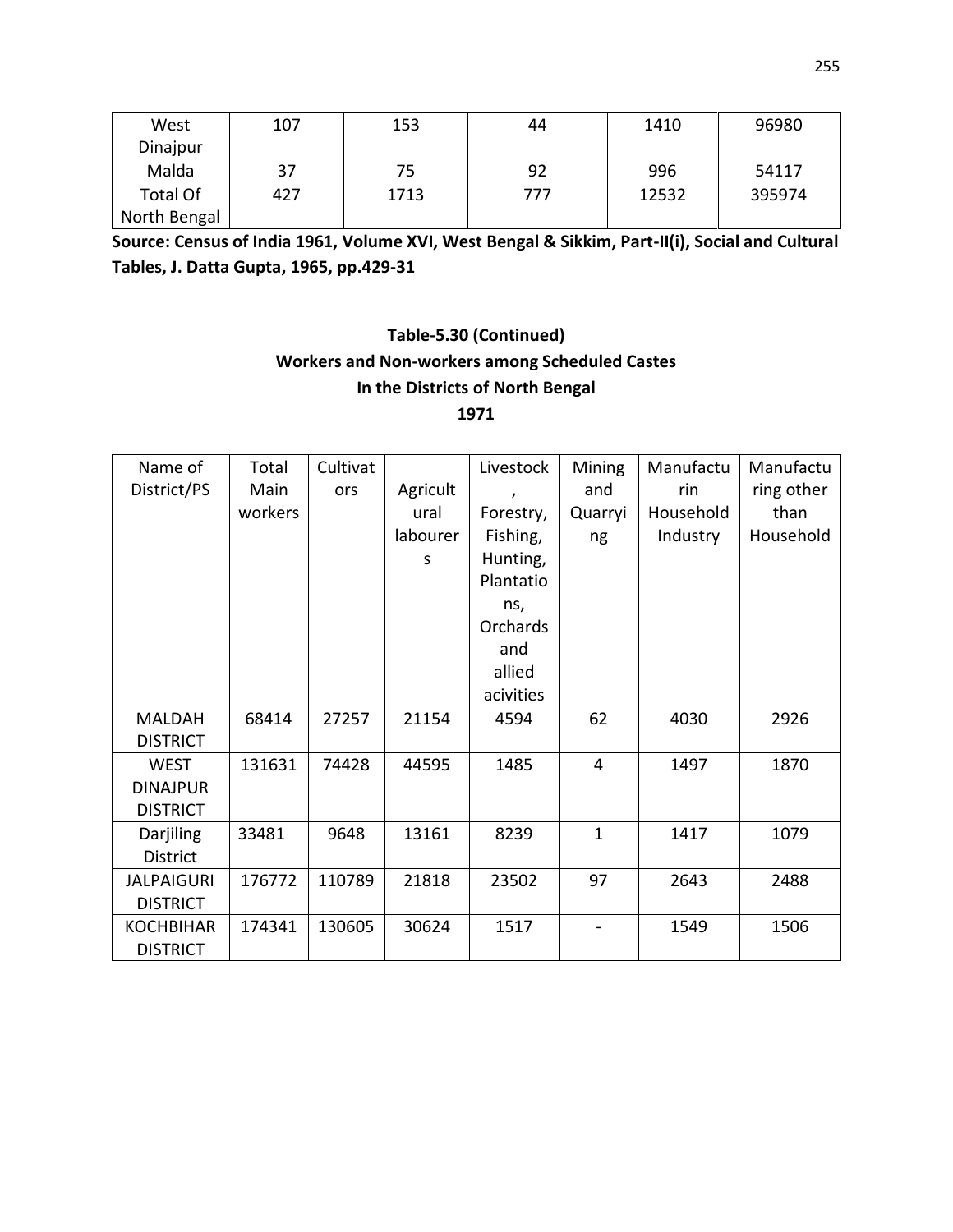### **Table-5.30 (concluded) Workers and Non-workers among Scheduled Castes In the Districts of North Bengal**

#### **1971**

| Name of          | Construct | Trade and | Transport, | Other services | Non Worker |
|------------------|-----------|-----------|------------|----------------|------------|
| District/PS      | ion       | Commerc   | Storage    |                |            |
|                  |           | e         | and        |                |            |
|                  |           |           | communic   |                |            |
|                  |           |           | ations     |                |            |
| <b>MALDAH</b>    | 409       | 2537      | 861        | 5764           | 196283     |
| <b>DISTRICT</b>  |           |           |            |                |            |
| <b>WEST</b>      | 298       | 2149      | 988        | 4317           | 297947     |
| <b>DINAJPUR</b>  |           |           |            |                |            |
| <b>DISTRICT</b>  |           |           |            |                |            |
| Darjiling        | 323       | 1335      | 1162       | 5563           | 64859      |
| <b>District</b>  |           |           |            |                |            |
| <b>JALPAIGUR</b> | 451       | 2905      | 2291       | 9788           | 418652     |
| I DISTRICT       |           |           |            |                |            |
| <b>KOCHBIHA</b>  | 123       | 2016      | 673        | 5728           | 490679     |
| R DISTRICT       |           |           |            |                |            |

**Source: Ghosh, Bhaskar, Census of India, 1971, Series-22, West Bengal, Part-II, C(i), Social and Cultural Tables, Compiled from Table C-VII and C-VIII, pp.160-165**

#### **Table-5.31(Continued)**

### **Workers and Non-workers among Scheduled Castes/Tribes**

#### **In the Districts of North Bengal**

**1991**

| State/Distric     | Total  | Cultivato | Agricultura | Mining,  | Manufacturin | Manufacturi |
|-------------------|--------|-----------|-------------|----------|--------------|-------------|
|                   | Worker | r         | I Labourer  | Livestoc | g in         | ng in Other |
|                   |        |           |             | k and    | Household    | Industry    |
|                   |        |           |             | others   | Industry     |             |
| MALDAH            | 834408 | 288514    | 288987      | 26073    | 29620        | 72674       |
| <b>DISTRICT</b>   |        |           |             |          |              |             |
| <b>WEST</b>       | 102279 | 438852    | 360832      | 12040    | 19855        | 41039       |
| <b>DINAJPUR</b>   | 0      |           |             |          |              |             |
| <b>DISTRICT</b>   |        |           |             |          |              |             |
| Darjiling         | 438248 | 108426    | 517862      | 92086    | 2722         | 28866       |
| <b>District</b>   |        |           |             |          |              |             |
| <b>JALPAIGURI</b> | 882769 | 259056    | 149548      | 84603    | 9942         | 52682       |
| <b>DISTRICT</b>   |        |           |             |          |              |             |
| <b>KOCHBIHAR</b>  | 633424 | 319642    | 172764      | 8225     | 15319        | 31855       |
| <b>DISTRICT</b>   |        |           |             |          |              |             |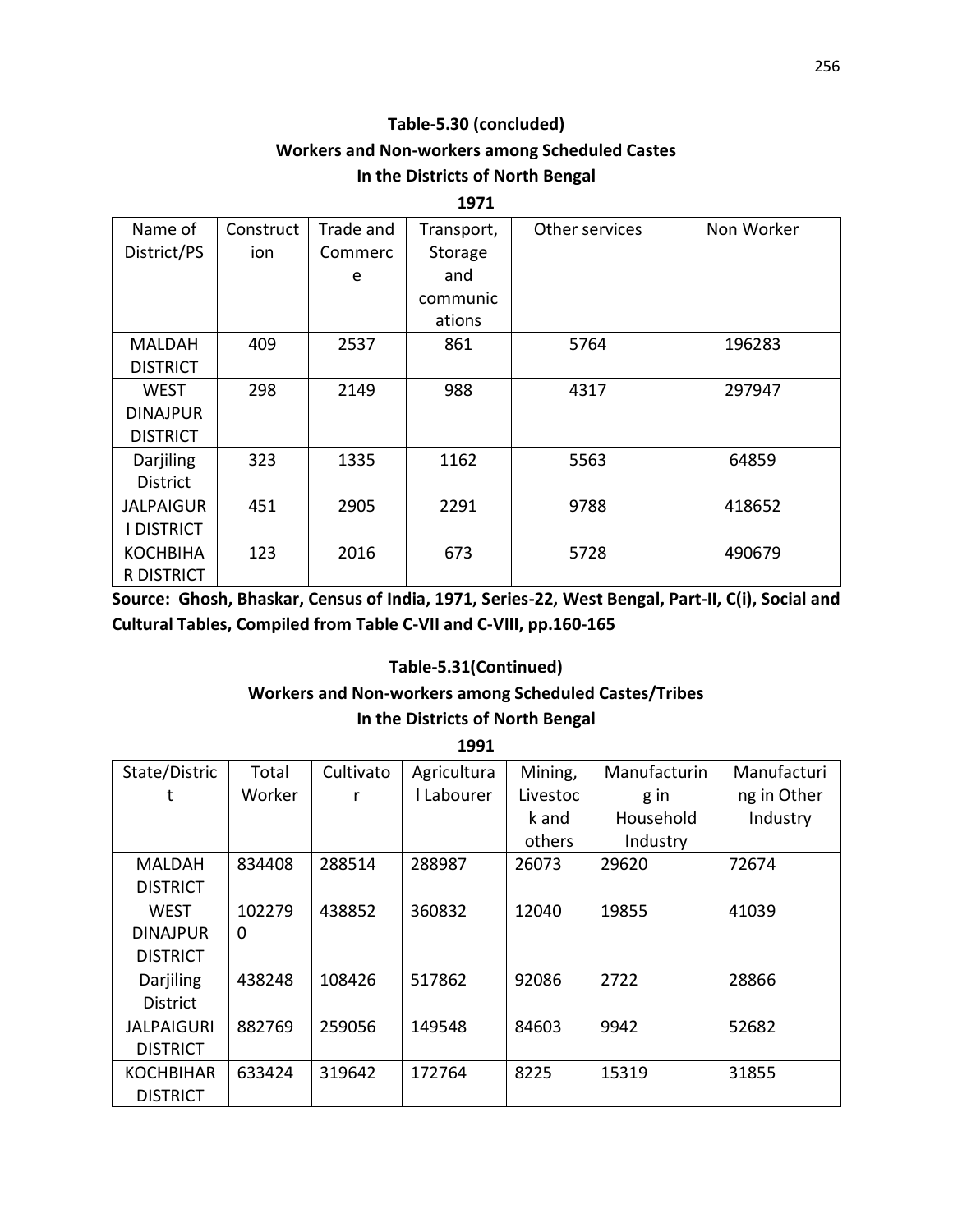### **Table-5.31 (concluded) Workers and Non-workers among Scheduled Castes In the Districts of North Bengal**

**1991**

| Name of           | Construct | Trade and | Transport, | Other services | Non Worker |
|-------------------|-----------|-----------|------------|----------------|------------|
| District/PS       | ion       | Commerc   | Storage    |                |            |
|                   |           | e         | and        |                |            |
|                   |           |           | communic   |                |            |
|                   |           |           | ations     |                |            |
| MALDAH            | 8055      | 49160     | 17849      | 3276           | 1722205    |
| <b>DISTRICT</b>   |           |           |            |                |            |
| <b>WEST</b>       | 7046      | 60502     | 19586      | 62916          | 2048464    |
| <b>DINAJPUR</b>   |           |           |            |                |            |
| <b>DISTRICT</b>   |           |           |            |                |            |
| Darjiling         | 10525     | 49780     | 20350      | 73648          | 855072     |
| <b>District</b>   |           |           |            |                |            |
| <b>JALPAIGUR</b>  | 15735     | 78182     | 37883      | 81572          | 1854211    |
| I DISTRICT        |           |           |            |                |            |
| <b>KOCHBIHA</b>   | 4905      | 43057     | 20043      | 47476          | 1473263    |
| <b>R DISTRICT</b> |           |           |            |                |            |

### **Source: Census of India, 1991, Series-26, west Bengal, Part XII-B, District Census Handbook, Primary Census Abstract, for the districts of Darjeeling, Jalpaiguri, Cooch Behar, West Dinajpur and Malda**

From the above tables it is clears that during the period of 1961-1971 though regarding the number of cultivators and agricultural laborers there was no much development in the districts of North Bengal except the district of Darjeeling it greatly developed during the period between 1971 and 1991. However, in the case of the years of 1961 and 1971 only the Scheduled castes people have been accounted and for the year both the SC and ST people have been taken into accounted, as the data has been processed by me from the Census records available to me, it is not that so great increase happened with this inclusion. In fact, the period between 1971 and 1991 large growth of poor and agricultural people comprised a large share by the people from post-Bangladesh liberation war has been witnessed by the districts of North Bengal. This, largely and greatly, paved the way of transformation of the agrarian demography of North Bengal. However, in case of trading activities and other services the changes was not so massive as like as the agrarian activities during the thirty years of 1961-1991periods. But progressive development happened in a smaller extent.

So within the period of study a gradual change in economic sphere of North Bengal went on since the last quarter of the nineteenth century, the beginning period of my study. With this the appearances of the new functional classes, trading and commercial classes in different phases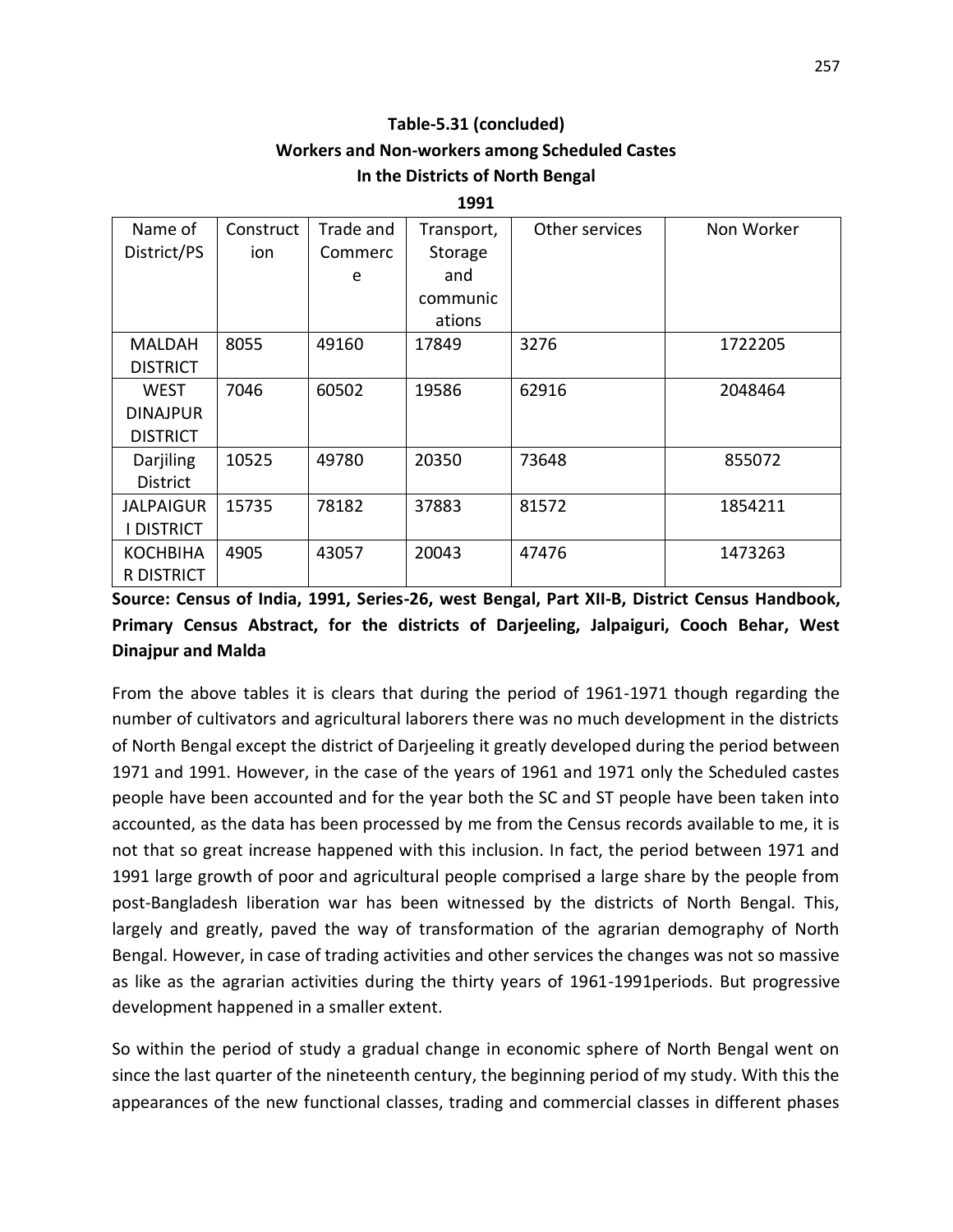of Colonial period, post-colonial period and post-Bangladesh liberation period North Bengal emerged as an important economic zone from commercial point of view. This commercial importance of this region mainly based on agrarian economy. During the post-colonial period the tobacco business greatly developed and turned the Dinhata-Mathabhanga belt of tobacco production into trading mostly with North-East India and also with Noth –west India to some extent. During the survey of this region it has come to know a great number of middlemen popularly known as 'Sada Patar Byapari' and this were mostly hands of the Hindu people. But since 1980s the Muslim people of this region have been occupying trading sphere as middlemen. The changes of economy also influenced the local people of this region. Thus the Rajbansis coming out from their traditional agricultural production system and they also began to cultivate tea and pineapple in their land of Jute, paddy and wheat. Moreover, the demographic changes brought into its carriages many other changes like land-man ratio, landman relationship, commercialization of agriculture, growth in rural and urbanity (may be observed in the tables of Appendix), socio-economic core-peripheral change and many others. All these changes again have led in changing the demographic profile of North Bengal as a process of vis.a vis.

#### *Notes and References*

- **1. Carter, M.O.,** *Final Report on the Surveyand Settlement Operation in the district of Malda, 1928-1935,* **Published by Bengal Government Press, Alipore, Bengal, 1938, Reprinted by N.L. Publishers, Siliguri, West Bengal, 2013, pp.41**
- **2. Hunter,W.W.,** *A Statistical Account of Bengal: Maldah***, N.L. Publishers, Sibmandir, Siliguri, West Bengal,2012, first published by Trubner & Co., London, 1876, p.57 & Carter,M.O., p.42**
- **3. Sengupta, Jatindra Chandra,** *West Bengal District Gazetteers, Malda***, published by State Editor, West Bengal District Gazetteers, Printed by Shri S.N. Guha Ray, Sree Saraswaty Press Ltd. Calcutta, 1969, p.84**
- **4. Carter, M.O., op.cit., 2013, pp. 69-70**
- **5. Lambourn, G.E.,** *Bengal District Gazetteers , Malda***, First published by the Bengal Secretariat Book Depot, Calcutta, 1918, Reprinted by N.L. Publishers, Siliguri, West Bengal, p.45**
- **6. Ibid., p.53**
- **7. Ibid., p.54**
- **8. Strong, F.W.,** *Eastern Bengal District Gazetteers, Dinajpur***, The Pioneer Press, Allhabad 1912, reprinted by N.L. Publishers, Siliguri, W.B. pp.75**
- **9. W.W. Hunter,** *A Statistical Account of Bengal: Dinajpur***, N.L. Publishers, Sibmandir, Siliguri, West Bengal,2012, first published by Trubner & Co., London, 1876, p.44**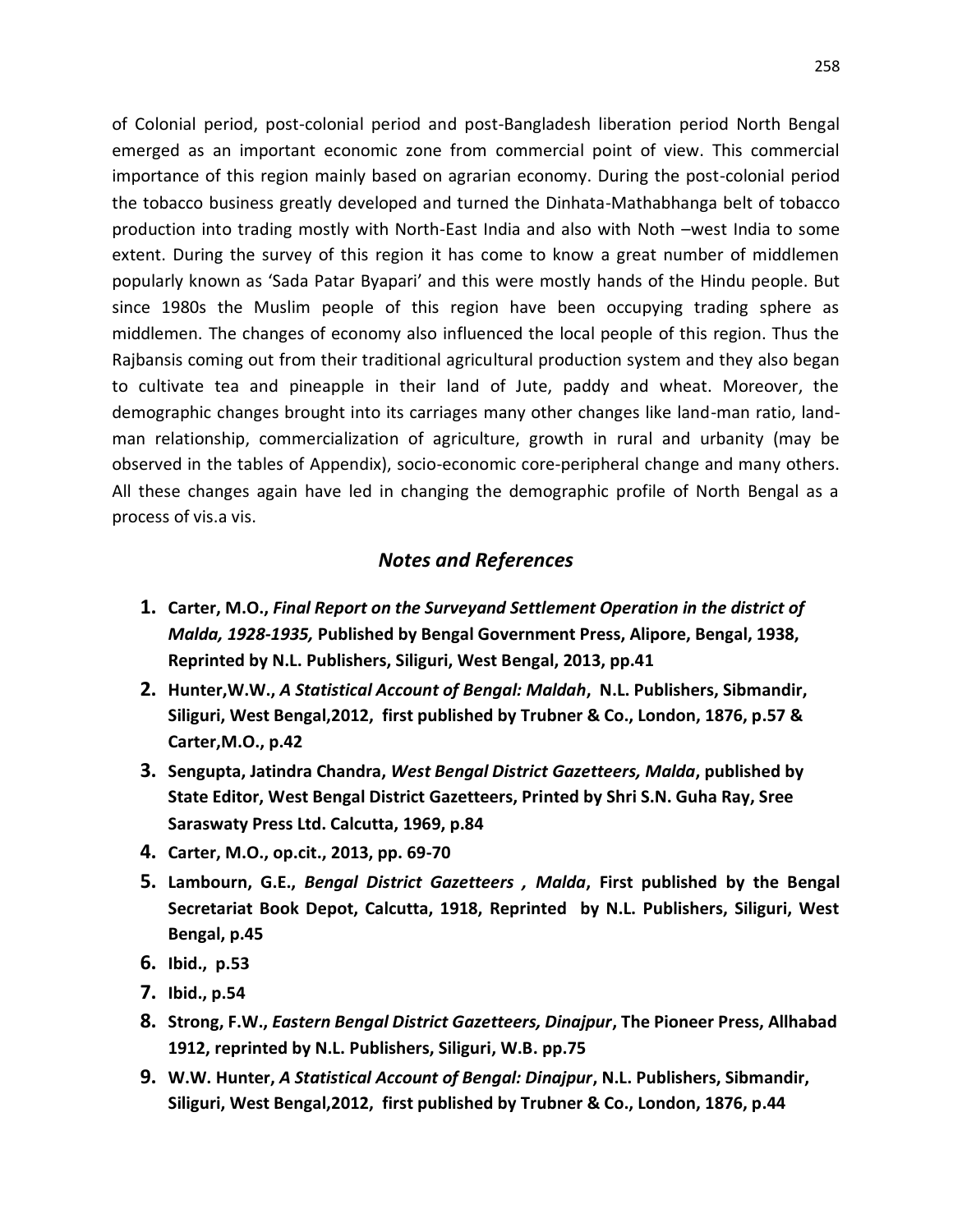- **10.Sengupta, Jatindra Chandra,** *West Bengal District Gazetteers, West Dinajpur***, published by State Editor, West Bengal District Gazetteers, Printed by Shri S.N. Guha Ray, Sree Saraswaty Press Ltd. Calcutta, 1964,p.95**
- **11.W.W. Hunter,** *A Statistical Account of Bengal: Darjilling***, N.L. Publishers, Sibmandir, Siliguri, West Bengal,2012, first published by Trubner & Co., London, 1876, p.78**
- **12.Pinn, Fred,** *The Road of Destiny: Darjeeling Letters 1839***, Calcutt, Oxford University Press, 1986, p.84**
- **13.Campbell, A.,** *Final Report on the Sursvey and Settlement of Kalimpong Government Estate in the District of Darjeeling, 1901-1903***, Calcutta, 1905, p.12**
- **14.ibid. p.p.84-85**
- **15.De, Barun, et.al.,** *West Bengal District Gazetteers, Darjeeling***, Government of West Bengal, 1980, p.164**
- **16. Ibid., 1980, pp.173-74**
- **17. Gruning, John F. "***Eastern Bengal and Assam District Gazetteers, Jalpaiguri***, The Pioneer Press, Allahabad, 1911, reprinted by N.L.Publishers, Siliguri, W.B., 2008, p.133**

**18.Ibid., p.77**

- **19.W.W.Hunter,** *A Statistical Account of Bengal: Jalpaiguri***, op.cit. p.64**
- **20.John F. Gruning,** *Eastern Bengal and Assam District Gazetteers, Jalpaiguri***, op.cit., p.77**
- **21.De, Barun, et.al.,** *West Bengal District Gazetteers, Jalpaiguri***, printed by N.K. Gossain, & Co. Pvt. Ltd. , Calcutta, 1981, Government of West Bengal, 1980, p.100**
- **22.ibid**
- **23.Choudhury, H.N.,** *The Cooch Behar State and its Land Revenue Settlements***, The Cooch Behar State Press, 1903,p.158**
- **24.J.C. Sengupta,***West Bengal District Gazetteers, Koch Bihar***, published by State Editor, West Bengal District Gazetteers, Calcutta, 1977, p.63**
- **25.***A Statistical Account of Bengal: Jalpaiguri***, W.W. Hunter,Kuch Behar, N.L. Publishers, Sibmandir, Siliguri, West Bengal,2012, first published by Trubner & Co., London, 1876, pp.56**
- **26.The Third Settlement known a Mr. Sunder's Settlement, was made in 1889-95. It was recognized that a Clhakanidar has a heritable and transferrable right to his holding subject to the payment of his rent.**
- **27.Roychoudhury, T.K.,** *Land control: Class structure and Class Relations in Western Duars, 1871-1905,* **UGC Seminar Paper, p.13**
- **28.Basu Swaraj,** *Dynamics of a Caste Movement: The Rajbansis of North Bengal, 1910- 1947,* **Manohar, Delhi,2003,p.51**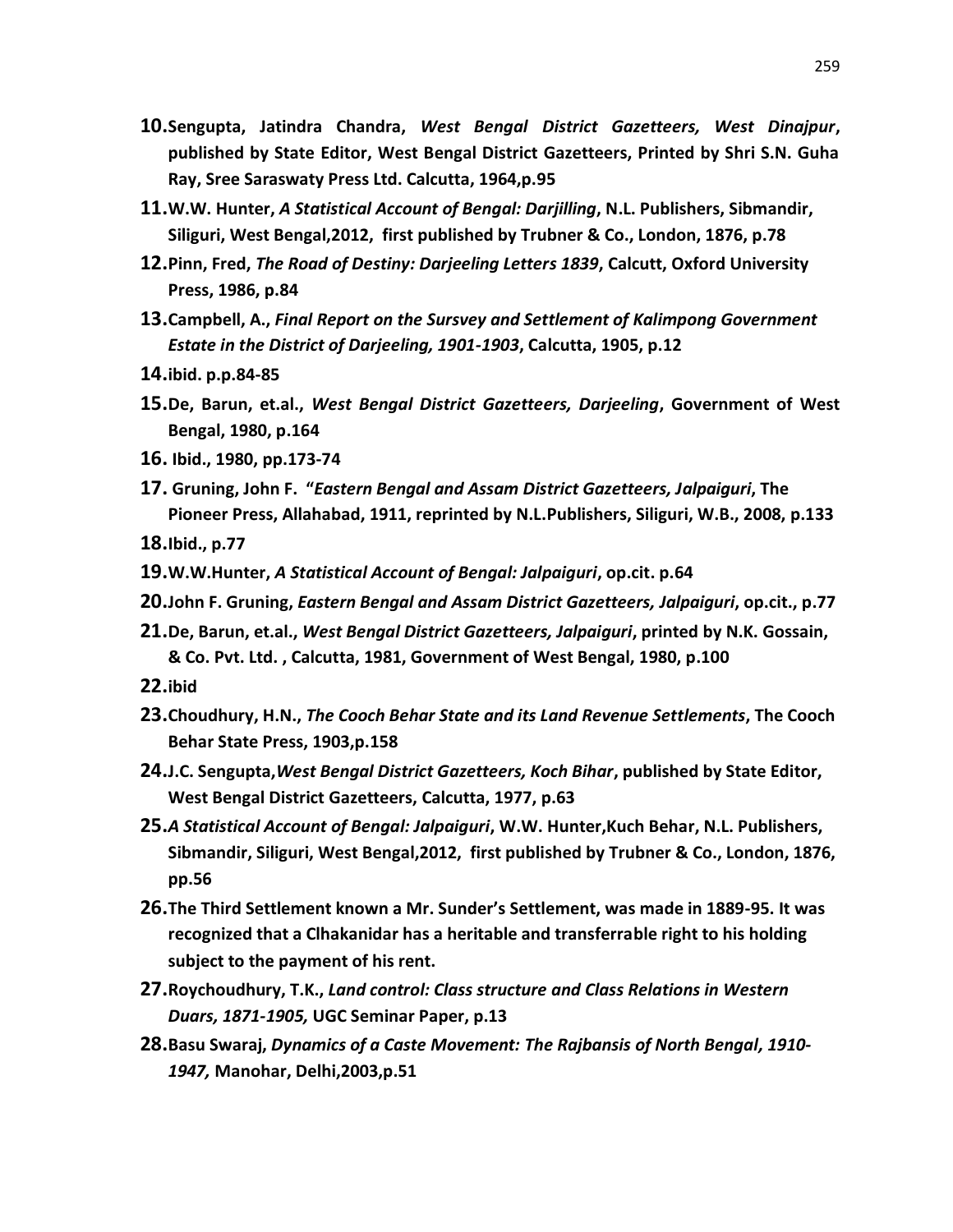- **29.Xara, V.** *Eolution of Agrarian Structure and Relations in Jalpaiguri district (W.B.),* **Sociological Bulletin, Vol. 29, No. 1, 1980.p.77**
- **30.Basu Swaraj, op.cit., p.53**
- **31.John F. Gruning, op.cit., pp.109-110**
- **32.De, Barun, et.al.,** *West Bengal District Gazetteers, Jalpaiguri***, op.cit., p.211**

**33.ibid**

- **34.Hunter, W.W.,** *A Statistical Account of Bengal: Maldah***, N.L. Publishers, Sibmandir, Siliguri, West Bengal,2012, first published by Trubner & Co., London, 1876, p.79**
- **35.Sengupta, Jatindra Chandra,** *West Bengal District Gazetteers, Malda***, op.cit., p.102**
- **36.Hunter, W.W., op.cit., pp.79-80**
- **37.ibid**.
- **38.Sengupta, Jatindra Chandra,** *West Bengal District Gazetteers, Malda***,op.cit., p.110**

**39.ibid**.

- **40.Carter, M.O., op.cit. p32**
- **41.**. **ibid**.
- **42.Lambourn, G.E.,** *Bengal District Gazetteers , Malda,* **op.cit., p.68**
- **43.ibid**.p.69
- **44.Strong, F.W.,** *Eastern Bengal District Gazetteers***,** *Dinajpu***r, The Pioneer Press, Allhabad 1912, reprinted by N.L. Publishers, Siliguri, W.B. pp.97-98**
- **45.ibid**.pp.98-99
- **46.ibid**.pp.101-102
- **47.ibid.,p.103**
- **48.Sengupta, Jatindra Chandra,** *West Bengal District Gazetteers, West Dinajpur***, published by State Editor, West Bengal District Gazetteers, Printed by Shri S.N. Guha Ray, Sree Saraswaty Press Ltd. Calcutta, 1964,pp.111-14**
- **49.W.W. Hunter,** *A Statistical Account of Bengal: Darjilling***, N.L. Publishers, Sibmandir, Siliguri, West Bengal,2012, first published by Trubner & Co., London, 1876, pp.149-50**

**50.ibid.p.150**

- **51.ibid.p.150**
- **52.Dash, A.J.,** *Bengal District Gazetteer***,** *Darjeeling***, firs published by the Bengal Government Press, Alipore, Bengal, 1947, Reprinted by N.L. Publishers, Siliguri, 2011,p.118**
- **53.ibid.p119**
- **54.De, Barun, et.al.,** *West Bengal District Gazetteers, Darjeeling***, Government of West Bengal, 1980, p.222**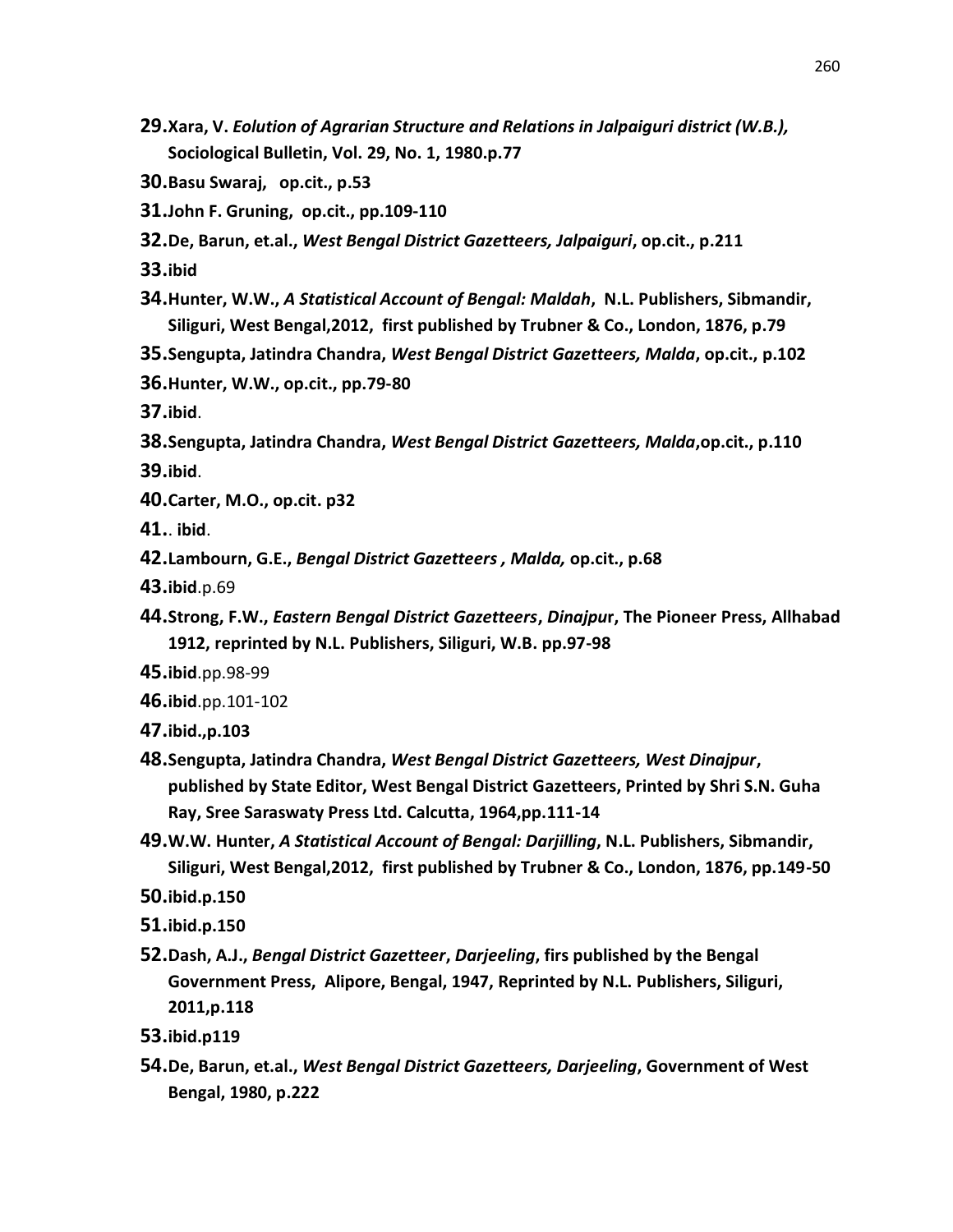- **55.ibid.pp. 225-26**
- **56. ibid.p.244**
- **57.Ibid.**
- **58.ibid.pp. 244-45**
- **59.Hunter, W.W.,** *A Statistical Account of Bengal: Jalpaiguri***, op.cit. pp.83**
- **60.John F. Gruning op.cit. p.141**
- **61.De, Barun, et.al., op.cit. p.122**
- **62.Ibid., p.126**
- **63.Deputy Commisiioner, Jalpaiguri, 1973, p.110-11, quoted in De, Barun, et.al., West Bengal District Gazetteers, Jalpaiguri, ,p.129**
- **64.Sengupta, J.C.,** *West Bengal District Gazetteers, Koch Bihar***, published by State Editor, West Bengal District Gazetteers, Calcutta, 1977, p.85-86**
- **65.**.**ibid.p.86**
- **66.ibid.p.87**
- **67.Interview, Mrs. Marani Saha, aged 75, Baronachina, Dinhata, Cooch Behar, 12.11.2017**
- **68.J.C. Sengupta,** *West Bengal District Gazetteers, Koch Bihar***, op.cit. pp.88-89**
- **69.Interview, Mrs.Hiran Bala, Cooch Behar, aged 80 years, several times in the year 2017**
- **70.Hunter, W.W., A** *Statistical Account of Bengal: Maldah***, N.L. Publishers, Sibmandir, Siliguri, West Bengal,2012, first published by Trubner & Co., London, 1876, p.85**
- **71.Lambourn, G.E.,** *Bengal District Gazetteers, Malda***, op.cit., Siliguri, West Bengal, p.73**
- **72.Hunter, W.W., op.cit., pp.85**
- **73.Lambourn, G.E., Bengal** *District Gazetteers , Mald***a, op.cit., p.74**
- **74.Sengupta,** *Jatindra Chandra, West Bengal District Gazetteers***, Malda, op.cit., p.133**
- **75.Hunter, W.W., op.cit., pp.79-80**
- **76.Carter, M.O***., Final Report on the Surveyand Settlement Operation in the district of Malda, 1928-1935***, op.cit., pp.41**
- **77.Hunter, W.W., op.cit., pp.88-89**
- **78.Sengupta, Jatindra Chandra,** *West Bengal District Gazetteers, Malda***, op.cit. pp.122- 123**
- **79.ibid., p.125**
- **80.Hunter, W.W.,** *A Statistical Account of Bengal: Dinajpur***, N.L. Publishers, Sibmandir, Siliguri, West Bengal,2012, first published by Trubner & Co., London, 1876, p.57**
- **81.Strong, F.W.,** *Eastern Bengal District Gazetteers, Dinajpur***, The Pioneer Press, Allhabad 1912, reprinted by N.L. Publishers, Siliguri, W.B. p.104**
- **82.Hunter,** *W.W., A Statistical Account of Bengal: Dinajpu,op.cit.r***,**p.60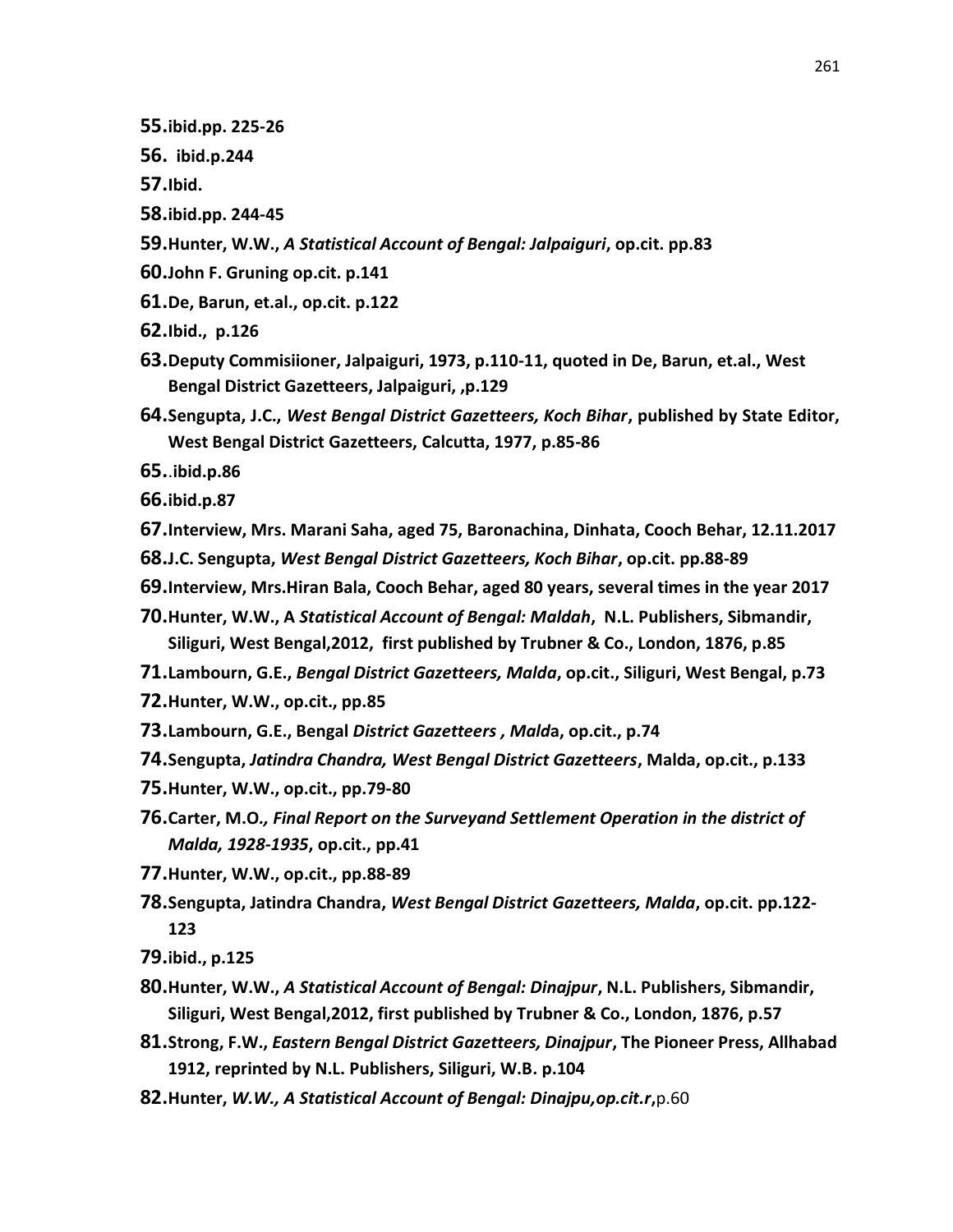- **83.Sengupta, Jatindra Chandra,** *West Bengal District Gazetteers, West Dinajpur***, op.cit.,pp.127-28**
- **84. Hunter, W.W. Maldah, op.cit., p.148**
- **85.Dash, A.J., Bengal District Gazetteer, Darjeeling, firs published by the Bengal Government Press, Alipore, Bengal, 1947, Reprinted by N.L. Publishers, Siliguri, 2011,p.174**
- **86.Dash, A.J., Bengal District Gazetteer, Darjeeling, op.cit.,pp.168-70**
- **87.The Report of the Bengal Prosvincial Banking Enquiry Committee, 1929-30, Volume II, Part-I, Calcutta 1930, p.165**
- **88.**.**De, Barun, et.al.,** *West Bengal District Gazetteers, Darjeeling, Government of West Bengal,* **1980, p.268**
- **89.Dash, A.J.,** *Bengal District Gazetteer, Darjeeling***, op.cit. p.173**
- **90. Chattopadhyaya, Sibaprasad, Siliguri: Purnanga Itishas, first published in 1400 B.S., 2nd edition, printed by Manik Chattopadhyay, Good Will Press**, **2000**
- **91.W.W.Hunter,** *A Statistical Account of Bengal: Jalpaiguri***, op.cit. pp.87**
- **92. Gruning, John F., op.cit., p.144**
- **93.Ibid., p.145**
- **94.**.**Informed from the field survey**
- **95.De, Barun, et.al., West Bengal District Gazetteers, Jalpaiguri, op.cit. p.151**
- **96.W.W.Hunter,** *A Statistical Account of Bengal: Kuch Bihar***, op.cit., pp.68**
- **97.Survey and Interview**
- **98.Ghosh, Sujit,** *Unish O Bish Shataker Uttarbanger Arthanaitik Jibandhara O Anyanyo Prabandha,* **Readers Service, 2016, pp. 40-41**
- **99.Ghosh, Sujit,op.cit., p.46**
- **100. Ghosh, B.C.,** *The Development of Tea Industry in the District of Jalpaiguri, 1869- 1968, Calcutta, 197***0**
- **101. Mukhopadhyaya, Bhubaneshwar, Jogesh Jiban, edited by Bhawal, P. & Ghosh, A.G., N.L. Publishers, Siliguri, 2013**
- **102. Mitra***, A, Census 1951, Land and Land Revenue Department, An Account of Land Management in West Bengal, 1870-1950, West Bengal Government Press, Alipore, West Bengal, 1953***, p.226**
- **103. ibid.**
- **104. ibid**.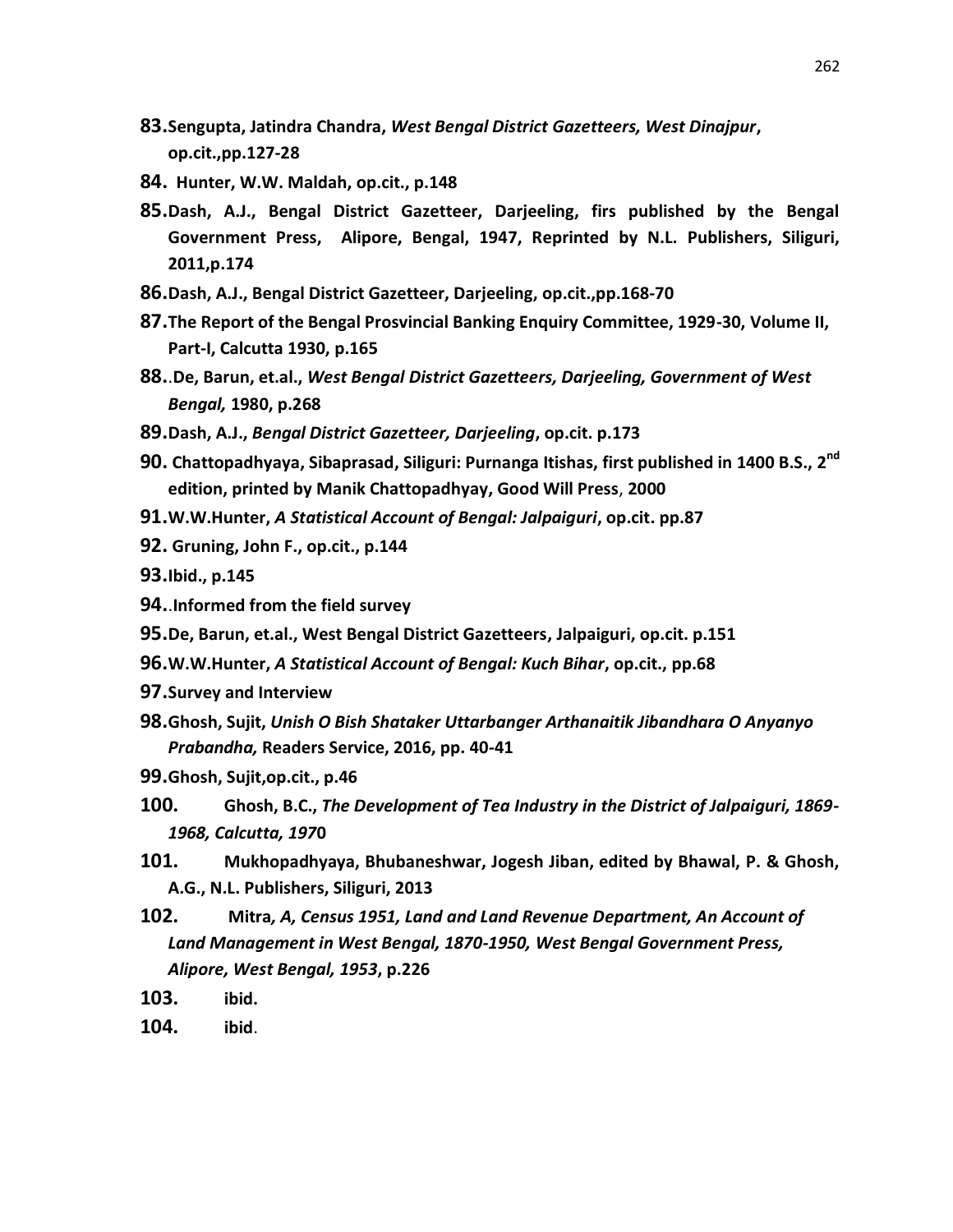**105. Mitra, A,** *Census of India, 1951, West Bengal, Sikkim,& Chandernagore,Volume VI, Part-II Tables***, Mitra, A., Manger of Publications, Delhi, Government of India Press, Calcutta,1953, pp.455-481**

### **Appendix: 5.1**

#### **Table-5.32 (cont.)**

### **Displaced persons from Pakistan by livelihood classes**

| State,          | Cultivators of | Cultivators of | Cultivators   | Non-           | Production  |
|-----------------|----------------|----------------|---------------|----------------|-------------|
| Division &      | land wholly    | land wholly    | labourers and | Cultivating    | other than  |
| <b>District</b> | or mainly      | or mainly      | their         | owners of      | Cultivation |
|                 | owned and      | unowned and    | dependants    | land;          |             |
|                 | their          | their          |               | Agricultural   |             |
|                 | dependants     | dependants     |               | rent receivers |             |
|                 |                |                |               | and their      |             |
|                 |                |                |               | dependants     |             |
| Malda           | 2221           | 17626          | 4243          | 307            | 5553        |
| $West -$        | 13213          | 39356          | 15494         | 326            | 8224        |
| Dinajpur        |                |                |               |                |             |
| Jalpaiguri      | 12793          | 27597          | 2710          | 281            | 12283       |
| Darjeeling      | 214            | 2124           | 156           | 4              | 2460        |
| Cooch Behar     | 18476          | 30636          | 12007         | 268            | 13164       |

**1951** 

### **Table-5.32 (conclu.) Displaced persons from Pakistan by livelihood classes**

| 1951            |          |           |                     |        |  |  |  |  |  |
|-----------------|----------|-----------|---------------------|--------|--|--|--|--|--|
| State, Division | Commerce | Transport | Other serveices and | Total  |  |  |  |  |  |
| & District      |          |           | misc sources        |        |  |  |  |  |  |
| Malda           | 4815     | 423       | 24314               | 60198  |  |  |  |  |  |
| West - Dinajpur | 8375     | 882       | 22660               | 115510 |  |  |  |  |  |
| Jalpaiguri      | 18180    | 4347      | 19142               | 98572  |  |  |  |  |  |
| Darjeeling      | 4353     | 1734      | 4703                | 15728  |  |  |  |  |  |
| Cooch Behar     | 12646    | 650       | 12284               | 99917  |  |  |  |  |  |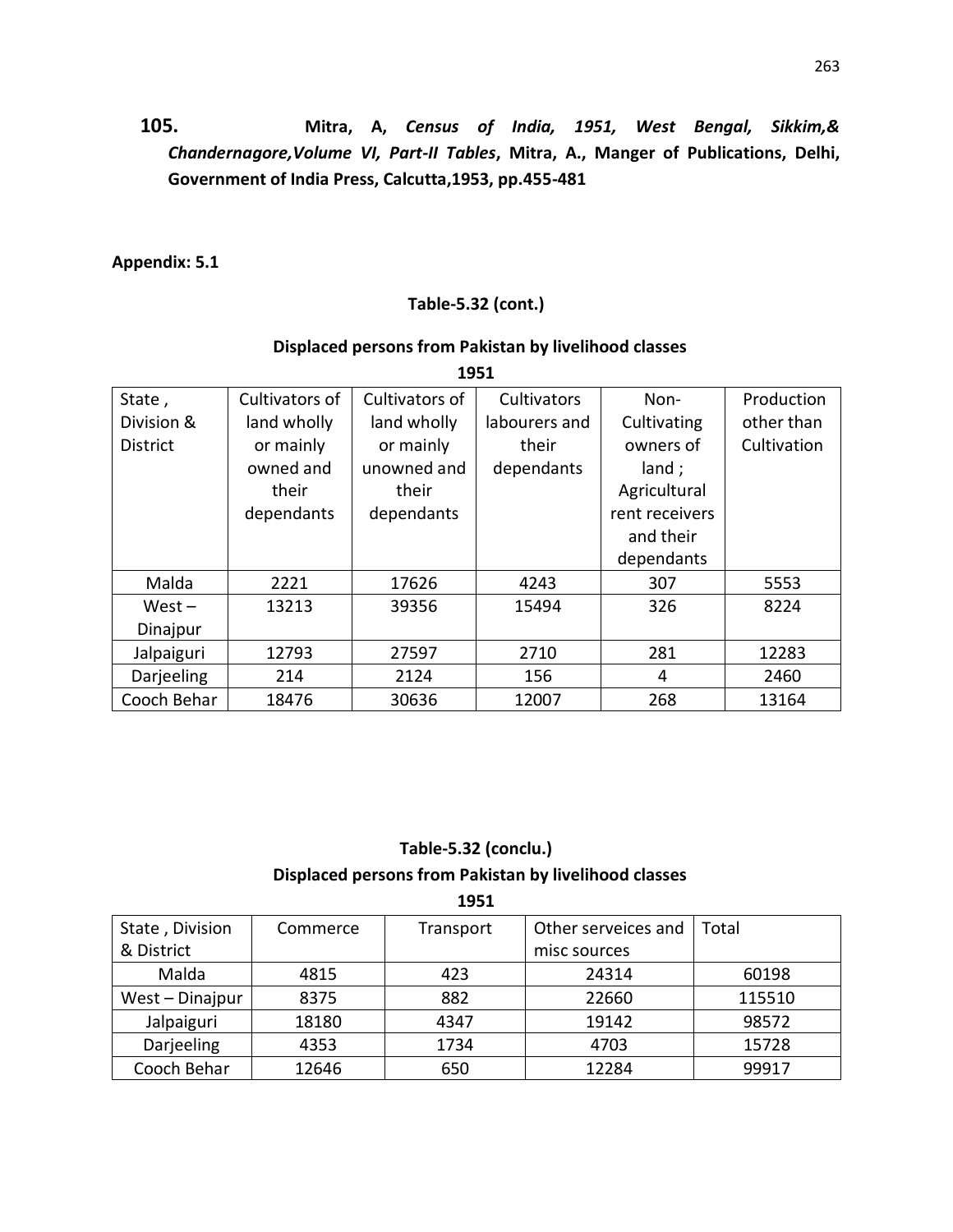**Source: Census of India, 1951, West Benal, Sikkim,& Chandernagore, Part-II Tables, Manger of Publications, Delhi, Government of India Press, Calcutta,1953, pp.500-501**

**Appendix-5.2**

| $(1901 - 1981)$ |                 |            |                |                  |          |        |  |  |
|-----------------|-----------------|------------|----------------|------------------|----------|--------|--|--|
| Year            | State/Districts |            |                |                  |          |        |  |  |
|                 | West            | Koch Bihar | Jalpaiguri     | <b>Darjiling</b> | West     | Maldah |  |  |
|                 | Bengal          |            |                |                  | Dinajpur |        |  |  |
| 1911            | 81              | 4          | 2              | 2                |          | 2      |  |  |
| 1921            | 89              | 4          | 2              | 2                |          | 2      |  |  |
| 1931            | 94              | 4          |                | 6                |          | 2      |  |  |
| 1941            | 105             | 6          |                | 6                | 1        | 2      |  |  |
| 1951            | 120             | 6          | $\overline{2}$ | 4                | 3        | 2      |  |  |
| 1961            | 184             | 6          |                | 4                | 6        | 2      |  |  |
| 1971            | 223             | 7          | 8              | 4                |          | 2      |  |  |
| 1981            | 291             |            | 12             | 7                | 8        | 4      |  |  |

# **Table-5.33 Growth of towns in North Bengal Districts**

 Source: **Source: Ghosh, S.N., Census of India' 1981, Series-23, West Bengal, Part-II A, Household Table, West Bengal, Calcutta,** P.78

**Appendix-5.3**

#### **Table-5.34 Growth of Urban population in North Bengal Districts (1901-1991)**

| (エンVエ-エンジエ) |                |            |            |           |          |        |  |  |
|-------------|----------------|------------|------------|-----------|----------|--------|--|--|
| Year        | State/District |            |            |           |          |        |  |  |
|             | West           | Koch Bihar | Jalpaiguri | Darjiling | West     | Maldah |  |  |
|             | Bengal         |            |            |           | Dinajpur |        |  |  |
| 1911        | 2349608        | 15794      | 11765      | 24579     |          | 18072  |  |  |
| 1921        | 2517874        | 17261      | 14813      | 28703     |          | 17202  |  |  |
| 1931        | 2895867        | 18030      | 18962      | 43479     |          | 19686  |  |  |
| 1941        | 4740222        | 26821      | 27766      | 58164     | 6952     | 27178  |  |  |
| 1951        | 6281642        | 50180      | 66145      | 94481     | 41940    | 35161  |  |  |
| 1961        | 8540842        | 71446      | 123814     | 144637    | 98969    | 50785  |  |  |
| 1971        | 10967033       | 96652      | 168080     | 180212    | 173690   | 68026  |  |  |
| 1981        | 14446721       | 122260     | 311221     | 282153    | 268726   | 97196  |  |  |
| 1991        | 18707601       | 169497     | 585247     | 396060    | 417200   | 186537 |  |  |

**Source: Ghosh, S.N., Census of India' 1981, Series-23, West Bengal, Part-II A, Household Table, West Bengal, Calcutta, P.79**